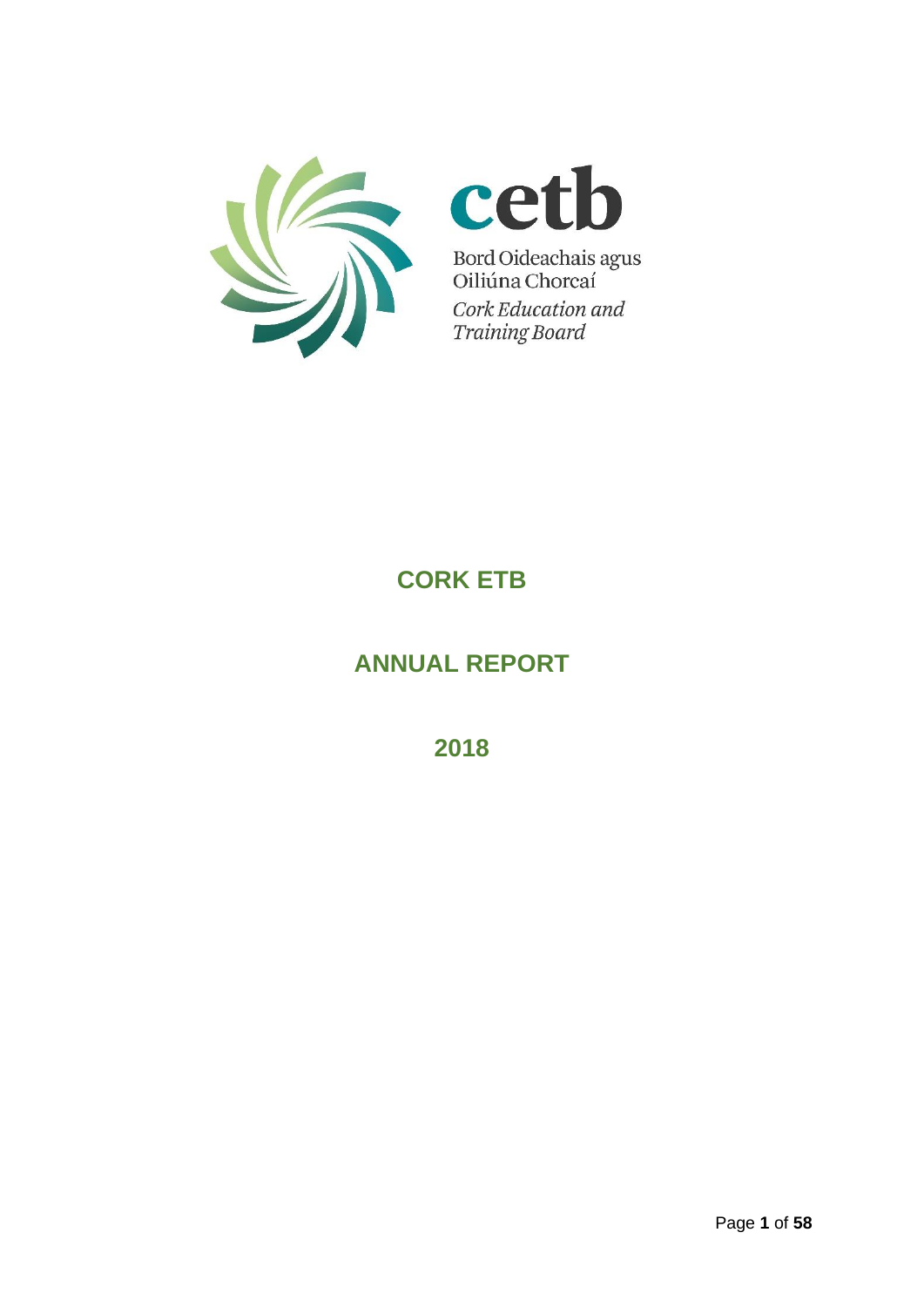# **Table of Contents**

| 1.             |  |
|----------------|--|
| 2.             |  |
|                |  |
|                |  |
|                |  |
|                |  |
|                |  |
|                |  |
|                |  |
|                |  |
|                |  |
|                |  |
|                |  |
|                |  |
|                |  |
|                |  |
|                |  |
|                |  |
|                |  |
|                |  |
|                |  |
|                |  |
| $\mathbf{4}$ . |  |
|                |  |
|                |  |
|                |  |
|                |  |
|                |  |
|                |  |
|                |  |
|                |  |
|                |  |
|                |  |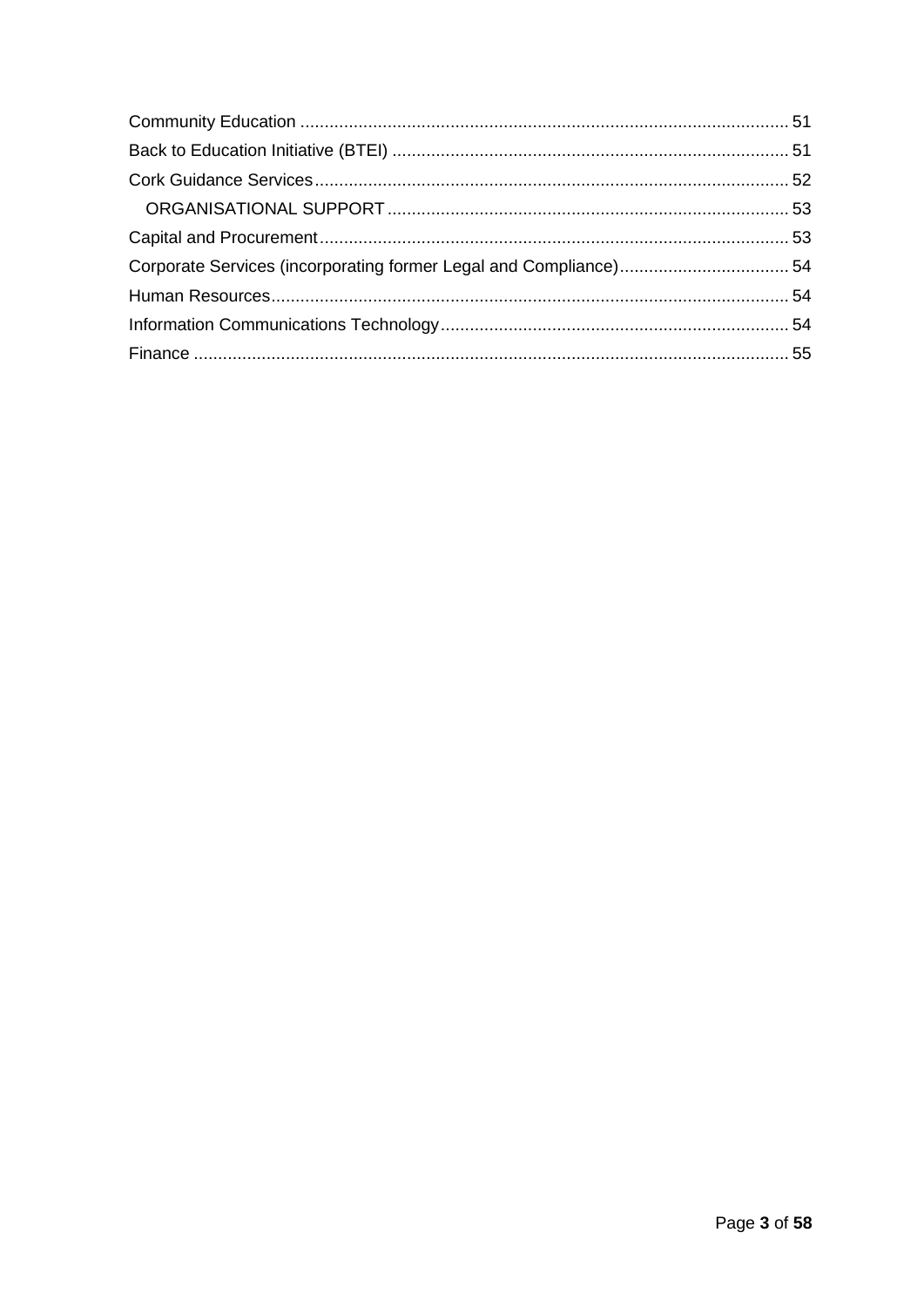# <span id="page-3-0"></span>**Message from the Cathaoirleach of Cork ETB**

As Chairperson of Cork ETB, I am proud to present the Annual Report for 2018. This Annual Report showcases the commitment from staff across all services to ensure a fit for purpose organisation with flexibility, adaptability, compliance but above all that the learner experience remains central to the delivery of service provision.

I want to commend the staff for growing the organisation and for ensuring the ethos of "A Pathway for Every Learner" remains key to the development of the organisation. I also want to thank our Learners for choosing Cork ETB as their provider of choice and wish those who have completed their journey every success in their future endeavors.

Cllr. Patrick Gerard Murphy

\_\_\_\_\_\_\_\_\_\_\_\_\_\_\_\_\_\_\_\_\_\_\_\_\_\_\_\_\_

Chairman, Cork Education and Training Board

## <span id="page-3-1"></span>**Foreword by the Chief Executive of Cork ETB**

The past year was one of continued consolidation, reflection and growth for Cork Education and Training Board. The range of services outlined in this document and quality of the delivery outcomes described demonstrate the extent to which Cork ETB continues its endeavours to provide services for learners which are relevant, responsive to economic and personal requirements and reflect the multi-cultural and diverse population of the region.

The outcomes identified show the progress being made in delivering on our Service Statement 2018, what is not evidenced however is the impact our services have made to the lives of the people of Cork. Through our own delivery and engagement with our education and social partners, Cork Education and Training Board is making a significant positive contribution to communities across the region.

I wish to express my thanks and appreciation to all the staff of Cork Education and Training Board, the Members of the Board and the members of Boards of Management and Advisory Groups for their hard work, support, dedication and commitment to ensuring that we deliver on our priorities continue to strive to provide learners with appropriate quality services in support of their lifelong learning journey.

Mr. John Fitzgibbons Acting Chief Executive

\_\_\_\_\_\_\_\_\_\_\_\_\_\_\_\_\_\_\_\_\_\_\_\_\_\_\_\_\_\_\_\_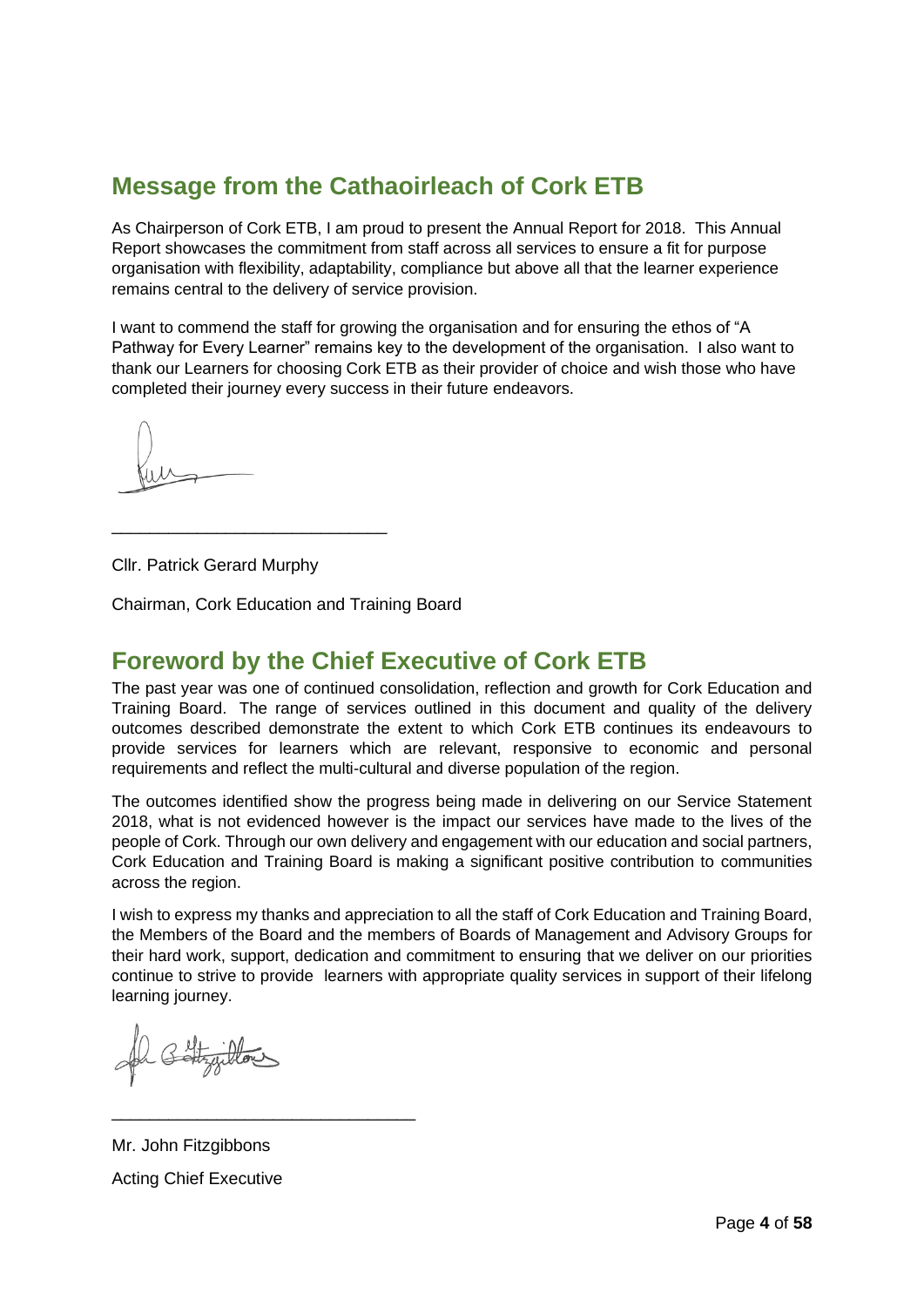## <span id="page-4-0"></span>**1. Profile of Cork Education and Training Board**

Cork Education and Training Board (hereinafter referred to as Cork ETB) was established under the Education and Training Boards Act, 2013 and is responsible and accountable for the proper direction and control of its functions in the Cork City and Cork County Councils' local authority areas.

Cork ETB is the only statutory body in Cork with the responsibility to provide education and training across a broad range of service areas. The services provided bring challenges to the organisation when combined with the number of learners and the diversity of what the expectations of learners are. The number of learners and participants engaged in Cork ETB education, training and activities are:

| <b>Primary Students</b>              | 258    |
|--------------------------------------|--------|
| <b>Post Primary Students</b>         | 11,476 |
| Further Education (PLC) Students     | 4000   |
| Apprenticeship Training              | 1200   |
| <b>Blended Training</b>              | 9      |
| <b>Community Training Centres</b>    | 220    |
| <b>Local Training Initiatives</b>    | 579    |
| <b>Specialist Training Providers</b> | 362    |
| <b>Specific Skills Training</b>      | 1,376  |
| <b>Traineeship Training</b>          | 286    |
| Youthreach                           | 768    |
| <b>Adult Literacy Groups</b>         | 4,335  |
| <b>BTEI Groups</b>                   | 3,030  |
| <b>ESOL</b>                          | 931    |
| <b>Evening Training</b>              | 930    |
| <b>ITABE</b>                         | 235    |
| <b>Skills for Work</b>               | 205    |
| <b>Community Education</b>           | 4,375  |
| <b>TOTAL</b>                         | 34,575 |

**Source of Data:** All data has been sourced from SOLAS PLSS database, return with the exception of the Primary, Post Primary and Further Education Students which is sourced from returns to the DES. The reference year for all data is 2018.

Cork ETB's target clients are:

- **EXECT** Learners in our schools, colleges, training centres and community settings
- Applicants under the various learner support schemes administered directly by Cork ETB
- Youth Service Providers and users
- Community Education and Training Groups
- Voluntary Community Organisations
- Communities throughout the County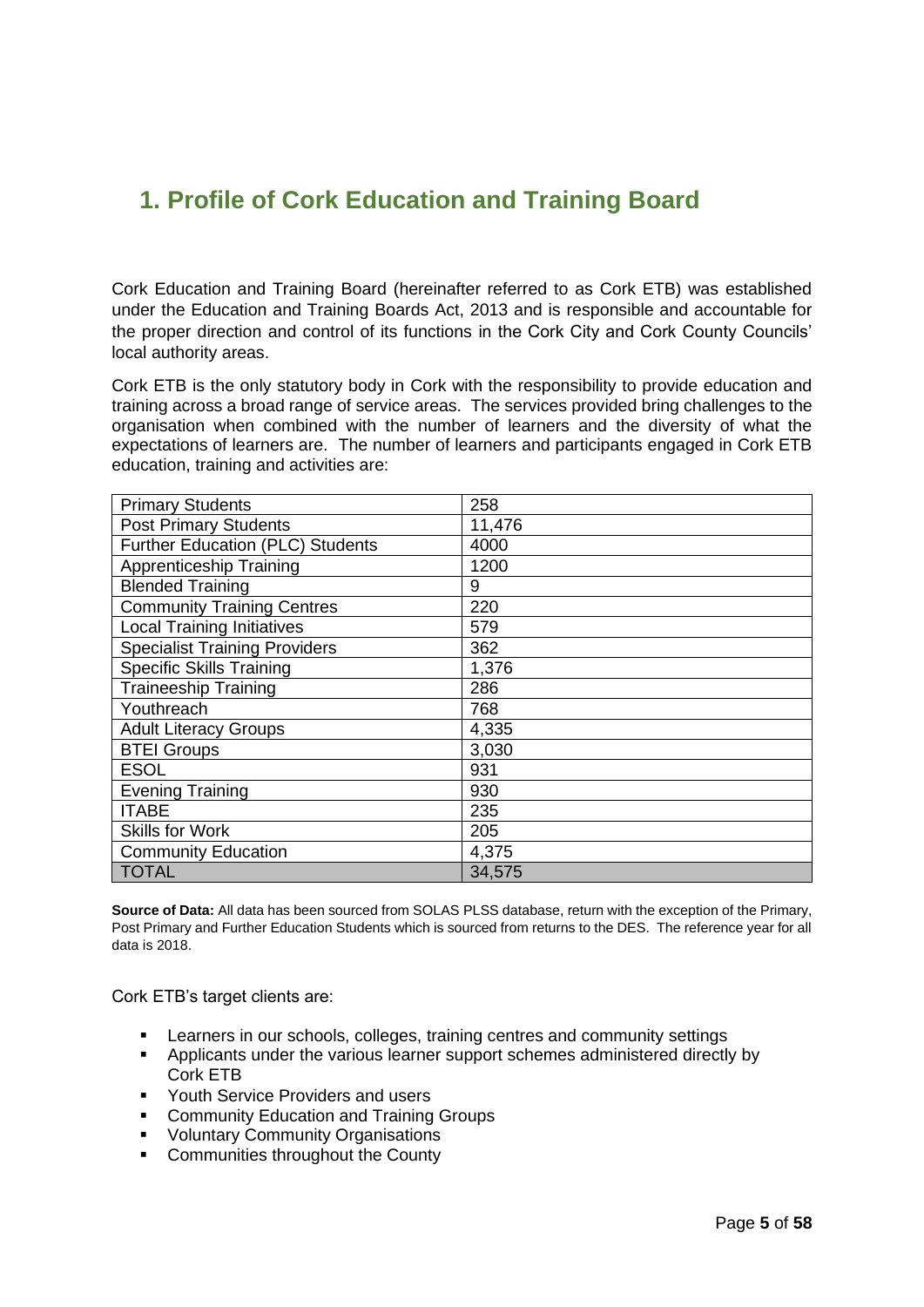# <span id="page-5-0"></span>**2. Guiding Principles**

### <span id="page-5-1"></span>Vision, Mission, Strategic Themes

In developing strategic themes, Cork ETB gave particular cognisance to the vision and mission of the organisation which was developed through a consultative process with our staff and stakeholders. Our strategic themes are to further develop our vision and mission statements for the organisation. All aspects of our strategy are underpinned by the guiding principles and values that have been identified by staff and stakeholders as being an integral part of what it means to be a part of Cork ETB and, also what Cork ETB is to stand for.

| <b>Vision</b>              | • Cork ETB is a driving force of<br>education and training in Cork,<br>providing high quality services which<br>are innovative, responsive and<br>inclusive. Through Cork ETB there is<br>a pathway for every learner. |
|----------------------------|------------------------------------------------------------------------------------------------------------------------------------------------------------------------------------------------------------------------|
| <b>Mission</b>             | • Cork ETB plans, provides, supports<br>and co-ordinates education, training<br>and youth services in Cork which are<br>recognised internationally as a model<br>of excellence.                                        |
| <b>Strategic</b><br>Themes | Our Learners<br>Our People<br><b>Our Services</b><br>Our Organisation                                                                                                                                                  |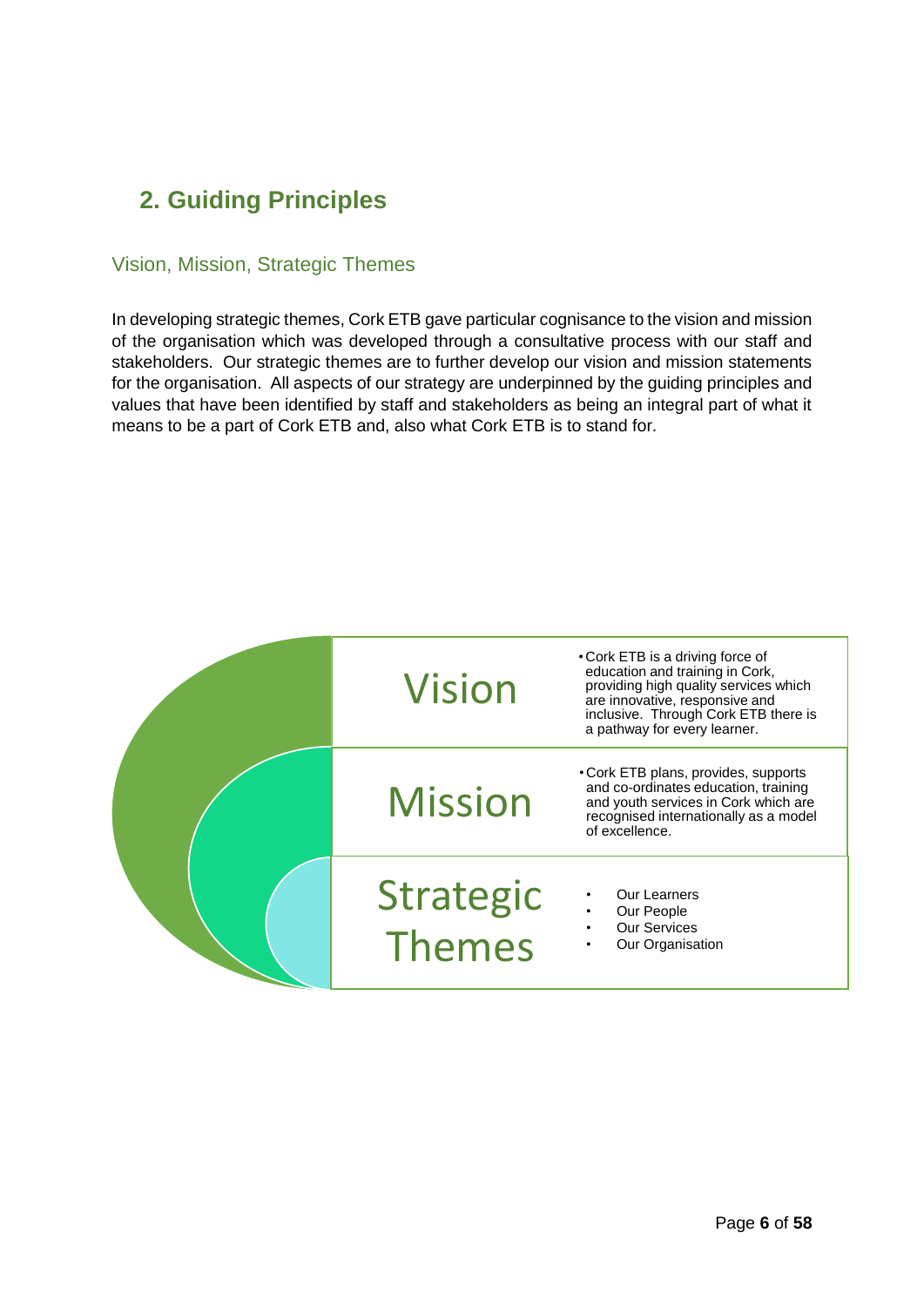**Cork ETB will always act in the best interests of learners. The following principles and values underpin our strategic thinking, planning, decision making and our everyday actions.**

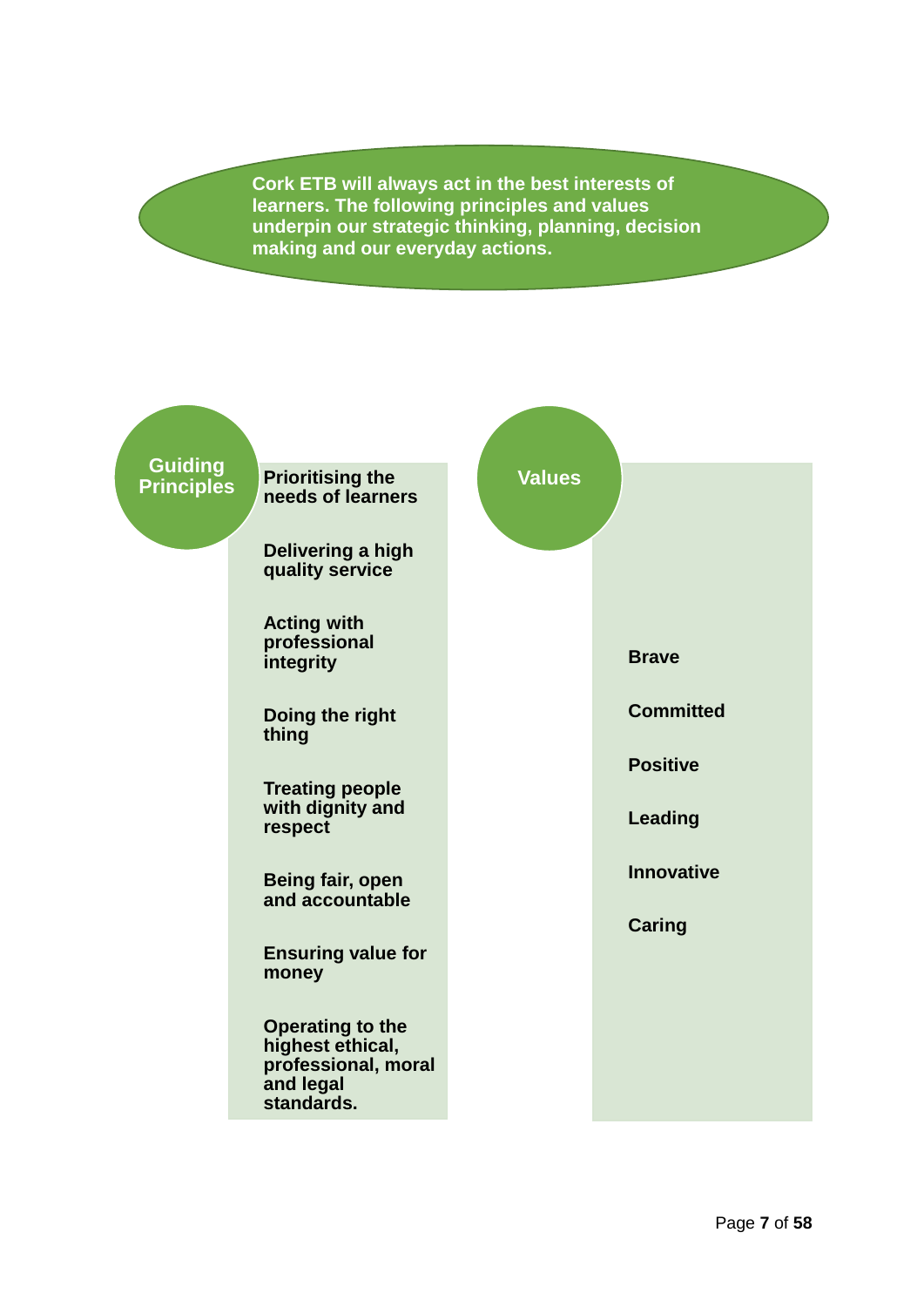<span id="page-7-0"></span>

|                                                           | <b>What our Values Mean</b>                                                                                                                                                                                                                                                                                                                                                                                                     |                                                                                                                                                                                                                                                                                                                                   |                                                                                                                                                                                                                                                                                  |                                                                                                                                                                                                                                                                                                                                                                                                                                                                                      |                                                                                                                                                                                                                                                                                                             |                                                                                                                                                                                                                                                                                                                                                          |
|-----------------------------------------------------------|---------------------------------------------------------------------------------------------------------------------------------------------------------------------------------------------------------------------------------------------------------------------------------------------------------------------------------------------------------------------------------------------------------------------------------|-----------------------------------------------------------------------------------------------------------------------------------------------------------------------------------------------------------------------------------------------------------------------------------------------------------------------------------|----------------------------------------------------------------------------------------------------------------------------------------------------------------------------------------------------------------------------------------------------------------------------------|--------------------------------------------------------------------------------------------------------------------------------------------------------------------------------------------------------------------------------------------------------------------------------------------------------------------------------------------------------------------------------------------------------------------------------------------------------------------------------------|-------------------------------------------------------------------------------------------------------------------------------------------------------------------------------------------------------------------------------------------------------------------------------------------------------------|----------------------------------------------------------------------------------------------------------------------------------------------------------------------------------------------------------------------------------------------------------------------------------------------------------------------------------------------------------|
| <b>Value</b>                                              | <b>Brave</b>                                                                                                                                                                                                                                                                                                                                                                                                                    | <b>Committed</b>                                                                                                                                                                                                                                                                                                                  | <b>Positive</b>                                                                                                                                                                                                                                                                  | <b>Leading</b>                                                                                                                                                                                                                                                                                                                                                                                                                                                                       | <b>Innovative</b>                                                                                                                                                                                                                                                                                           | <b>Caring</b>                                                                                                                                                                                                                                                                                                                                            |
| <b>What It</b><br><b>Means</b>                            | We put our learners'<br>needs first and are not<br>afraid to make the<br>hard decisions<br>required to deliver the<br>best possible service.                                                                                                                                                                                                                                                                                    | We have a clear<br>vision and purpose<br>with which we are<br>fully engaged and<br>on which we are<br>determined to<br>deliver.                                                                                                                                                                                                   | We are optimistic<br>and confident<br>about our<br>opportunities and<br>challenges and<br>believe we can<br>make a positive<br>difference to the<br>lives of the people<br>we serve.                                                                                             | We expect our<br>people to be<br>leaders - to have a<br>clear vision, take<br>the initiative, and to<br>inspire and<br>motivate learners<br>and colleagues<br>through their<br>example.                                                                                                                                                                                                                                                                                              | We are focused on<br>constant<br>improvement and<br>being at the<br>forefront of change<br>and innovation in<br>education and<br>training.                                                                                                                                                                  | We adopt an inclusive<br>and respectful<br>approach to our<br>learners and staff and<br>strive to ensure that<br>each person using our<br>services reaches<br>his/her potential.                                                                                                                                                                         |
| <b>We</b><br><b>Expect</b><br>Our<br><b>People</b><br>To: | Make the right call<br>$\bullet$<br>Push the<br>$\bullet$<br>boundaries to get<br>the best outcome<br>Be tenacious in<br>$\bullet$<br>pursuit of<br>improvements for<br><b>learners</b><br>Support good<br>$\bullet$<br>decisions and<br>change bad ones<br>Be happy to<br>$\bullet$<br>explain our<br>decisions<br>Stand up for what<br>$\bullet$<br>we believe in<br>Advocate for<br>$\bullet$<br>learners and<br>communities | Work hard<br>$\bullet$<br>Go the extra<br>$\bullet$<br>mile<br>Put learners'<br>needs first<br>Be persistent<br>Be loyal to the<br>$\bullet$<br>organisation<br>Support<br>$\bullet$<br>colleagues<br>Work as a team<br>$\bullet$<br>member<br>Be co-operative<br>Have a strong<br>work ethic<br>Be focused on<br>getting results | Be optimistic<br>$\bullet$<br>Respond<br>$\bullet$<br>positively<br>Be proactive<br>$\bullet$<br>Look for<br>$\bullet$<br>opportunity and<br>act on it<br>Embrace<br>$\bullet$<br>change<br>Deal with<br>$\bullet$<br>issues promptly<br>Be part of the<br>$\bullet$<br>solution | Have a vision<br>$\bullet$<br>Step up to the<br>$\bullet$<br>challenge<br>Communicate<br>$\bullet$<br><b>Motivate</b><br>$\bullet$<br>Encourage<br>$\bullet$<br><b>Aspire</b><br>$\bullet$<br><b>Build trust</b><br>$\bullet$<br>Tell the truth<br>$\bullet$<br>Act as a role<br>$\bullet$<br>model<br>Be results-<br>oriented<br><b>Drive</b><br>$\bullet$<br>innovation<br>Influence<br>$\bullet$<br>Collaborate<br>$\bullet$<br>Demonstrate<br>$\bullet$<br>personal<br>integrity | Try new<br>$\bullet$<br>approaches<br>Be creative<br>$\bullet$<br>Drive change<br>$\bullet$<br>Be flexible<br>$\bullet$<br>Seek to<br>$\bullet$<br>improve<br><b>Find solutions</b><br>$\bullet$<br>for problems<br>Support new<br>$\bullet$<br>ideas<br>Contribute<br>$\bullet$<br>positively to<br>change | <b>Engage with</b><br>$\bullet$<br>learners and<br>colleagues<br>Be genuine<br>Be understanding<br>Be empathetic<br>Acknowledge<br>effort<br>Encourage<br>$\bullet$<br>inclusivity and<br>diversity<br>Be sensitive<br>$\bullet$<br>Look out for<br>colleagues<br>Listen<br>Treat people well<br>Ask for feedback<br><b>Support those</b><br>who need it |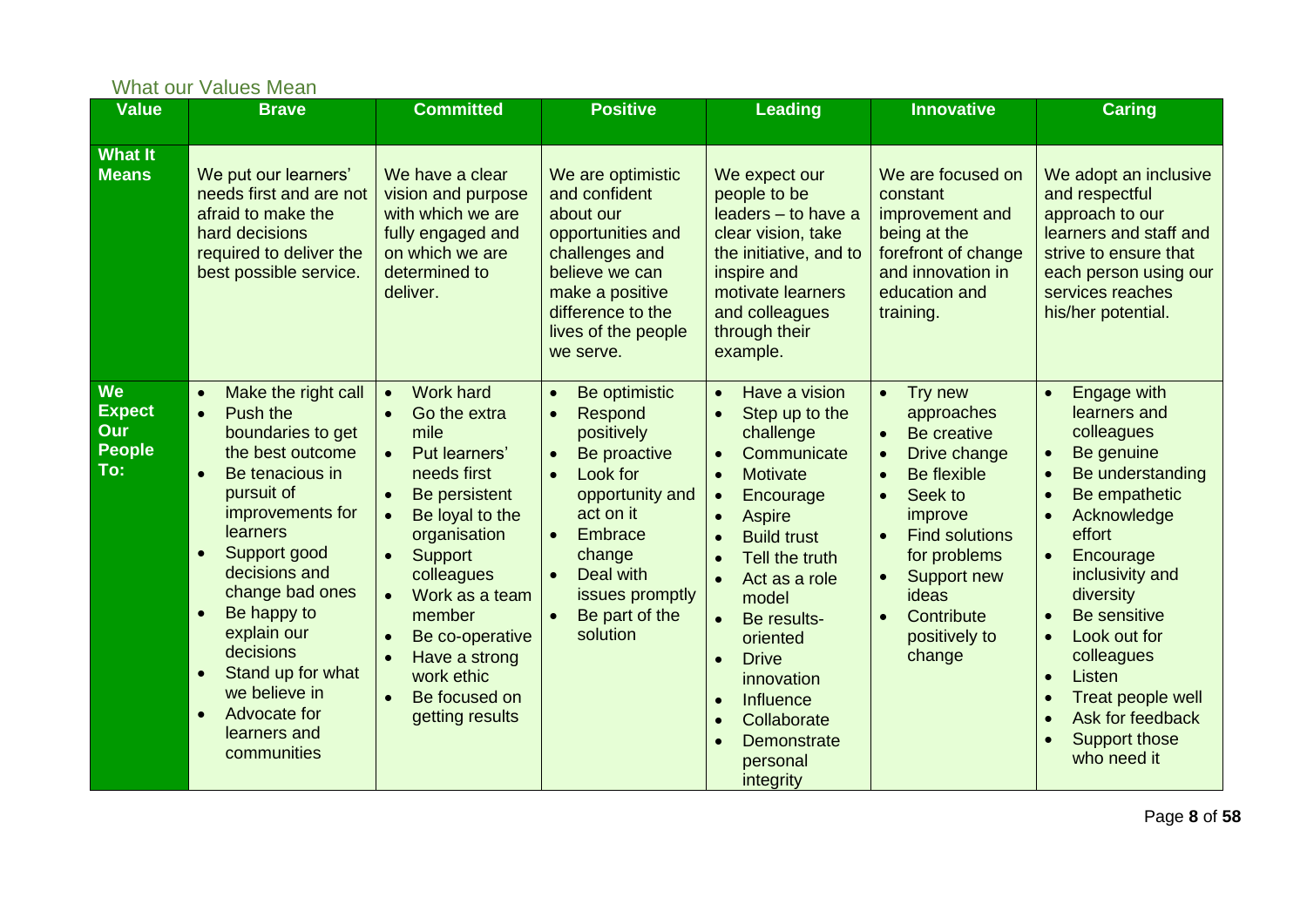# <span id="page-8-0"></span>**3. Cork Education and Training Board Statement**

Cork Education and Training Board was established under the Education and Training Boards Act, 2013 and is responsible and accountable for the proper direction and control of its functions in the Cork City and Cork County Council local authority areas.

During the year the Board met on six occasions, with details of attendance outlined in the table below.

| <b>Title</b>              | <b>Name</b>           | Surname          | Record of Attendance 2018                |
|---------------------------|-----------------------|------------------|------------------------------------------|
| Cllr.                     | Des                   | O'Grady          | 3/4 (resigned July 2018)                 |
| Cllr.                     | Kay                   | Dawson           | 5/7                                      |
| Clir.                     | Mary                  | Hegarty          | 6/7                                      |
| Cllr.                     | <b>Patrick Gerard</b> | Murphy           | 6/7 (Chairperson)                        |
| Cllr.                     | Christopher           | O'Sullivan       | 5/7                                      |
| $\overline{\text{Clir.}}$ | Kevin                 | Conway           | 6/7                                      |
| Cllr.                     | Padraig               | O'Sullivan       | 2/7 (Deputy Chairperson)                 |
| ClIr.                     | Gillian               | Coughlan         | 4/7                                      |
| Cllr.                     | Sean                  | <b>Martin</b>    | 5/7 (appointed January 2018)             |
| ClIr.                     | Mary                  | <b>Shields</b>   | 6/7                                      |
| Clir.                     | Chris                 | O'Leary          | 6/7                                      |
| Cllr.                     | Laura                 | <b>McGonigle</b> | 0/4 (considered resigned September 2018) |
| Mr.                       | Paudie                | Palmer           | 4/7                                      |
| Ms.                       | Louise                | Sheehan          | 5/7                                      |
| Mr.                       | <b>Denis</b>          | <b>Kirby</b>     | 5/5 (appointed in April 2018)            |
| Ms.                       | Mary                  | O'Grady          | 3/7                                      |
| Ms.                       | Pearl                 | Nolan            | 4/7                                      |
| Mr.                       | Declan                | O'Leary          | 7/7                                      |
| Mr.                       | Rob                   | <b>Bateman</b>   | 7/7                                      |
| Mr.                       | Ger                   | Looney           | 6/7                                      |
| Ms.                       | Maura                 | Fitzgibbon       | 7/7                                      |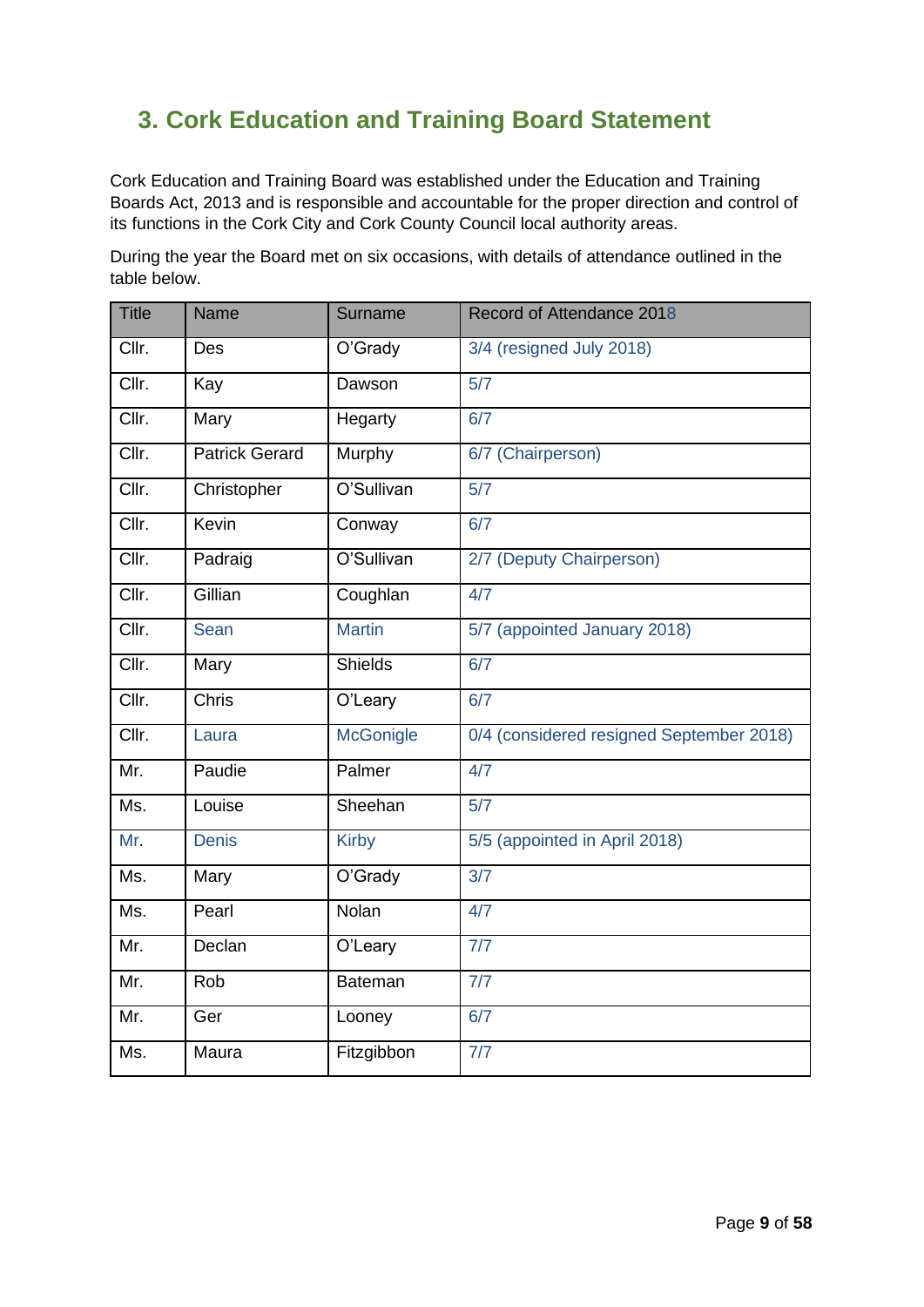Decisions taken by the Board are reserved functions and are set out in legislation and in Circular 0002/2019 Code of Practice for the Governance of Education and Training Boards, a full schedule is in Appendix A.

In 2018 the Board reviewed and approved the following

- Adoption of the Annual Report
- Financial Statements
- Adoption of the Service Plan
- Authorised attendance of members at conferences
- Approved the acquisition, holding and disposal of land or interest in accordance with DES regulations
- Ensured accurate records were kept of meetings and decisions

As the last Board meeting before the local elections will take place prior to the audit of the financial statements, and to ensure compliance with the requirement to publish six months prior to the end of the financial year, Cork ETB is confirming that it is unable to submit audited accounts with the report but will publish the audited financial statements within one month of receipt from the Office of Comptroller and Auditor General.

I also confirm as Chairman, that Cork Education and Training Board are responsible for the keeping of accounts and confirm that Cork ETB is fully compliant with its obligations under revenue legislation.

Signed: \_\_\_\_\_\_\_\_\_\_\_\_\_\_\_\_\_\_ Date: \_\_\_\_\_\_\_\_\_\_\_\_\_\_

 Cllr. Patrick Gerard Murphy Chairman, Cork Education and Training Board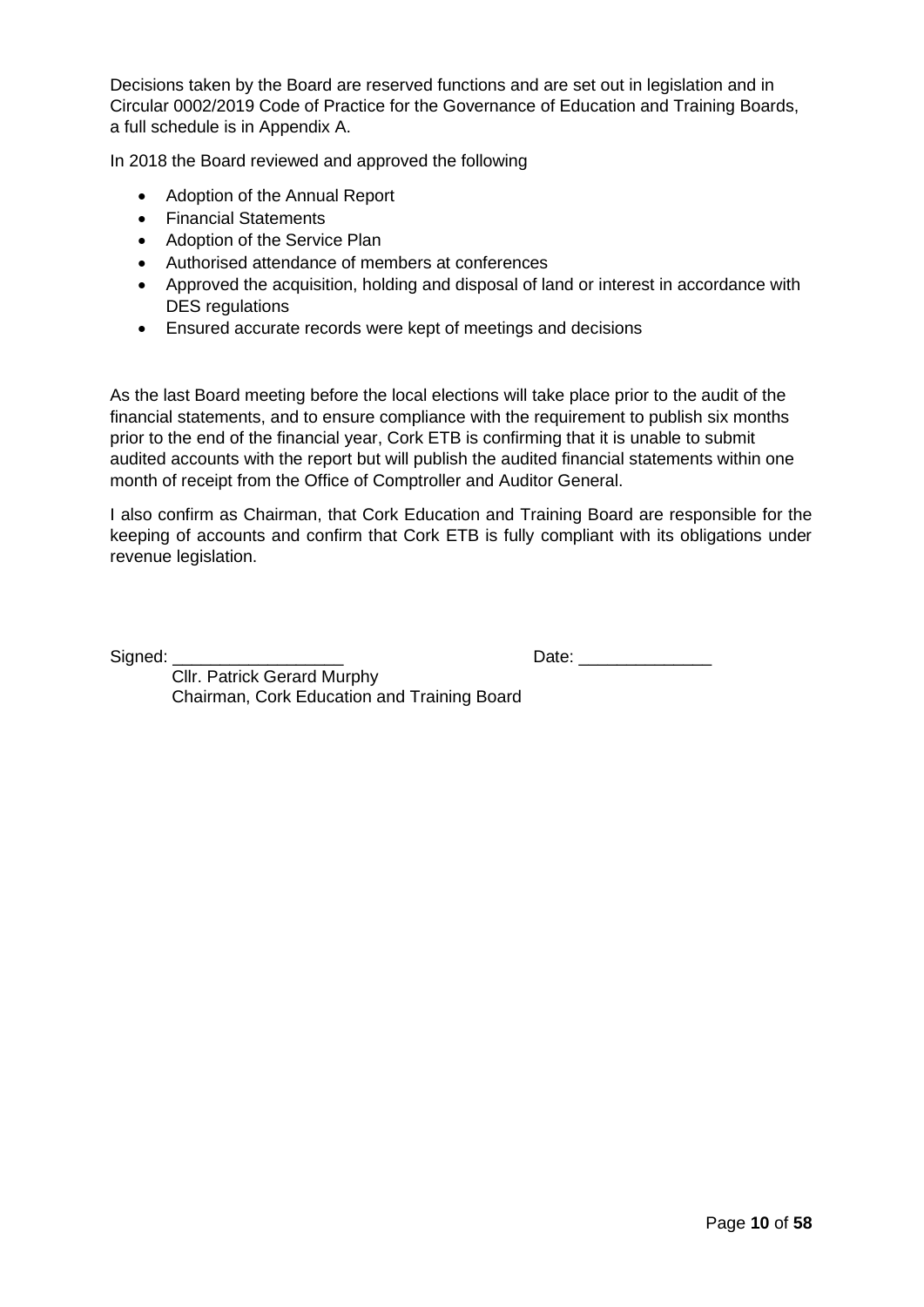### <span id="page-10-0"></span>Annual Report 2018

The Strategy Statement sets out our priorities and aims over a 5-year period, it is important that there is a process in place to support their delivery.



It is important to Cork ETB that the above process is utilised to ensure transparency, clarity of purpose and to keep a focus on actively working to deliver what we have set out to achieve over the lifetime of the Strategy Statement. To support delivery on the priorities, actions and outcomes, there are Project Leads and Sponsors identified in all areas of provision.

The roles of the Project Leads and Sponsors are defined as;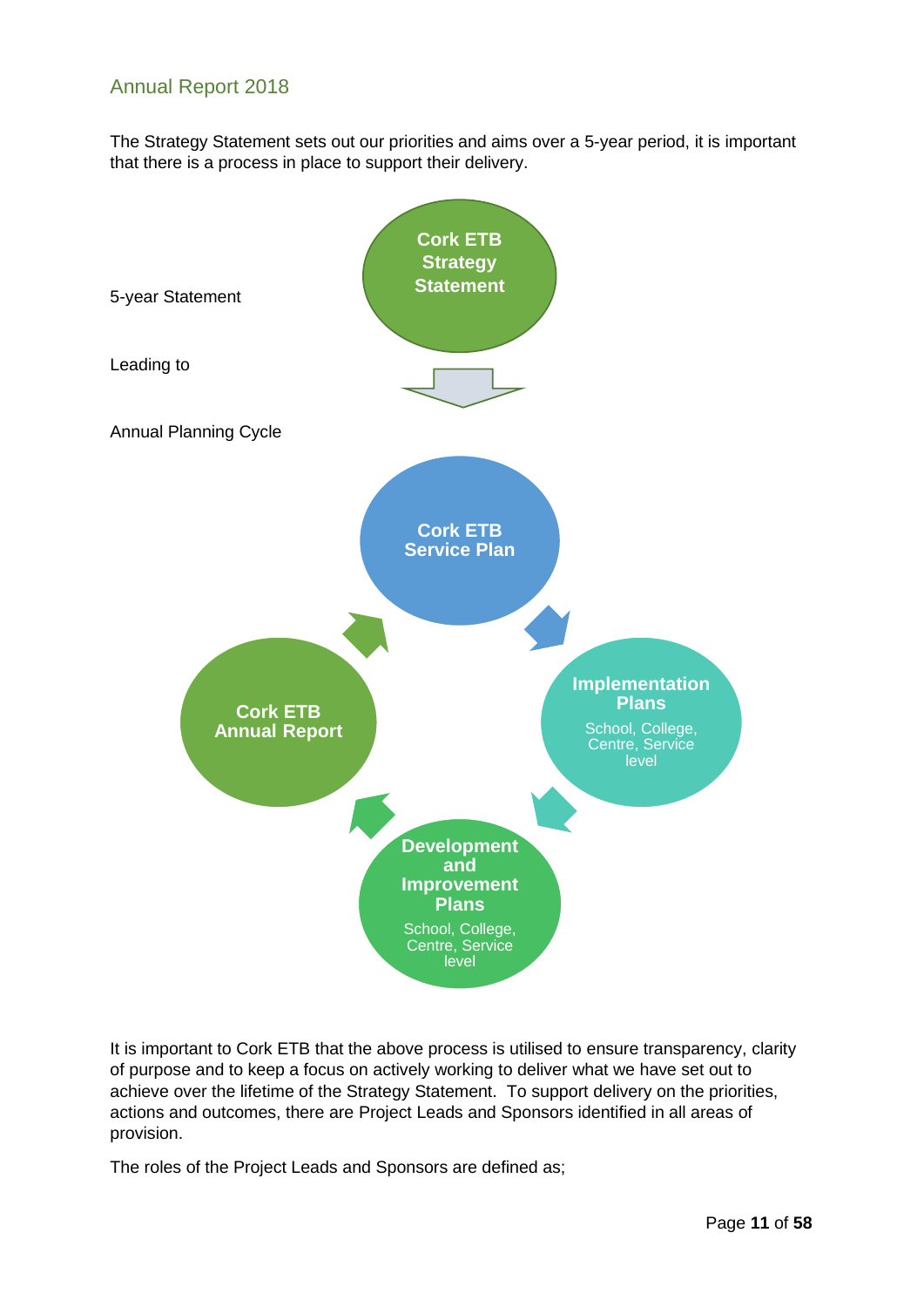#### *Project Lead:*

*The Lead is responsible for leading the delivery of the action by working with Management colleagues and other colleagues as appropriate to deliver the planned outcome.* 

#### *Sponsor:*

*To support the Lead by meeting regularly to ensure the progress is on track and to help resolve open issues. Also helping to ensure the expected benefits from completing the action are realised.*

In addition to the above the following groups are also in place to provide assistance and/or resources where required to ensure that outcomes are delivered upon;

- Executive Group
- Senior Management Group
- FET Steering Group
- Principals Group

These groups meet regularly and provide cross sector/location support to the project leads and sponsors by ensuring a multidimensional communication process is in place to support and monitor delivery. This support also includes where appropriate the establishment of cross service working groups where particular actions identified for delivery require same e.g. intranet working group, TEL Strategy.

The success of the monitoring and implementation process is evidenced by the outcomes delivered in 2018.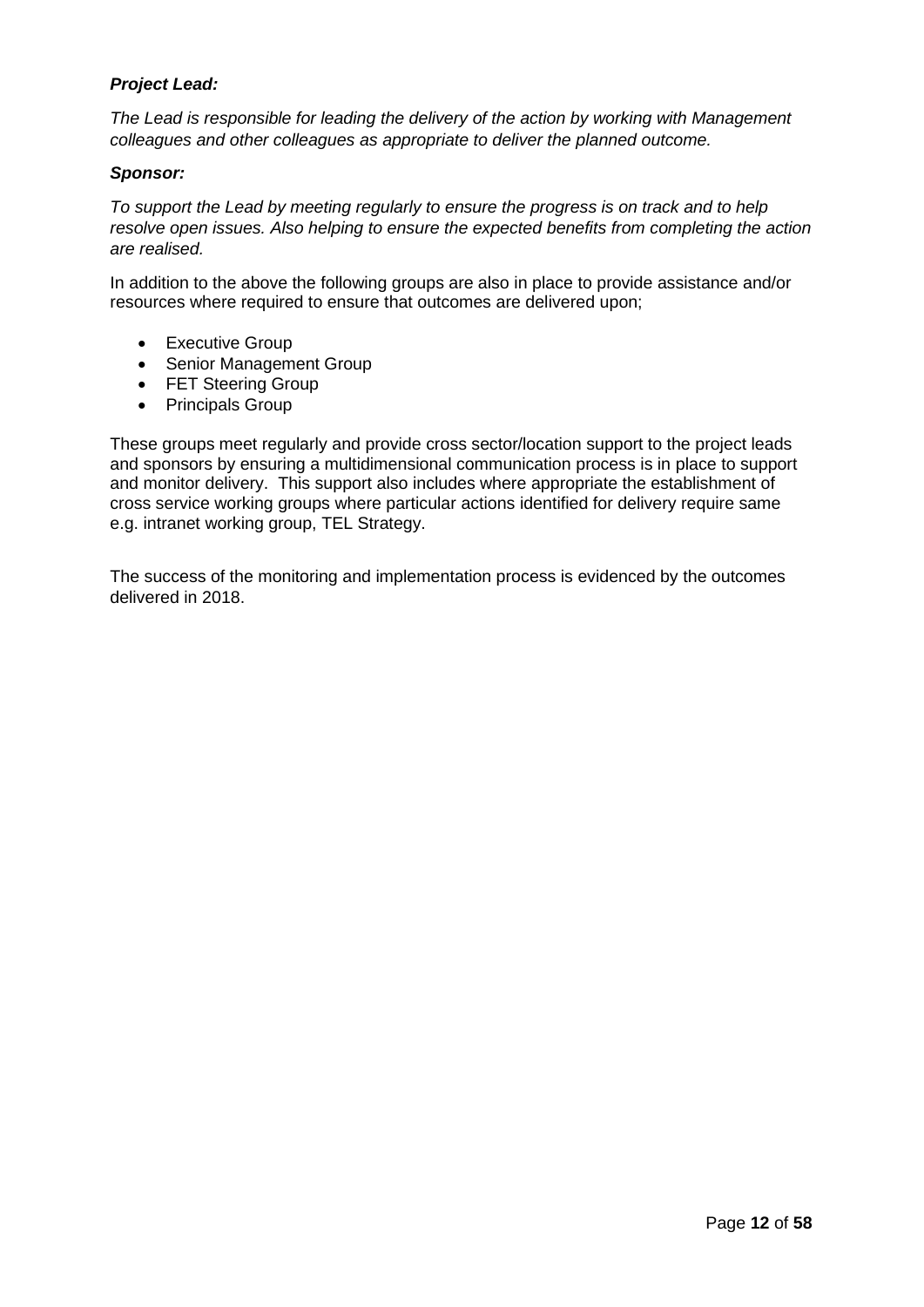# **Statement of Services – Primary and Post Primary Schools/Colleges**

| <b>Priorities 2017</b><br>$-21$<br>(Insert Priority)<br>$No.$ )                                           | <b>Actions</b>                                                                                                                                                                                                                                    | <b>Expected outcomes from 2018</b><br><b>Service Plan (where services on</b><br>academic year list for 2017/2018)                                                                                              | Outcomes delivered or commenced in<br>2018                                                                                                                                                                                                                                            |
|-----------------------------------------------------------------------------------------------------------|---------------------------------------------------------------------------------------------------------------------------------------------------------------------------------------------------------------------------------------------------|----------------------------------------------------------------------------------------------------------------------------------------------------------------------------------------------------------------|---------------------------------------------------------------------------------------------------------------------------------------------------------------------------------------------------------------------------------------------------------------------------------------|
| 1.1 To provide a<br>positive and<br>holistic<br>learning<br>centred<br>experience<br>for every<br>learner | $\rightarrow$ We will work to promote<br>and foster the personal<br>development of all our<br>learners to enhance their<br>wellbeing as members of<br>our learning<br>communities.                                                                | Fully implement the Junior Cycle<br><b>Wellbeing Programme</b><br>Identify opportunities for sharing<br>good practice between our<br>schools                                                                   | Programme commenced and<br>implemented as per DES roll out<br>schedule<br>Opportunities where materials and<br>experiences can be shared are identified<br>as Forums and annual conferences<br>agendas are developed                                                                  |
|                                                                                                           | $\rightarrow$ We will engage actively<br>in the current reform<br>programme as outlined<br>in the DES Action Plan<br>2016-2019, which seeks<br>to nurture and develop<br>the critical skills,<br>knowledge and<br>competencies of all<br>learners | Engage with the initial consultation<br>process being undertaken to<br>review the Leaving Certificate<br>Programme                                                                                             | Engagement has commenced with some<br>subject specific involvement by individual<br>teachers has taken place i.e. PE,<br>Agricultural Science, Computer Science<br>as more information is awaited from DES                                                                            |
|                                                                                                           | $\rightarrow$ We will actively work to<br>improve results in formal<br>school assessments and<br>state examinations<br>through the promotion of<br>good learning and<br>teaching                                                                  | <b>Review Leaving Certificate results</b><br>across all subjects in all schools<br>Identify specific areas/subjects<br>and target interventions to<br>enhance performance in the<br><b>Leaving Certificate</b> | Review of results to provide targeted<br>interventions is ongoing in all schools<br>with good practice shared at various<br>forums. The result has been a significant<br>increase in the attainment levels<br>evidenced at the Leaving Certificate<br>Awards Night with 19 additional |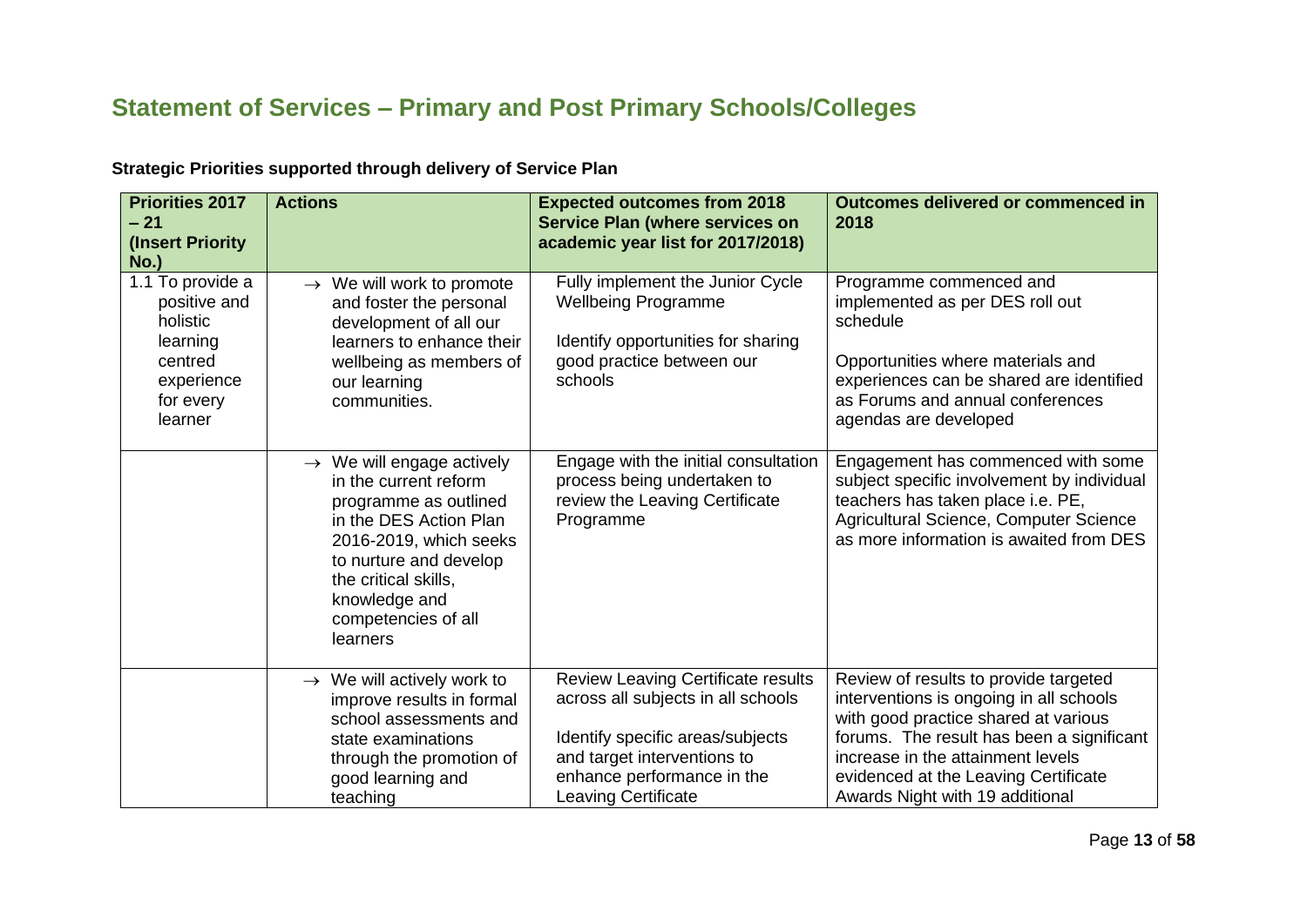|                                                                              |                                                                                                                                                                                                                             | Identify areas/subjects of strength<br>in individual schools. Identify<br>specific strategies/teaching<br>methods used by these subject<br>departments and seek to share<br>this good practice                                                                                                                                                                                                                                                      | certificates awarded for Leaving<br>Certificate and Leaving Certificate<br>Applied and 13 additional medals                                  |
|------------------------------------------------------------------------------|-----------------------------------------------------------------------------------------------------------------------------------------------------------------------------------------------------------------------------|-----------------------------------------------------------------------------------------------------------------------------------------------------------------------------------------------------------------------------------------------------------------------------------------------------------------------------------------------------------------------------------------------------------------------------------------------------|----------------------------------------------------------------------------------------------------------------------------------------------|
|                                                                              | $\rightarrow$ We will seek to actively<br>engage our learners in<br>both how and what they<br>learn by promoting the<br>use of student feedback<br>as an integral part of;<br>our School self-<br><b>Evaluation process</b> | Focus for 2018 will be to engage<br>further with one national and one<br>international research project e.g.<br>Instructional Leadership<br>Programme<br><b>NCCA Student Voice Erasmus</b><br><b>Research Project</b>                                                                                                                                                                                                                               | It is standard and accepted practice in all<br>schools to engage in such programmes<br>e.g. instructional leadership and Student<br>Voice    |
| 1.2 Provide<br>excellent<br>teaching,<br>training and<br>learning for<br>all | $\rightarrow$ We will promote the use<br>of the School Self-<br>Evaluation model as a<br>method of school/college<br>improvement                                                                                            | Report findings and<br>recommendations of School<br>Inspection Reports, Mór Thuairisc<br>and WSE-MLL to the Board of<br><b>CETB</b><br>Individual schools will respond to<br>all recommendations within<br>agreed time limits<br>A plan of action will be agreed<br>with the school staff and the BOM<br>A review of progress in<br>implementing the<br>recommendations will take place<br>within 1 year of the issuing of the<br>inspection report | Report findings are consistently applied<br>and responded to across all schools with<br>reports brought to attention of the Board<br>of CETB |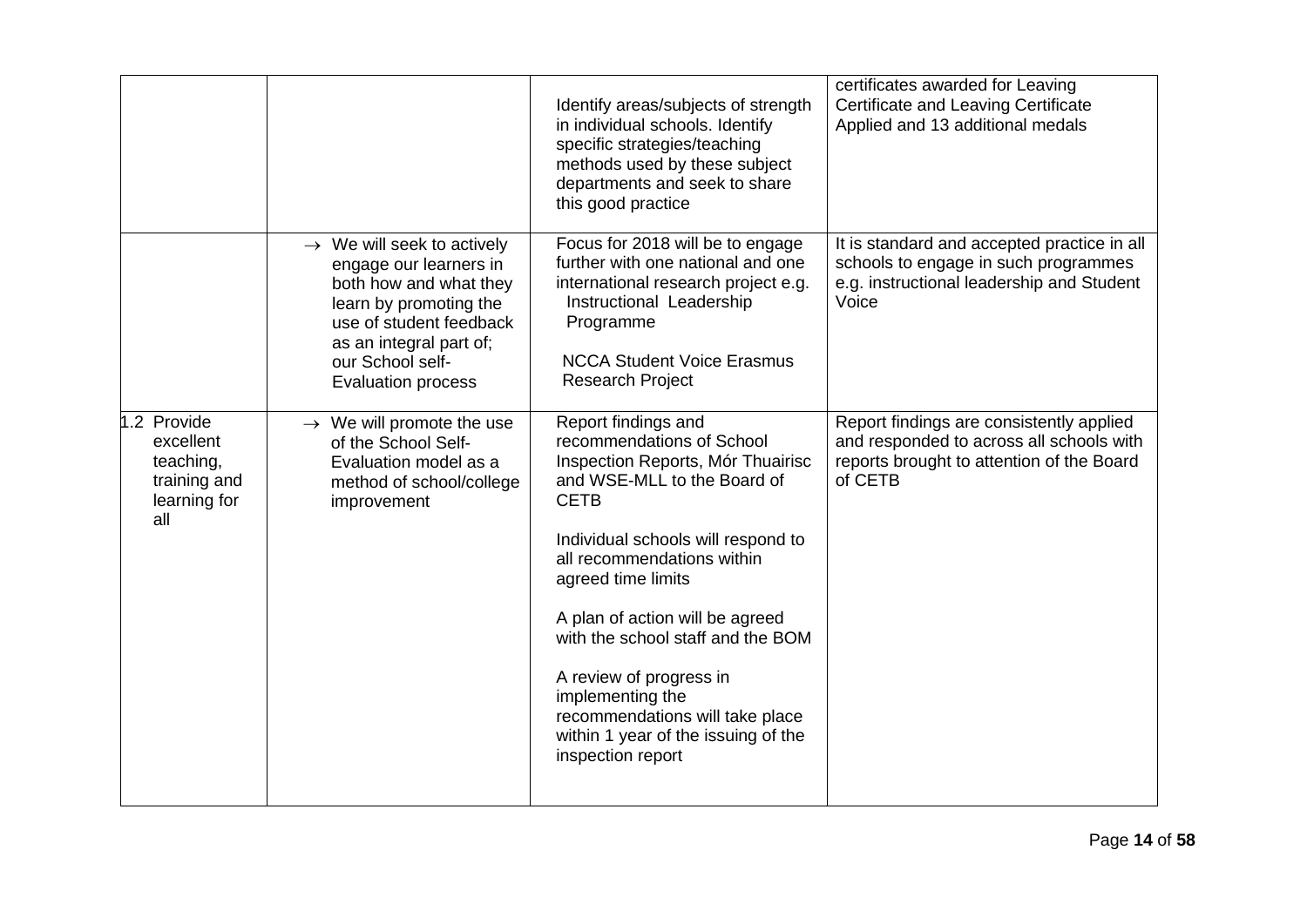| 1.3 Positive<br>learning<br>environments<br>with suitable<br>resources | $\rightarrow$ We will continue to<br>identify improvements to<br>Cork ETB school<br>buildings and facilities<br>and will develop these in<br>line with learner and<br>programme<br>requirements while<br>seeking and making<br>available the necessary<br>nding       | Work with school Principals and<br>Boards of Management to identify<br>immediate repair and<br>refurbishment needs in schools.<br>Seek the necessary funding for<br>these improvements<br>Implement a criteria based system<br>for the distribution of resources to<br>repair and refurbishment schools<br>buildings                 | Work continues with school Principals<br>and Boards of Management to identify<br>immediate repair and refurbishment<br>needs in schools.<br>The sourcing of funding continues to be<br>an integral part of work in relation repair<br>and refurbishment of schools |
|------------------------------------------------------------------------|-----------------------------------------------------------------------------------------------------------------------------------------------------------------------------------------------------------------------------------------------------------------------|--------------------------------------------------------------------------------------------------------------------------------------------------------------------------------------------------------------------------------------------------------------------------------------------------------------------------------------|--------------------------------------------------------------------------------------------------------------------------------------------------------------------------------------------------------------------------------------------------------------------|
|                                                                        |                                                                                                                                                                                                                                                                       | Work with school Principals and<br>Boards of Management to assess<br>and plan for the future repair and<br>refurbishment needs of school<br>buildings and put in place a multi-<br>year approach to this work                                                                                                                        | During 2018 work continues to be<br>undertaken with school Principals and<br>Boards of Management to assess and<br>plan for the future repair and<br>refurbishment needs of school buildings<br>and put in place a multi-year approach to<br>this work             |
| 2.2 To support<br>the<br>professional<br>development<br>of our people  | $\rightarrow$ We will foster a culture<br>of professional<br>development and<br>support for all staff<br>through the targeted<br>provision of appropriate<br>learning and<br>development initiatives<br>to improve and develop<br>their knowledge and<br>capabilities | Establish CETB Principals'<br>Forums across primary, post<br>primary and FET schools and<br>colleges<br><b>Establish CETB Deputy Principals'</b><br>Forums across primary, post<br>primary and FET schools and<br>colleges<br>Develop an internal CETB<br>mentoring programme for all new<br><b>Principals and Deputy Principals</b> | Established and operating<br>Established in 2018 with meeting<br>schedule in place for 2019                                                                                                                                                                        |
|                                                                        |                                                                                                                                                                                                                                                                       | All new Principals and Deputy<br>Principals will engage with the                                                                                                                                                                                                                                                                     | Cork ETB continues to support Principals<br>and Deputy Principals in attending these<br>programmes                                                                                                                                                                 |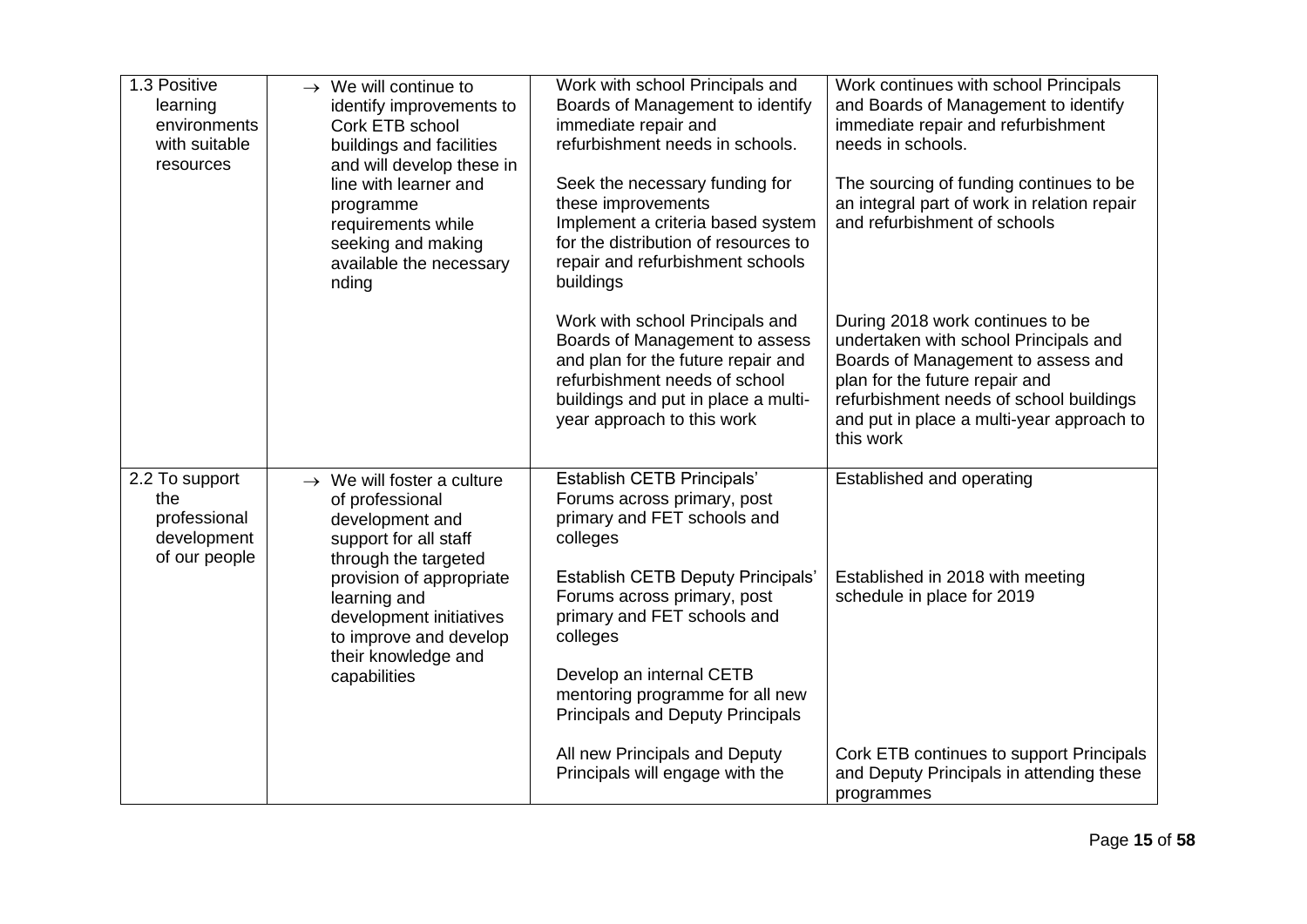|                                                                    |                                                                                                                                                                                                  | Misneach and Tánaiste<br>programmes respectively<br>All new Principals will be<br>encouraged to engage in the ETBI<br>workshops for new Principals and<br><b>Deputy Principals</b><br>Principals will seek to identify<br>aspiring leaders and encourage<br>them to avail of the national<br>inservice available | Cork ETB continues to support<br>attendance at workshops<br>Principals continue to support staff in<br>availing and attending national in-service<br>events                                                                                                              |
|--------------------------------------------------------------------|--------------------------------------------------------------------------------------------------------------------------------------------------------------------------------------------------|------------------------------------------------------------------------------------------------------------------------------------------------------------------------------------------------------------------------------------------------------------------------------------------------------------------|--------------------------------------------------------------------------------------------------------------------------------------------------------------------------------------------------------------------------------------------------------------------------|
|                                                                    | $\rightarrow$ We will actively promote<br>and enable our staff to<br>participate in CPD<br>programmes delivered<br>through the DES<br>Professional<br>Development Service for<br><b>Teachers</b> | Ensure that all staff fully engage in<br>national Professional<br>Development Programmes such<br>as JCT                                                                                                                                                                                                          | Cork ETB continues to support staff in<br>participating in PD programmes                                                                                                                                                                                                 |
|                                                                    | $\rightarrow$ Develop, within available<br>resources, a model of<br>support which allows for<br>the release of staff to<br>partake of relevant and<br>appropriate CPD<br>opportunities           | Principals will seek to identify<br>aspiring leaders and encourage<br>them to avail of the national<br>inservice programmes<br>Ensure that all staff fully engage in<br>national Professional<br>Development Programmes such<br>as JCT                                                                           | Principals continue to identify aspiring<br>leaders and encourage them to avail of<br>the national in-service programmes by<br>reviewing school arrangements to ensure<br>the support is available to allow for the<br>release of staff for relevant PD<br>opportunities |
| 2.3 To provide a<br>positive,<br>professional<br>and<br>supportive | $\rightarrow$ We will support our<br>Leaders in promoting<br>positive staff relations<br>through the provision of<br>information, training and                                                   | Workshops on key leadership and<br>management skills will be<br>provided to all our Principals                                                                                                                                                                                                                   |                                                                                                                                                                                                                                                                          |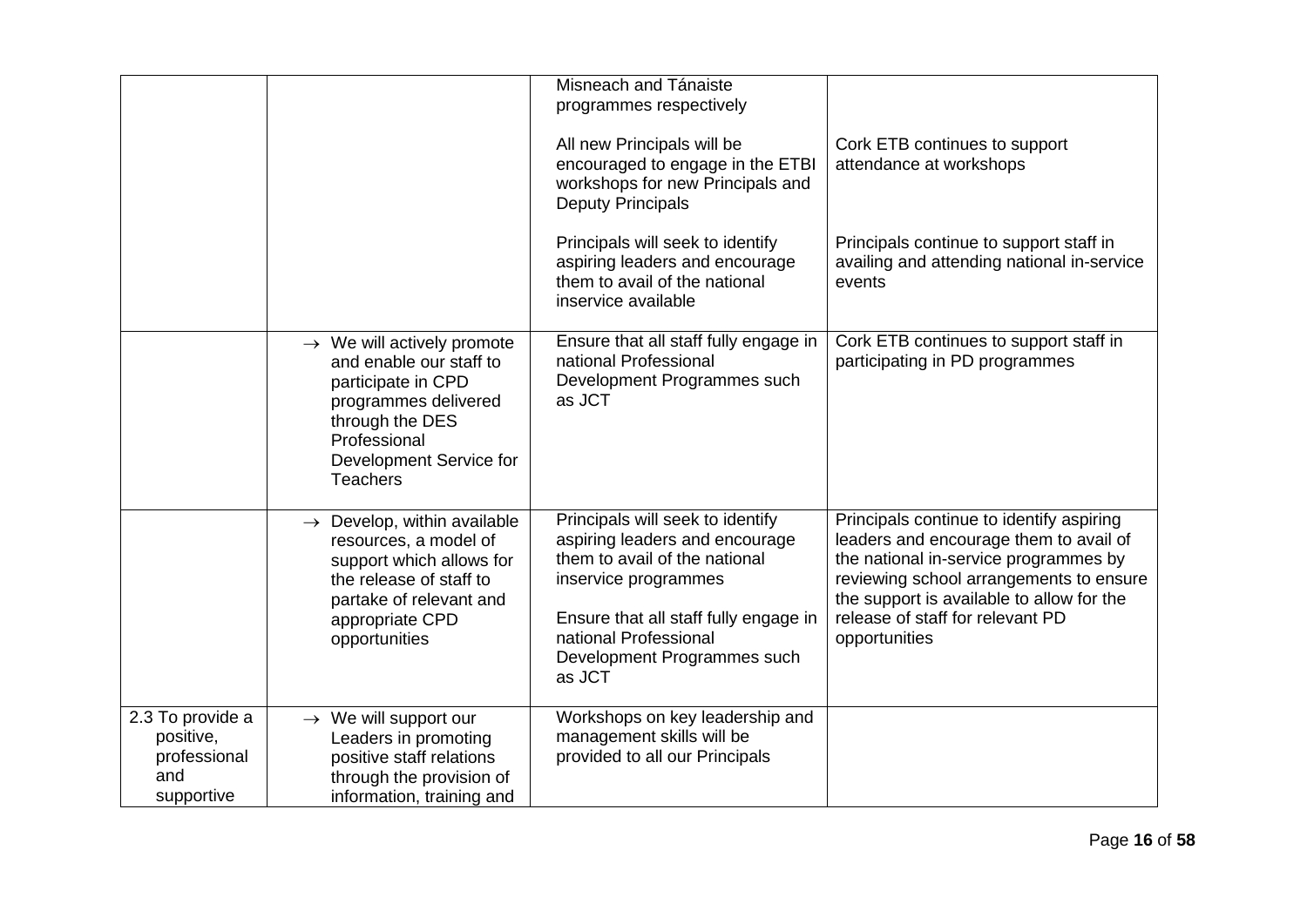| work<br>environment<br>for all staff                                                         | ongoing advice on key<br>management and<br>leadership skills                                                                                                                                                                                                                                                                                             |                                                                                                                                                                                                         |                                                                                                                                                            |
|----------------------------------------------------------------------------------------------|----------------------------------------------------------------------------------------------------------------------------------------------------------------------------------------------------------------------------------------------------------------------------------------------------------------------------------------------------------|---------------------------------------------------------------------------------------------------------------------------------------------------------------------------------------------------------|------------------------------------------------------------------------------------------------------------------------------------------------------------|
|                                                                                              | $\rightarrow$ We will further explore<br>and develop<br>opportunities made<br>possible through the<br>utilisation of ICT<br>capabilities, on how to<br>provide opportunities for<br>the creation of<br>professional<br>communities amongst<br>staff in an effort to assist<br>them to support each<br>other in the delivery of<br>education and training | Each school will develop a<br><b>Technology Enhanced Learning</b><br>Strategy in line with national<br>guidelines<br>Future ICT investment in schools<br>will be based on implementing this<br>strategy | Each school has developed a Digital<br>Learning Strategy which is reviewed to<br>ensure appropriate investment takes<br>place to promote enhanced learning |
| 3.2 Implement<br>and develop<br>new<br>initiatives in<br>the primary<br>school<br>curriculum | $\rightarrow$ Implement the National<br><b>Literacy and Numeracy</b><br>Strategy                                                                                                                                                                                                                                                                         | We will continue to implement this<br>strategy                                                                                                                                                          | We will continue to implement this<br>strategy                                                                                                             |
|                                                                                              | $\rightarrow$ Implement the new<br>language curriculum in<br>full                                                                                                                                                                                                                                                                                        | We will implement this curriculum                                                                                                                                                                       | We will continue to implement this<br>curriculum                                                                                                           |
|                                                                                              | $\rightarrow$ Implement the new ST<br>strategy                                                                                                                                                                                                                                                                                                           | We will implement this strategy                                                                                                                                                                         | We will continue to implement this<br>strategy                                                                                                             |
|                                                                                              | $\rightarrow$ We will recognise and<br>celebrate the<br>achievements of our                                                                                                                                                                                                                                                                              | Each school will have a procedure<br>in place to acknowledge and                                                                                                                                        | Every opportunity was taken to taken<br>ensure all achievements including<br>academic are acknowledged and                                                 |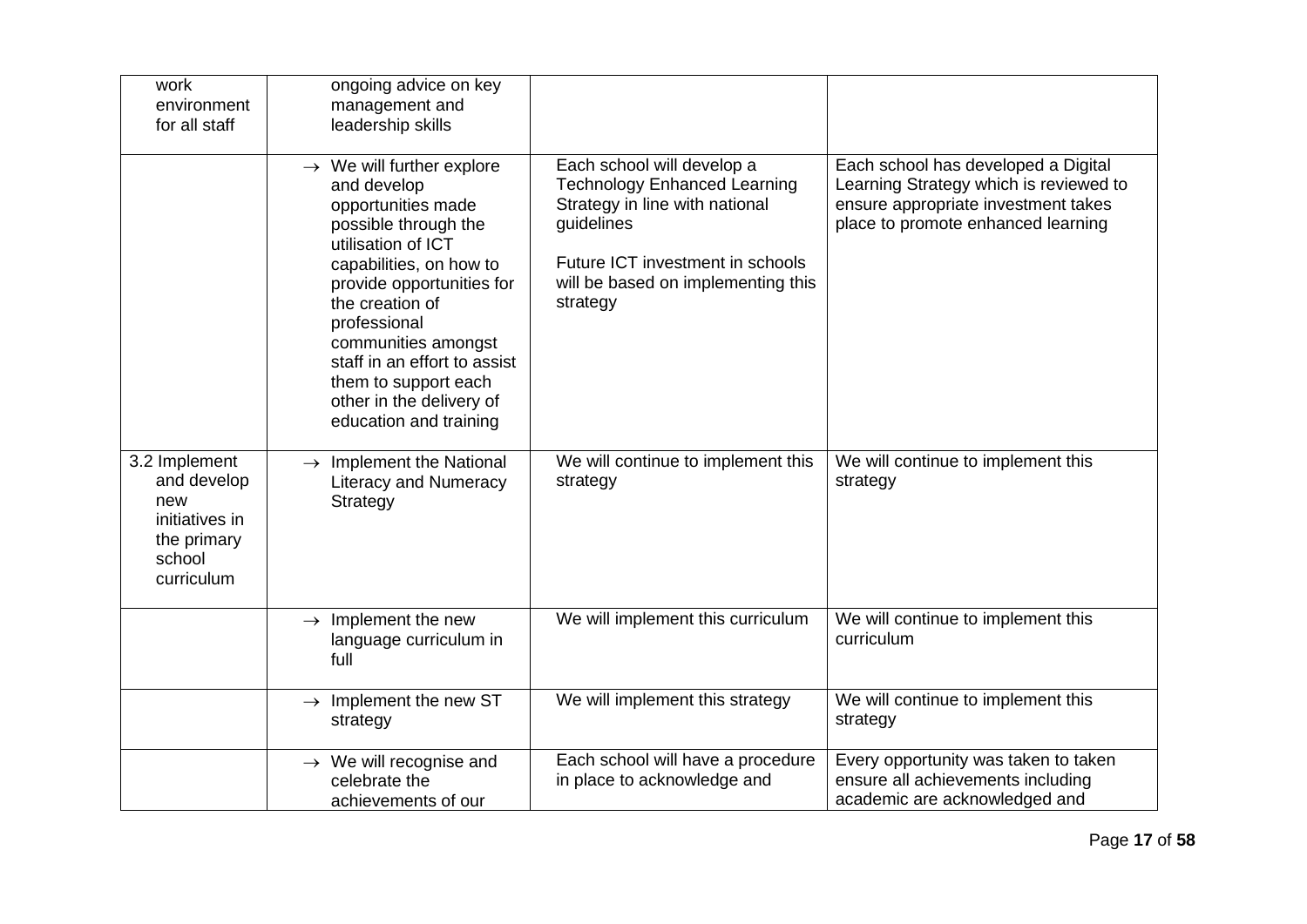| learners and staff as a<br>means of supporting and<br>fostering a culture of<br>excellence                                                          | celebrate the achievements of<br>students and staff                                                                                                                                                                                                                                                                  | celebrated through school-based<br>ceremonies, ETB events and through<br>social media                                                                                             |
|-----------------------------------------------------------------------------------------------------------------------------------------------------|----------------------------------------------------------------------------------------------------------------------------------------------------------------------------------------------------------------------------------------------------------------------------------------------------------------------|-----------------------------------------------------------------------------------------------------------------------------------------------------------------------------------|
|                                                                                                                                                     | CETB will hold a ceremony to<br>recognise outstanding<br>achievements by our students in<br>the Leaving Certificate and<br>Leaving Certificate Applied<br>Programmes                                                                                                                                                 | Outstanding achievements by our<br>students in the Leaving Certificate and<br>Leaving Certificate Applied Programmes<br>was celebrated at the annual Cork ETB<br>Awards Ceremony. |
|                                                                                                                                                     | Where individual students/schools<br>or a number of students/schools<br>have outstanding achievements,<br>CETB will mark this in one of two<br>ways (both ways if appropriate)<br>(a) A specific ceremony in honour of<br>the achievement<br>(b) Presentation of the<br>student(s)/school(s) to the Board<br>of CETB | The winner of the BT Young Scientist<br><b>Exhibition from Colaiste Choilm was</b><br>presented to the Board of CETB                                                              |
| $\rightarrow$ Commitments given in<br>Scéim na dTeangacha<br>Gaeilge Oifigiúla will be<br>delivered within the<br>lifetime of the current<br>scheme | Establish a Fóran Gaeloideachas<br>for CETB schools                                                                                                                                                                                                                                                                  | Fóran Gaeloideachas for CETB schools<br>is established                                                                                                                            |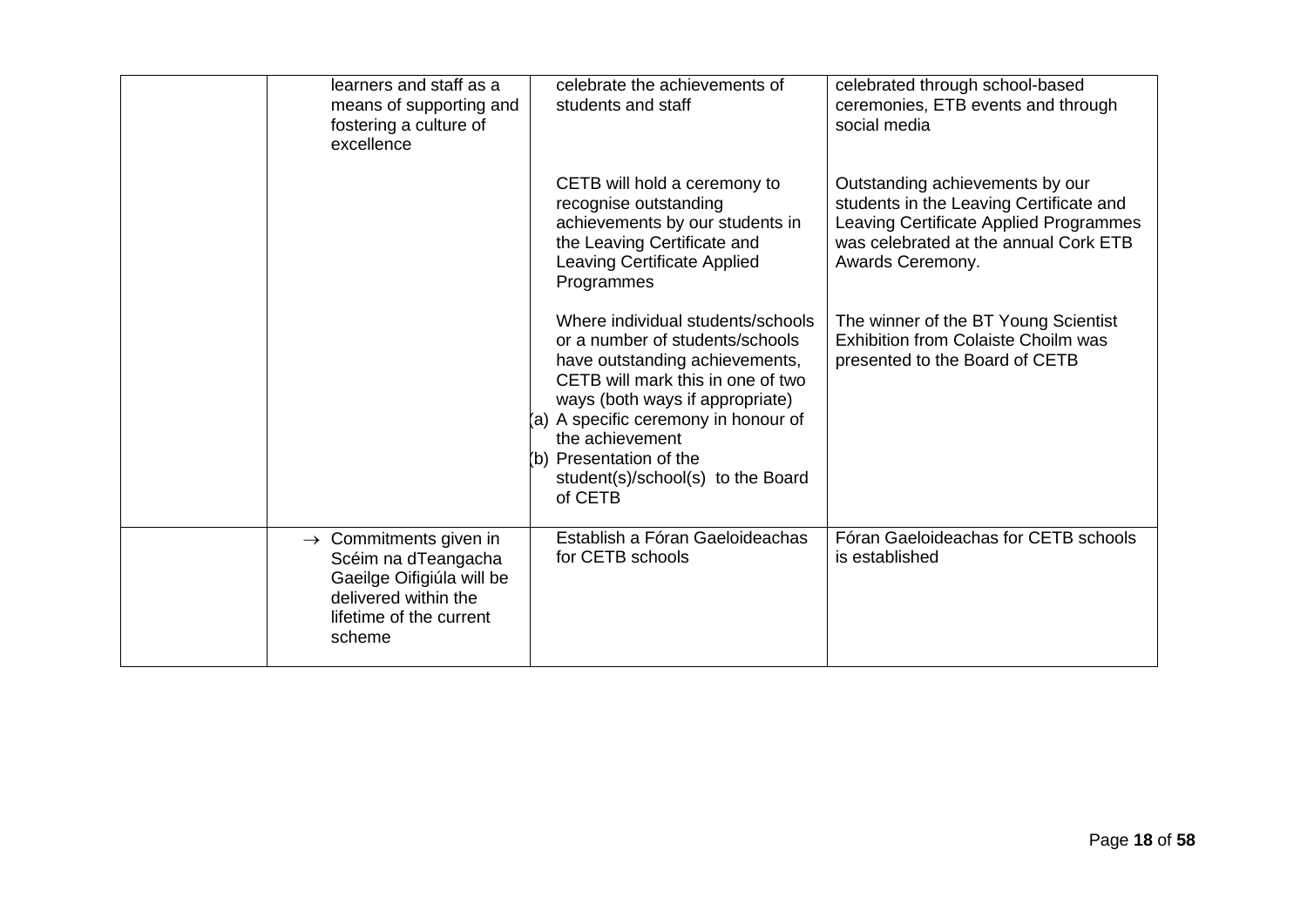## **Statement of Services – Further Education and Training**

### *Further Education Colleges*

<span id="page-18-1"></span><span id="page-18-0"></span>

| <b>Priorities 2017</b><br>$-21$<br>(Insert Priority)<br>$No.$ )                                           | <b>Actions</b>                                                                                                                                                                                                                                          | <b>Expected outcomes from 2018</b><br><b>Service Plan (where services on</b><br>academic year list for 2017/2018) | Outcomes delivered or commenced in<br>2018                                                                                                                                                                                                         |
|-----------------------------------------------------------------------------------------------------------|---------------------------------------------------------------------------------------------------------------------------------------------------------------------------------------------------------------------------------------------------------|-------------------------------------------------------------------------------------------------------------------|----------------------------------------------------------------------------------------------------------------------------------------------------------------------------------------------------------------------------------------------------|
| 1.1 To provide a<br>positive and<br>holistic<br>learning<br>centred<br>experience<br>for every<br>learner | $\rightarrow$ We will work to promote<br>and foster the personal<br>development of all our<br>learners to enhance their<br>wellbeing as members of<br>our learning<br>communities.                                                                      | Identify opportunities for sharing<br>good practice between our<br>schools                                        | Common adult learner polices developed<br>and available on a PLC Principals<br><b>SharePoint</b><br>Continue to actively participate in lifelong<br>learning festival and STEM community<br>events to engage learners of all abilities<br>and ages |
| 1.2 Provide<br>excellent<br>teaching,<br>training and<br>learning for<br>all                              | $\rightarrow$ We will promote the use<br>of the School Self-<br>Evaluation model as a<br>method of school/college<br>improvement                                                                                                                        |                                                                                                                   | Ongoing monitoring of QA compliance<br>with QQI standards to review, improve<br>and support delivery                                                                                                                                               |
|                                                                                                           | $\rightarrow$ We will utilise national<br>and international<br>research to identify and<br>engage with best<br>practice in building<br>strong communities of<br>learning, and engage<br>with nation and<br>international projects<br>and initiatives to |                                                                                                                   | FET Teacher placement programme<br>implemented with local business/indusry<br>to improve the knowledge of industry<br>needs to enhance the delivery of<br>provision                                                                                |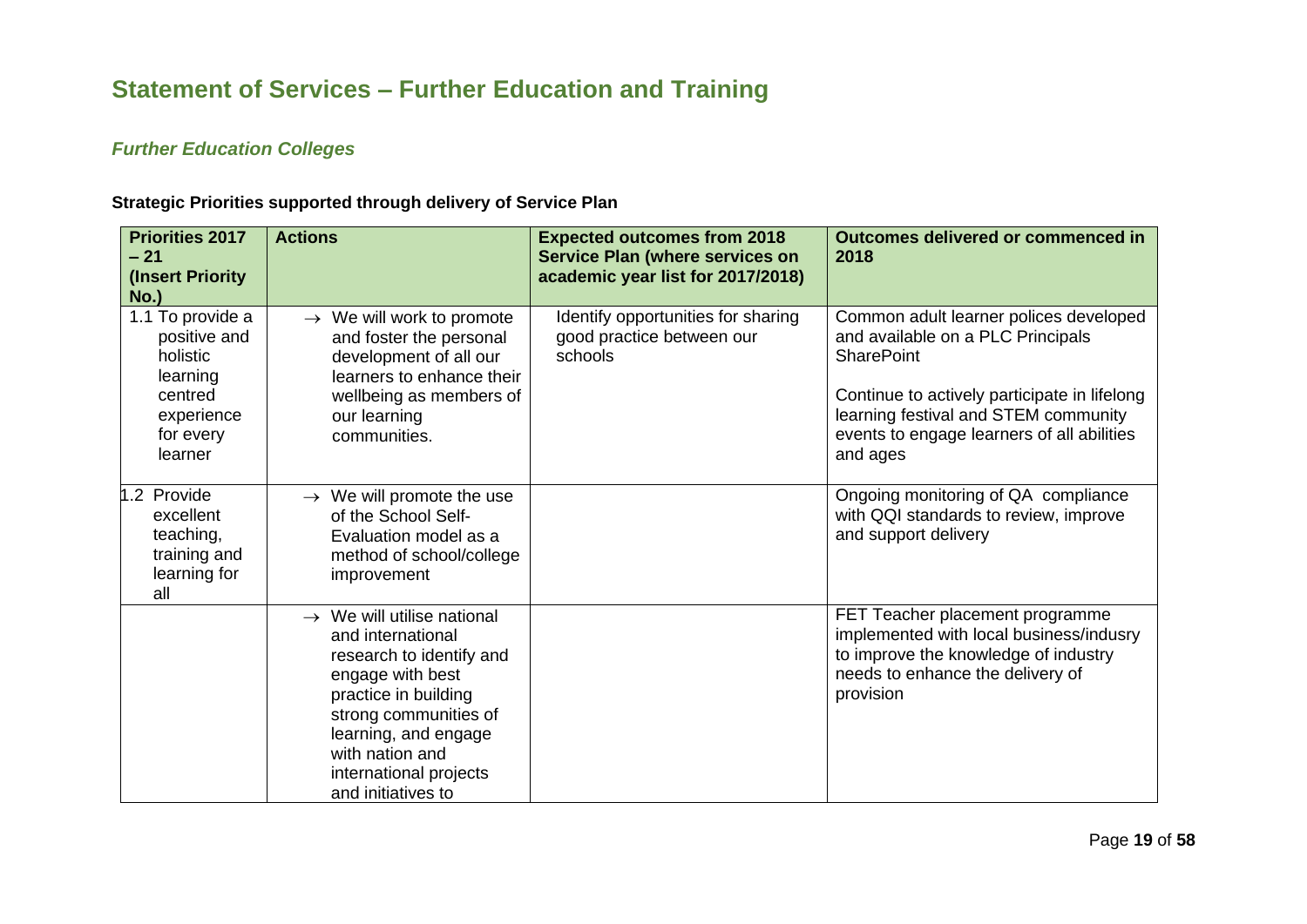|                                                                       | contribute positively to<br>such communities                                                                                                                                           |                                                                                                                                      |                                                                                                                                                                                                                                                                         |
|-----------------------------------------------------------------------|----------------------------------------------------------------------------------------------------------------------------------------------------------------------------------------|--------------------------------------------------------------------------------------------------------------------------------------|-------------------------------------------------------------------------------------------------------------------------------------------------------------------------------------------------------------------------------------------------------------------------|
| 2.2 To support<br>the<br>professional<br>development<br>of our people | $\rightarrow$ We will foster a culture<br>of professional<br>development and<br>support for all staff<br>through the targeted<br>provision of appropriate                              | <b>Establish CETB Principals'</b><br>Forums across primary, post<br>primary and FET schools and<br>colleges                          | Continue to work with PLC Principals<br>Forum, FET Strategy and QA group to<br>identify appropriate learning and<br>development initiatives                                                                                                                             |
|                                                                       | learning and<br>development initiatives<br>to improve and develop<br>their knowledge and<br>capabilities                                                                               | All new Principals and Deputy<br>Principals will engage with the<br>Misneach and Tánaiste<br>programmes respectively                 | Cork ETB continues to support Principals<br>and Deputy Principals in attending these<br>programmes                                                                                                                                                                      |
|                                                                       |                                                                                                                                                                                        | All new Principals will be<br>encouraged to engage in the ETBI<br>workshops for new Principals and<br><b>Deputy Principals</b>       | Cork ETB continues to support<br>attendance at specific workshops                                                                                                                                                                                                       |
|                                                                       |                                                                                                                                                                                        | Principals will seek to identify<br>aspiring leaders and encourage<br>them to avail of the national<br>inservice programmes          | Principals continue to support staff in<br>availing and attending national inservice<br>events                                                                                                                                                                          |
|                                                                       | $\rightarrow$ Develop, within available<br>resources, a model of<br>support which allows for<br>the release of staff to<br>partake of relevant and<br>appropriate CPD<br>opportunities | Principals will seek to identify<br>aspiring leaders and encourage<br>them to avail of the national<br>inservice programmes          | Principals continue to identify aspiring<br>leaders and encourage them to avail of<br>the national inservice programmes by<br>reviewing school arrangements to ensure<br>the support is available to allow for the<br>release of staff for relevant PD<br>opportunities |
|                                                                       | $\rightarrow$ Enable all staff to get<br>involved with national<br>bodies in the<br>development and                                                                                    | We will encourage and facilitate all<br>staff who wish to engage in<br>national policy initiatives within the<br>resources available | Principals continue to encourage and<br>facilitate teacher participation in national<br>networks and associations                                                                                                                                                       |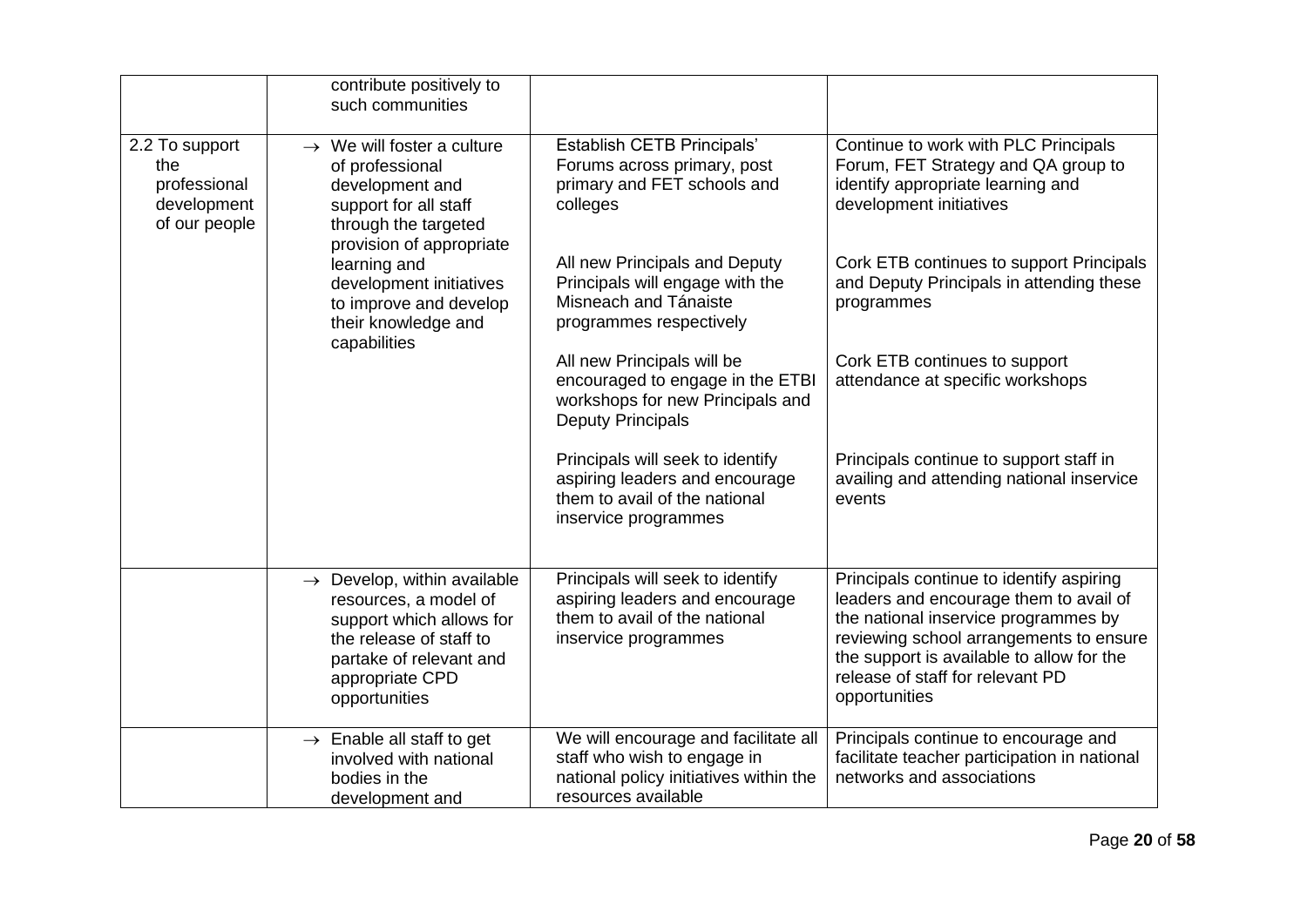|                                                                            | implementation of<br>national policy initiatives<br>and support their<br>involvement                                                                                                                                                                                                                                                                     |                                                                                                                                                                                                                                                                                                                             |                                                                                                                                                                                 |
|----------------------------------------------------------------------------|----------------------------------------------------------------------------------------------------------------------------------------------------------------------------------------------------------------------------------------------------------------------------------------------------------------------------------------------------------|-----------------------------------------------------------------------------------------------------------------------------------------------------------------------------------------------------------------------------------------------------------------------------------------------------------------------------|---------------------------------------------------------------------------------------------------------------------------------------------------------------------------------|
| 2.3 To provide a<br>positive,<br>professional<br>and<br>supportive<br>work | $\rightarrow$ We will further explore<br>and develop<br>opportunities made<br>possible through the<br>utilisation of ICT<br>capabilities, on how to                                                                                                                                                                                                      | Each school will develop a<br><b>Technology Enhanced Learning</b><br>Strategy in line with national<br>guidelines                                                                                                                                                                                                           | Each school has developed a<br>Technology Enhanced Learning (TEL)<br>Strategy which is reviewed to ensure<br>appropriate investment takes place to<br>promote enhanced learning |
| environment<br>for all staff                                               | provide opportunities for<br>the creation of<br>professional<br>communities amongst<br>staff in an effort to assist<br>them to support each<br>other in the delivery of<br>education and training                                                                                                                                                        | Future ICT investment in schools<br>will be based on implementing this<br>strategy                                                                                                                                                                                                                                          | ETB TEL Strategy drafted, TEL steering<br>group established                                                                                                                     |
|                                                                            | $\rightarrow$ We will further explore<br>and develop<br>opportunities made<br>possible through the<br>utilisation of ICT<br>capabilities, on how to<br>provide opportunities for<br>the creation of<br>professional<br>communities amongst<br>staff in an effort to assist<br>them to support each<br>other in the delivery of<br>education and training | We will further explore and<br>develop opportunities made<br>possible through the utilisation of<br>ICT capabilities, on how to provide<br>opportunities for the creation of<br>professional communities<br>amongst staff in an effort to assist<br>them to support each other in the<br>delivery of education and training | SharePoint site developed for PLC<br>Principals<br>FET Colleges participate in the ETB TEL<br>Steering Group to develop<br>implementation plans and develop<br>initiatives      |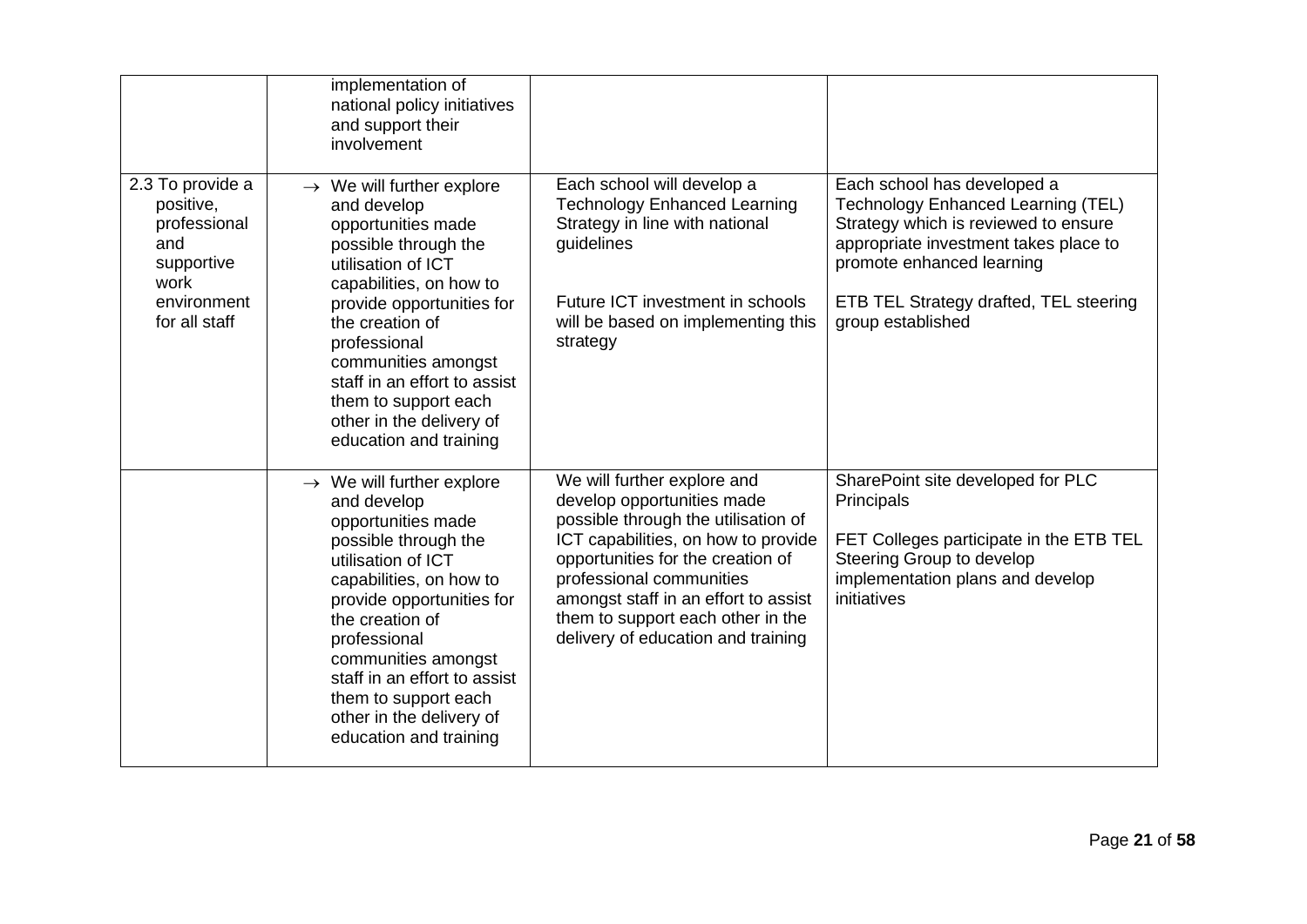| 4.4 To develop a $\rightarrow$<br>strong<br>recognisable<br>Cork ETB<br><b>Brand</b> | We will recognise and<br>celebrate the<br>achievements of our<br>learners and staff as a<br>means of supporting and<br>fostering a culture of<br>excellence | Each school will have a procedure<br>in place to acknowledge and<br>celebrate the achievements of<br>students and staff | We take every opportunity and continue<br>to ensure all achievements including<br>academic are acknowledged and<br>celebrated through school-based<br>Graduation Ceremonies, ETB events and<br>through social media |
|--------------------------------------------------------------------------------------|-------------------------------------------------------------------------------------------------------------------------------------------------------------|-------------------------------------------------------------------------------------------------------------------------|---------------------------------------------------------------------------------------------------------------------------------------------------------------------------------------------------------------------|
|--------------------------------------------------------------------------------------|-------------------------------------------------------------------------------------------------------------------------------------------------------------|-------------------------------------------------------------------------------------------------------------------------|---------------------------------------------------------------------------------------------------------------------------------------------------------------------------------------------------------------------|

## *Training Services*

<span id="page-21-0"></span>

| <b>Priorities 2017 -</b><br>21<br>(Insert Priority)          | <b>Actions</b>                                                                                                                                                                                                                                                                                                                        | <b>Expected outcomes from 2018</b><br><b>Service Plan (where services on</b><br>academic year list for 2017/2018)                        | Outcomes delivered or commenced in<br>2018                                                                                                                                                                                                                                                                                                                                                                                |
|--------------------------------------------------------------|---------------------------------------------------------------------------------------------------------------------------------------------------------------------------------------------------------------------------------------------------------------------------------------------------------------------------------------|------------------------------------------------------------------------------------------------------------------------------------------|---------------------------------------------------------------------------------------------------------------------------------------------------------------------------------------------------------------------------------------------------------------------------------------------------------------------------------------------------------------------------------------------------------------------------|
| $No.$ )<br>3.5 FET<br>Programme<br>Review and<br>Development | We will develop and<br>$\rightarrow$<br>implement an<br>integrated FET<br>planning process that<br>ensures that the needs<br>of local communities,<br>learners and employers<br>are identified and<br>responded to in an<br>appropriate and timely<br>manner in line with the<br>requirement and<br>priorities of the FET<br>Strategy | 10 areas of training will be<br>reviewed, analysing course content,<br>duration and outcomes through<br>employer consultation processes. | Training courses reviewed in 2018;<br>$\bullet$ CNC<br><b>Quality Assurance</b><br>Lifesciences<br><b>IT Technical Support</b><br><b>Medical Administration</b><br><b>CAD Training</b><br>Apprenticeships reviews Version 4<br>commenced 2018;<br>Heavy vehicle Maintenance<br>Metal fabrication<br>Plumbing<br>Electrical<br>Carpentery / Joinery<br>Recognition of prior learning introduced<br>for electronic security |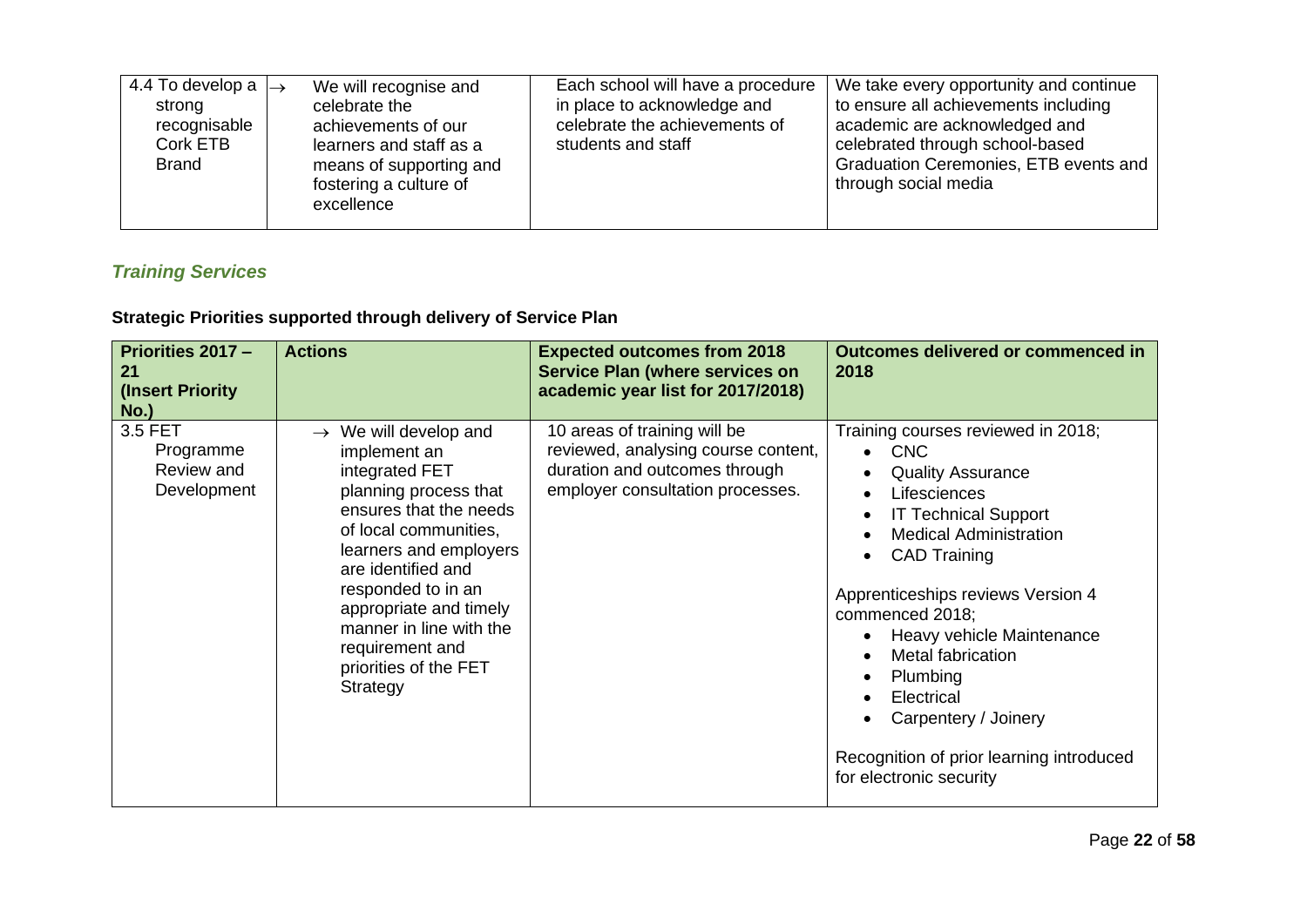<span id="page-22-0"></span>

|                                                                                                                                                                   |                                                                                                                                                                                                                            | A review of the Bio Pharma training<br>activities will be undertaken and a<br>strategic plan developed for training<br>in this sector                                    | Review of Biopharma has resulted in<br><b>Strategy 2018 to 2021</b>                                                                                                                                                                  |
|-------------------------------------------------------------------------------------------------------------------------------------------------------------------|----------------------------------------------------------------------------------------------------------------------------------------------------------------------------------------------------------------------------|--------------------------------------------------------------------------------------------------------------------------------------------------------------------------|--------------------------------------------------------------------------------------------------------------------------------------------------------------------------------------------------------------------------------------|
| 3.7 To enhance<br>social and<br>economic<br>cohesion in our<br>learners'<br>communities<br>through the<br>provision of<br>relevant<br>knowledge and<br>skills for | $\rightarrow$ We will actively assist<br>learners in the process<br>of returning to learning<br>by ensuring courses<br>and appropriate<br>supports are provided<br>which support and<br>encourage learner<br>participation | To actively support learners in the<br>process of returning to education, a<br>learning to learn support module<br>will be provided across all long<br>training courses. | Learning to learn components were<br>introduced to a number of courses during<br>2018                                                                                                                                                |
| lifelong<br>learning,<br>personal<br>development,<br>progression<br>and<br>employment                                                                             | $\rightarrow$ We will promote,<br>develop and manage<br>the Apprenticeship and<br>Traineeship<br>programmes to ensure<br>training meets industry<br>needs                                                                  | To promote and increase<br>apprenticeship provision 3<br>additional apprenticeship classes<br>will be added in 2018.                                                     | One new post 2016 type apprentice<br>group started as ICT Software<br>Apprentices in conjunction with Fast<br>Track into Technology (FIT)<br>Courses were converted to traineeships<br>following a review of specific skill training |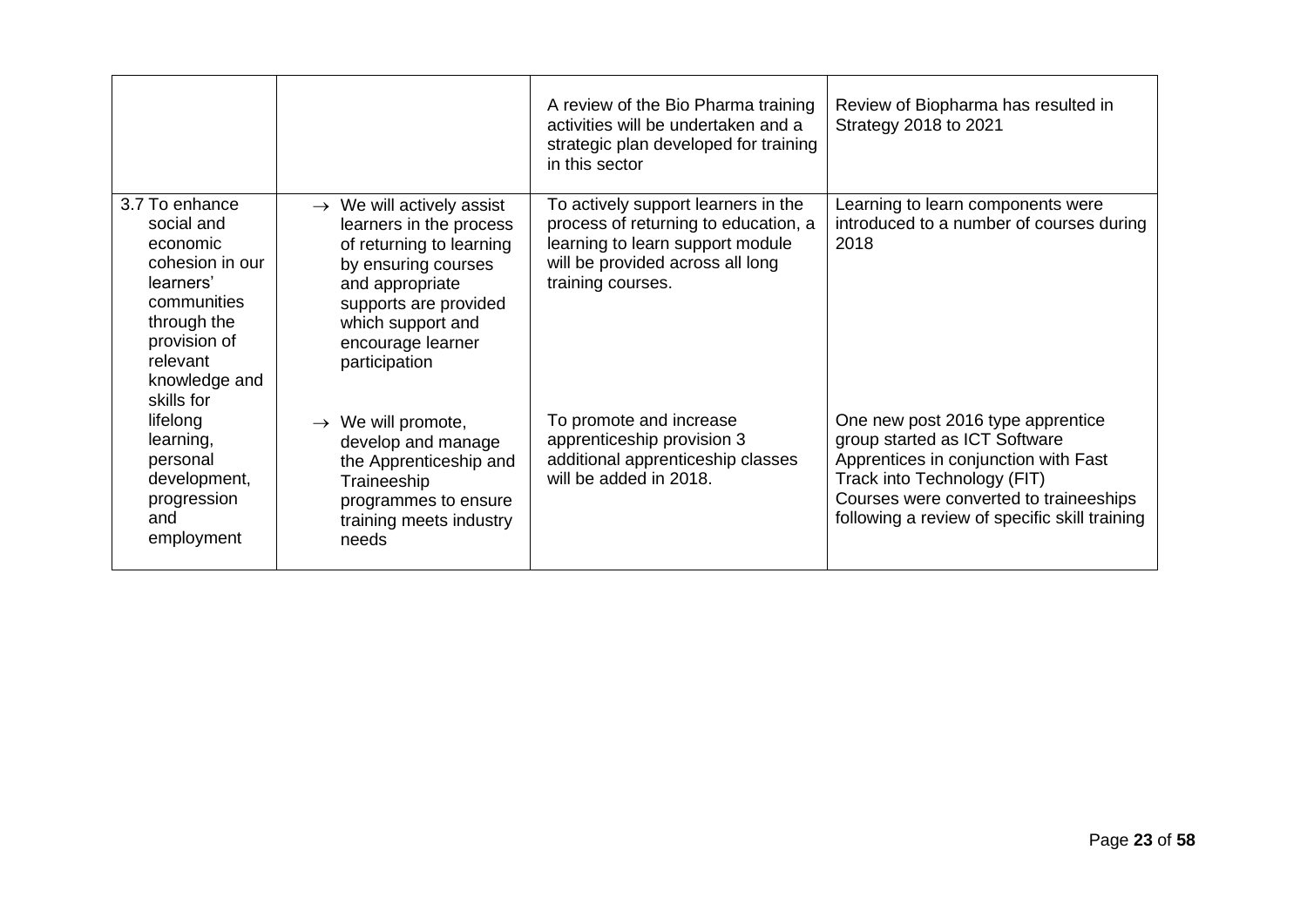### *Youth Services*

| <b>Priorities 2017</b><br>$-21$<br>(Insert Priority<br><b>No.)</b> | <b>Actions</b>                                                                                                                                            | <b>Expected outcomes from 2018</b><br><b>Service Plan (where services on</b><br>academic year list for 2017/2018)                                                                                                                                                    | <b>Outcomes delivered or commenced in</b><br>2018                                                                                                                                                                                               |
|--------------------------------------------------------------------|-----------------------------------------------------------------------------------------------------------------------------------------------------------|----------------------------------------------------------------------------------------------------------------------------------------------------------------------------------------------------------------------------------------------------------------------|-------------------------------------------------------------------------------------------------------------------------------------------------------------------------------------------------------------------------------------------------|
| 5.6 Develop<br>and<br>promote<br>the<br>provision of<br>youth      | $\rightarrow$ We will provide innovative,<br>responsive and inclusive<br>services which will be<br>supported through Cork<br><b>ETB's Youth Committee</b> | A youth work forum will be<br>facilitated to engage and<br>communicate with youth services<br>to identify key issues and<br>emerging themes.                                                                                                                         | A youth work forum was held in Pairc Ui<br>Chaoimh. Over 80 participants attended                                                                                                                                                               |
| services                                                           |                                                                                                                                                           | A youth consultation event to<br>ensure the rights of the child are<br>being met in particular their right<br>to be heard and to safeguard their<br>best interests in youth work<br>settings.                                                                        | Recommendations from the youth work<br>forum were adopted to inform the<br>delivery of youth forum. Cork ETB<br>actively worked and supported both the<br>City and County Comhairle na nOg youth<br>forums.                                     |
|                                                                    |                                                                                                                                                           |                                                                                                                                                                                                                                                                      | Cork ETB established a Youth Work<br>Committee as a committee of the Board<br>to further enhance the consultation<br>process.                                                                                                                   |
|                                                                    |                                                                                                                                                           | Ensure youth services are aiming<br>to deliver services that are<br>responsive to youth needs while<br>also meeting the five national<br>outcomes for young people as<br>identified in the National Youth<br>Policy Framework - Better<br>Outcomes Brighter Futures. | Tutor hour terms plans submitted.<br>Regular monitoring visits took place.<br>Youth Work Forum identified and<br>showcased projects under the 5 national<br>outcomes-<br>Bishopstown Foroige - Young<br>$\bullet$<br>people active and healthy. |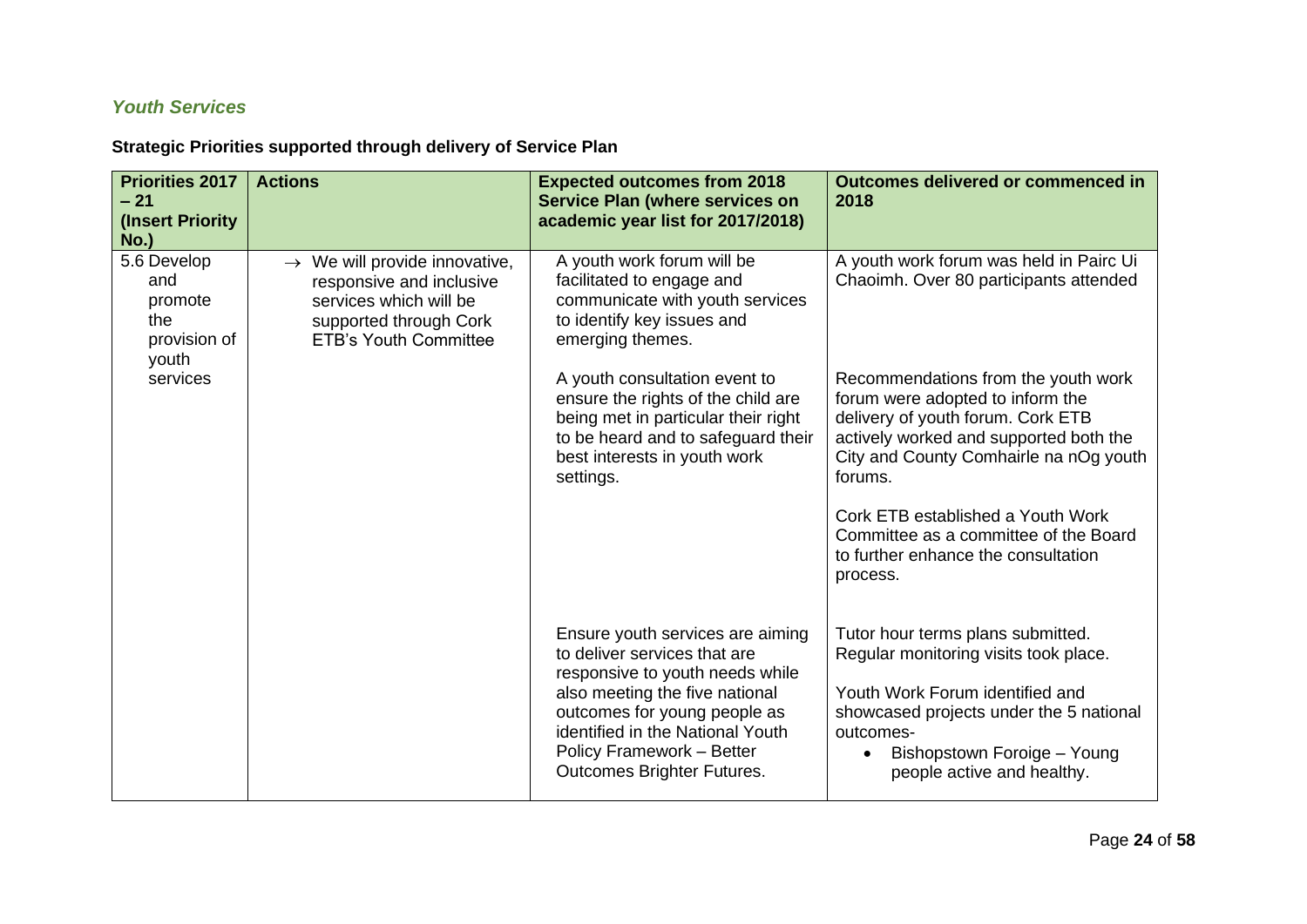|                                                                                                                                                                                |                                                                                                                                                                                                           | • YWI Cork - Young People<br>achieving in all areas of learning.<br>CDYS - young people safe and<br>protected from harm.<br>Blarney St Foroige - Young<br>People economic security.<br>YMCA Cork - Young people will<br>be connected and respected.<br>In addition, an application was submitted<br>by Cork ETB with respect to the call by<br>Creative Ireland for the establishment of |
|--------------------------------------------------------------------------------------------------------------------------------------------------------------------------------|-----------------------------------------------------------------------------------------------------------------------------------------------------------------------------------------------------------|------------------------------------------------------------------------------------------------------------------------------------------------------------------------------------------------------------------------------------------------------------------------------------------------------------------------------------------------------------------------------------------|
|                                                                                                                                                                                |                                                                                                                                                                                                           | a Local Creative Youth partnership.                                                                                                                                                                                                                                                                                                                                                      |
| $\rightarrow$ We will develop the role of<br>Cork ETB as the agent for<br>Youth Services operating in<br>collaboration and<br>consultation with the<br>Department of Youth and | Cork ETB is selected to be part of<br>the DCYA pilot of the new funding<br>schemes as recommended under<br>the DCYA Value for Money<br>Review.                                                            | Cork ETB successfully engaged in<br>piloting the new TYFS scheme which is<br>to be rolled out in 2019.                                                                                                                                                                                                                                                                                   |
| <b>Child Affairs</b>                                                                                                                                                           | Cork ETB will engage with the<br>DCYA in developing and informing<br>the new scheme.                                                                                                                      | Cork ETB worked with the DCYA to re-<br>designate funding to a new West Cork<br>project.                                                                                                                                                                                                                                                                                                 |
| $\rightarrow$ We will support the<br>provision, development and<br>assessment of youth work<br>services in Cork through<br>the provision of appropriate<br>targeted resources  | Cork ETB will engage with local<br>youth service providers A<br>Demographic and Social Profile<br>will be conducted to inform future<br>youth service provision in Cork<br>using a standardised DCYA tool | Local area profiles were conducted for<br>Carrigaline/West Cork/Mitchelstown and<br>in relation to the Youth Employability -<br>Bantry/Youghal/Newmarket. Consultants<br>(Airo) have been commissioned to<br>conduct a city/county profile                                                                                                                                               |
|                                                                                                                                                                                | All DCYA funded projects<br>administered via Cork ETB will<br>engage in the National Quality<br><b>Standards Framework for Youth</b><br>Services to ensure both legislative                               | Monitoring visits were conducted with all<br>youth projects funded by DCYA through<br><b>Cork ETB</b>                                                                                                                                                                                                                                                                                    |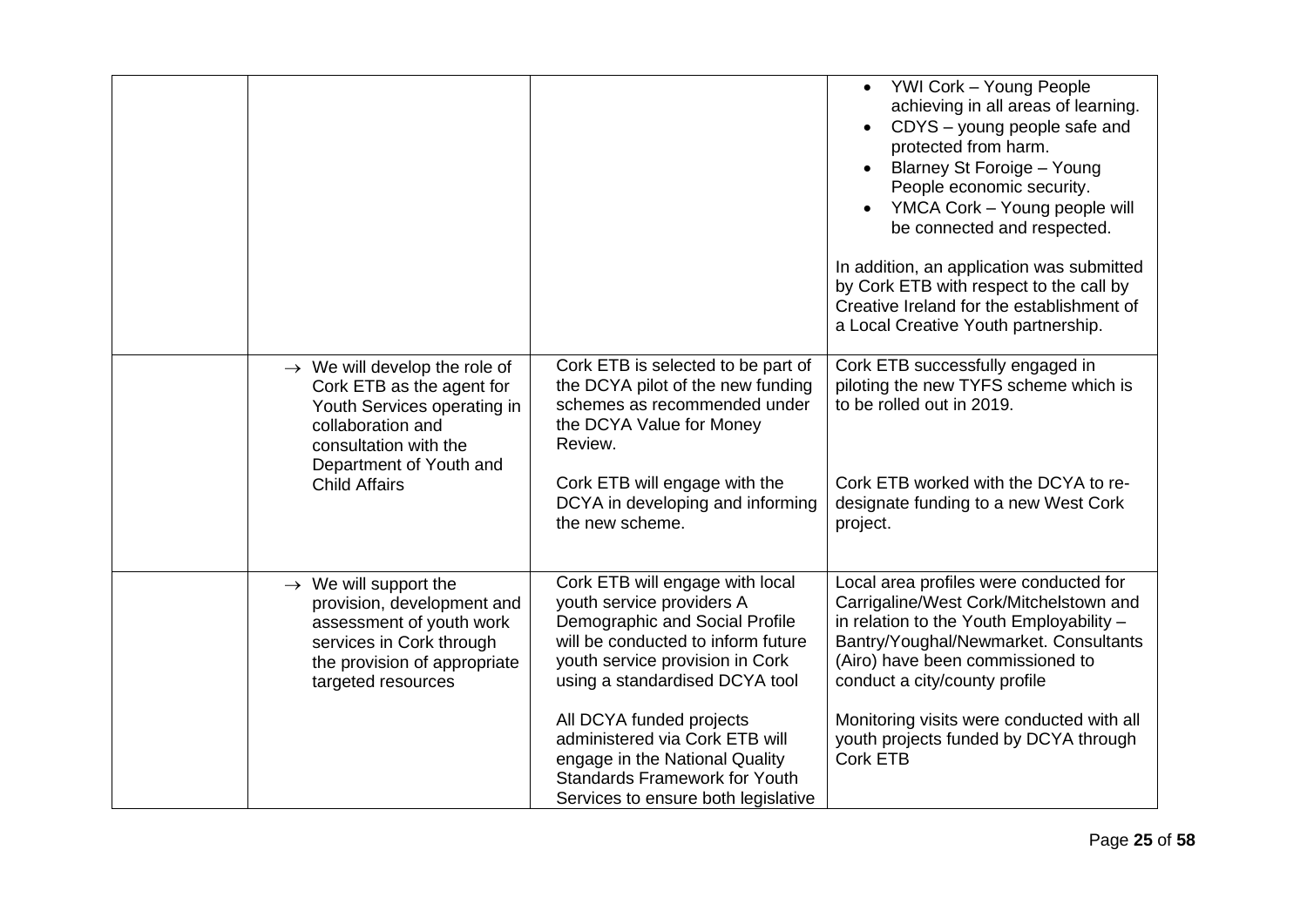|  | responsibilities and general<br>compliance with good practice.                                                                                                                                                                                                                                                |                                                                                                                                                                                   |
|--|---------------------------------------------------------------------------------------------------------------------------------------------------------------------------------------------------------------------------------------------------------------------------------------------------------------|-----------------------------------------------------------------------------------------------------------------------------------------------------------------------------------|
|  | The establishment of 2 new youth<br>projects/services in Cork -<br>Carrigaline Lower Harbour and<br>Mitchelstown.                                                                                                                                                                                             | Mitchelstown – project commenced in<br>April, with CDYS selected as the service<br>provider.<br>Carrigaline - selection and confirmation<br>process for service provider ongoing. |
|  | A register of volunteer led youth<br>clubs/groups will be established<br>and maintained by Cork ETB to<br>ensure eligibility criteria with<br>respect to the youth club grant<br>scheme are being met in particular<br>Child safeguarding requirements<br>and National Standards for<br>Volunteer Led Groups. | 140 youth clubs registered and received<br>Youth club grant in 2018.                                                                                                              |

### *Youthreach*

<span id="page-25-0"></span>

| Priorities 2017 -<br>∣ 21<br>(Insert Priority)<br>No.)                                                  | <b>Actions</b>                                                                                                                                                                                  | <b>Expected outcomes from 2018</b><br><b>Service Plan (where services on</b><br>academic year list for 2017/2018)                                                                                                                                                                                       | Outcomes delivered or commenced in<br>2018                              |
|---------------------------------------------------------------------------------------------------------|-------------------------------------------------------------------------------------------------------------------------------------------------------------------------------------------------|---------------------------------------------------------------------------------------------------------------------------------------------------------------------------------------------------------------------------------------------------------------------------------------------------------|-------------------------------------------------------------------------|
| 1.1 To provide a<br>positive and<br>holistic<br>learning<br>centred<br>experience for<br>every learner. | $\rightarrow$ We will in accordance<br>with the DES and<br>SOLAS priorities,<br>improve the learning<br>experience and learning<br>outcomes for learners<br>impacted by<br>disadvantaged at all | Youthreach revised curriculum will<br>be implemented in 2018, this will<br>combine personal development<br>planning, academic achievement<br>and certification and a more<br>structured/ practical work<br>placement to ensure learners<br>have a more engaging and<br>meaningful learning opportunity. | The Workwise Programmes was<br>developed and rolled out across centres. |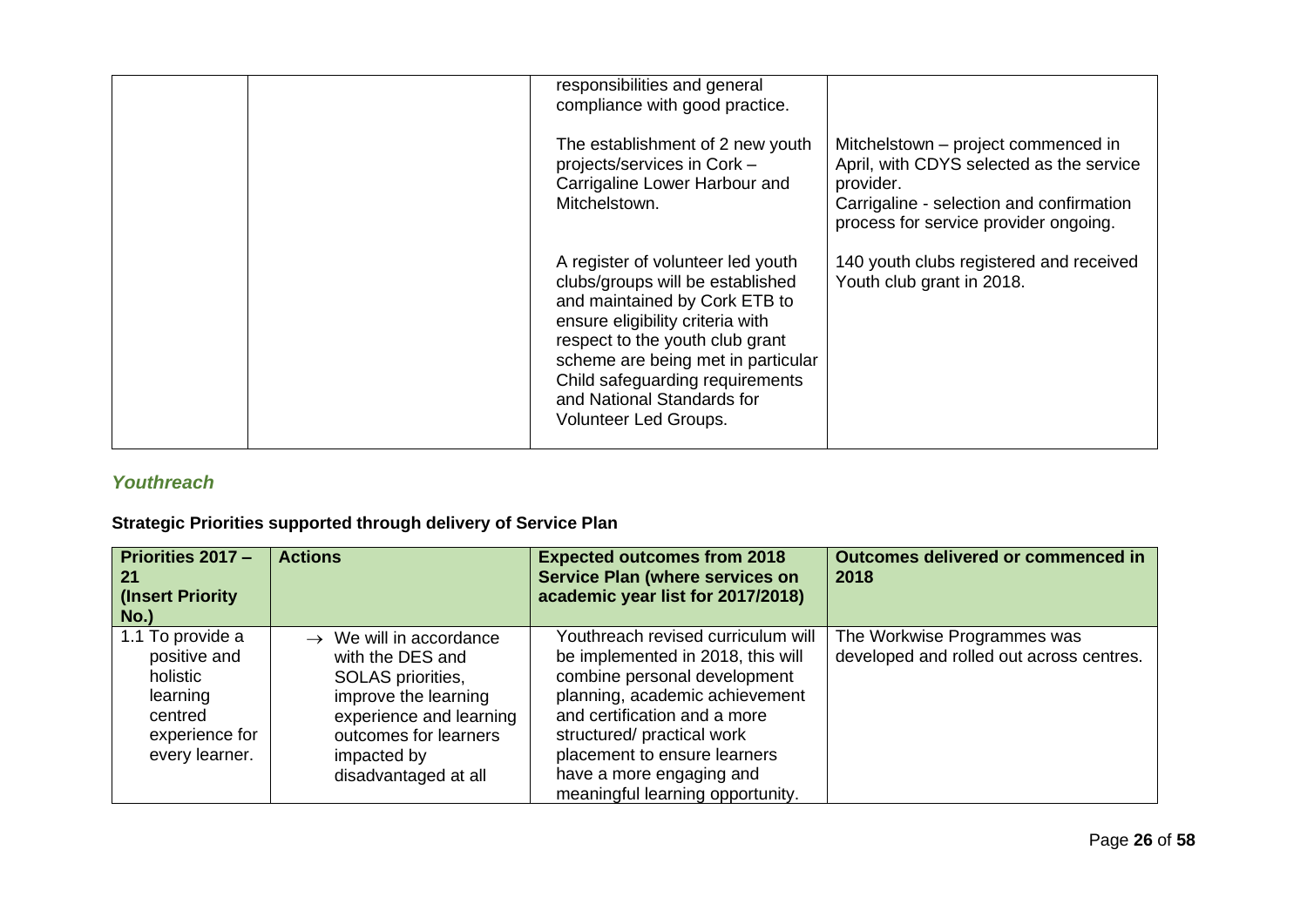|                                                                              | stages of their learning<br>journey                                                                                                                                                                                      | A multi-tiered approach to<br>improving attendance introduced<br>in all centres, this will continue in<br>2018.                                                                                                                                                                       | The multi layered attendance system<br>continues to be reviewed                                                                                                                                            |
|------------------------------------------------------------------------------|--------------------------------------------------------------------------------------------------------------------------------------------------------------------------------------------------------------------------|---------------------------------------------------------------------------------------------------------------------------------------------------------------------------------------------------------------------------------------------------------------------------------------|------------------------------------------------------------------------------------------------------------------------------------------------------------------------------------------------------------|
|                                                                              | $\rightarrow$ We will target supports<br>for all our learners with<br>special education<br>needs, and other<br>vulnerabilities, to<br>support their<br>participation and<br>progression within<br>education and training |                                                                                                                                                                                                                                                                                       | Work continues to identify appropriate<br>progression routes within education and<br>training                                                                                                              |
| 1.2 Provide<br>excellent<br>teaching,<br>training and<br>learning for<br>all | $\rightarrow$ We will focus on the<br>development of quality<br>teaching and learning as<br>the core activity of Cork<br><b>ETB</b>                                                                                      | All Youthreach programmes offer<br>certification that adheres to QA<br>procedures.<br>The introduction of a revised<br>Youthreach curriculum has<br>resulted in increased certification<br>and progression outcomes                                                                   | All Centres offer accredited QQI<br>programmes<br>Workwise was introduced to the<br>curriculum which is contributing to<br>enhancing the learner outcomes                                                  |
|                                                                              | $\rightarrow$ We will actively identify<br>and promote the range<br>of pathways for learning<br>available to every<br>learner who wishes to<br>avail of our services                                                     | Area planning meetings held and<br>attended by representatives from<br>all areas of provision, ensuring<br>that each programme has relevant<br>progression options for learners.<br>Monthly Board of Co-ordinator<br>meetings held Programme<br>planning and progression<br>discussed | <b>Coordinators attended Planning</b><br>Meetings to ensure that opportunities for<br>Youthreach learners were included in<br>plans for 2018 / 2019<br>Meetings were scheduled and held<br>during the year |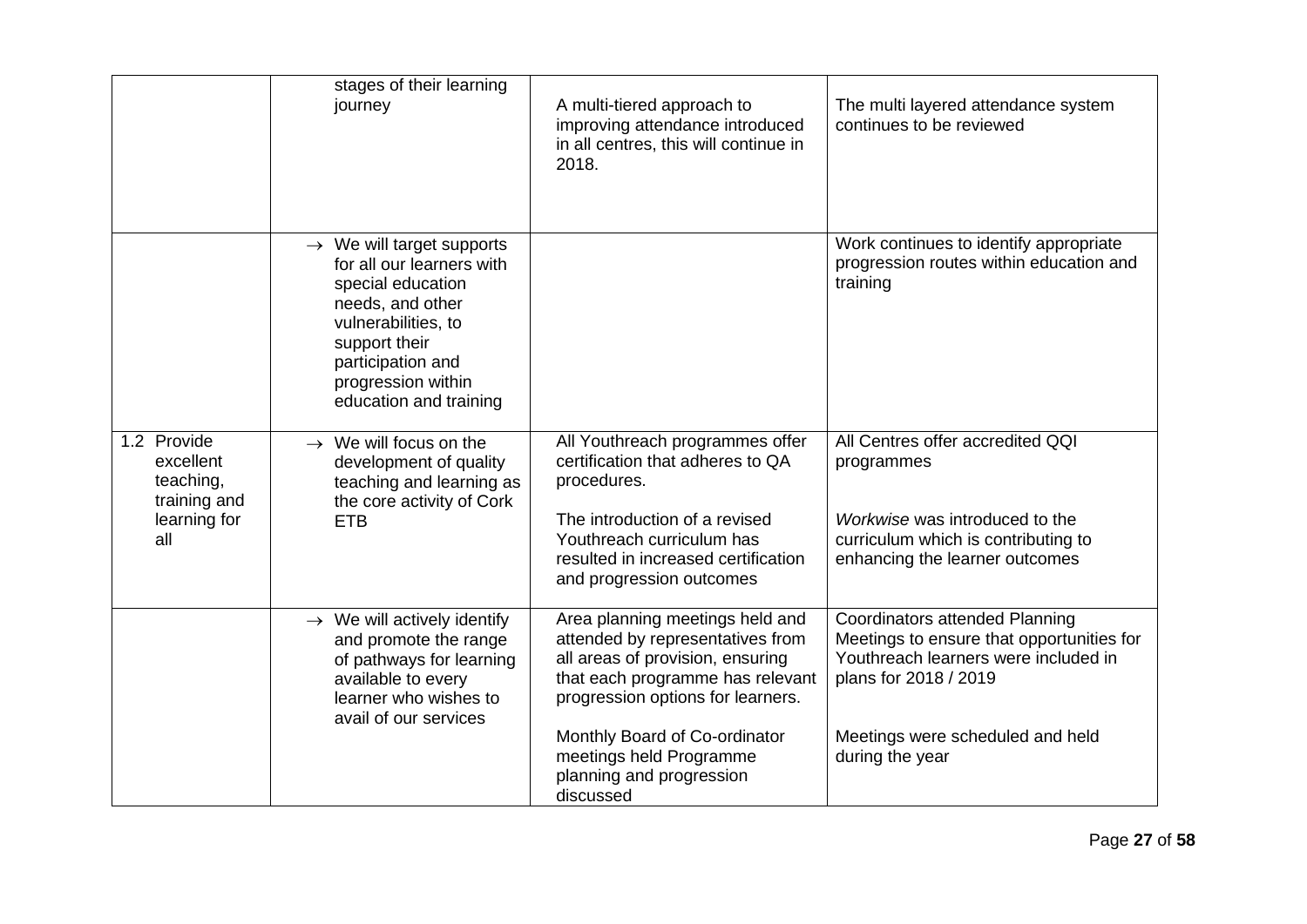## *Adult Literacy*

| Strategic Priorities supported through delivery of Service Plan |
|-----------------------------------------------------------------|
|-----------------------------------------------------------------|

<span id="page-27-0"></span>

| Priorities 2017 -<br>21<br>(Insert Priority<br>$No.$ )                                                 | <b>Actions</b>                                                                                                                                                                                                    | <b>Expected outcomes from 2018</b><br><b>Service Plan (where services on</b><br>academic year list for 2017/2018)                                                                                                                                               | Outcomes delivered or commenced in<br>2018                                                                                                                                                                                                   |
|--------------------------------------------------------------------------------------------------------|-------------------------------------------------------------------------------------------------------------------------------------------------------------------------------------------------------------------|-----------------------------------------------------------------------------------------------------------------------------------------------------------------------------------------------------------------------------------------------------------------|----------------------------------------------------------------------------------------------------------------------------------------------------------------------------------------------------------------------------------------------|
| 1.1 To provide a<br>positive and<br>holistic<br>learning<br>centred<br>experience for<br>every learner | $\rightarrow$ We will work to promote<br>and foster the personal<br>development of all our<br>learners to enhance<br>their wellbeing as<br>members of our learning<br>communities                                 | The Adult Literacy Service will<br>continue to provide Learner<br>Centred tuition in a friendly,<br>supportive and flexible learning<br>environment where Learners can<br>explore their needs and interests<br>and set their own learning goals.                | A series of Learner Development days<br>were held - these were funded by<br>SOLAS and supported by NALA<br>Learner representatives sent to National<br>events                                                                                |
|                                                                                                        | $\rightarrow$ We will aim to provide<br>our learners with life<br>skills to meet their<br>needs as active learners<br>and citizens by<br>encouraging<br>participation in various<br>ETB Boards,<br>Committees and | We will ensure as part of our QA<br>process all learners will be given<br>the opportunity to give feedback<br>through the use of appropriate<br>mechanisms<br>All learners will be encouraged to<br>become involved in student<br>committees and other relevant | All Accredited programmes have<br>feedback sheets (completed by the<br>learner).<br>Learners are encouraged to be involved<br>in national bodies e.g. NALA                                                                                   |
| 1.2 Provide<br>excellent<br>teaching,<br>training<br>and<br>learning for<br>all                        | representative groups.<br>$\rightarrow$ We will focus on the<br>development of quality<br>teaching and learning<br>as the core activity of<br><b>Cork ETB</b>                                                     | forums for consultation<br>The literacy service will continue to<br>provide group tuition, intensive<br>tuition and will provide certification<br>options for all learners                                                                                      | Intensive Tuition has developed its own<br>practice that meets biannually.<br>Family learning also introduced new<br>systems for programme improvement.<br>Programme planning continues to evolve<br>in response to learner and local needs. |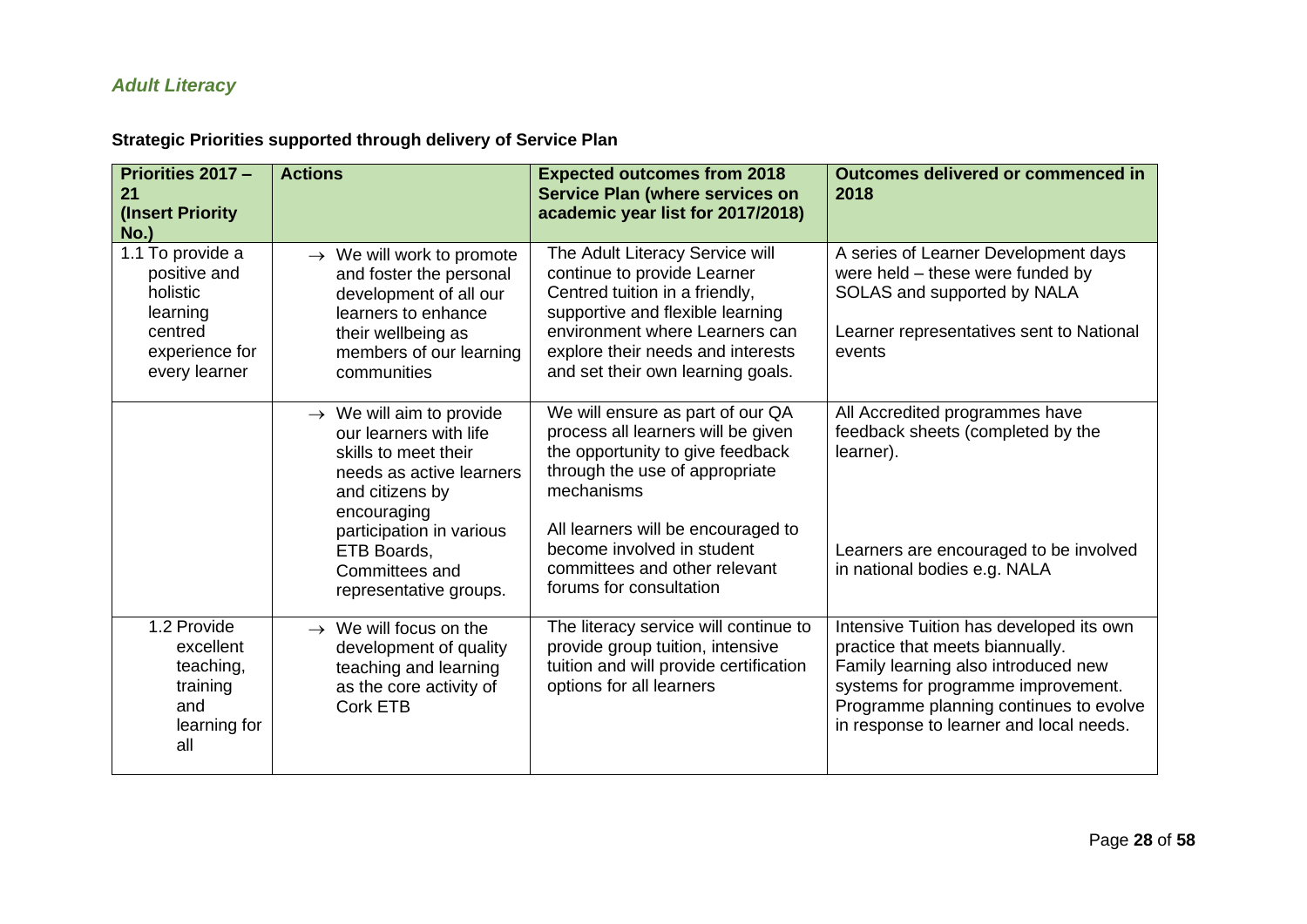|                                                                    | $\rightarrow$ We will actively identify<br>and promote the range<br>of pathways for learning<br>available to every<br>learner who wishes to<br>avail of our services                                                                                                  | The literacy service will continue to<br>engage with local community<br>groups, networks, DEASP, HSE,<br>schools and employers to promote<br>services and will ensure all courses<br>are published to the FETCH<br>website and to the DEASP directly<br>as appropriate. | All programmes on FETCH<br>A new Further Education and Training<br>centre was also opened in Carrigaline<br>due to local demand for services                 |
|--------------------------------------------------------------------|-----------------------------------------------------------------------------------------------------------------------------------------------------------------------------------------------------------------------------------------------------------------------|-------------------------------------------------------------------------------------------------------------------------------------------------------------------------------------------------------------------------------------------------------------------------|--------------------------------------------------------------------------------------------------------------------------------------------------------------|
| 2.2 To support the<br>professional<br>development<br>of our people | $\rightarrow$ We will foster a culture<br>of professional<br>development and<br>support for all staff<br>through the targeted<br>provision of appropriate<br>learning and<br>development initiatives<br>to improve and develop<br>their knowledge and<br>capabilities | In response to the significant and<br>ever-increasing demand across all<br>sectors of the community for ESOL<br>provision CETB will commence a<br>programme to upskill tutors in<br><b>ESOL and IELTS</b>                                                               | Centralised recording process and<br>programme improvement plan being<br>developed.<br>Ongoing consultation with stakeholders<br>taking place                |
| 3.5 FET<br>Programme<br>Review and<br>Development                  | $\rightarrow$ We will develop and<br>implement an integrated<br>FET planning process<br>that ensures that the<br>needs of local<br>communities, learners<br>and employers are                                                                                         | In direct response to industry need,<br>CETB in partnership with the<br>national Skills for Work programme<br>will continue to expand the range of<br>programmes available to<br>employers.                                                                             | The hours invested in the Skills for Work<br>programme doubled in 2018.<br>A greater variety of programmes were<br>offered with better progression alignment |
|                                                                    | identified and<br>responded to in an<br>appropriate and timely<br>manner in line with the<br>requirement and<br>priorities of the FET<br>Strategy                                                                                                                     | The service will continue to<br>prioritise Family Learning for 2018<br>and will develop relationships with<br>local schools, home school liaison<br>services, and relevant community<br>networks.                                                                       | Family learning continues to be<br>prioritised in DEIS areas, and while<br>challenging in non DEIS areas work<br>continues to promote the services           |
|                                                                    |                                                                                                                                                                                                                                                                       | The service will continue to fully<br>engage in the Cork ETB planning                                                                                                                                                                                                   | Access, transfer and progression options<br>are continuously explored                                                                                        |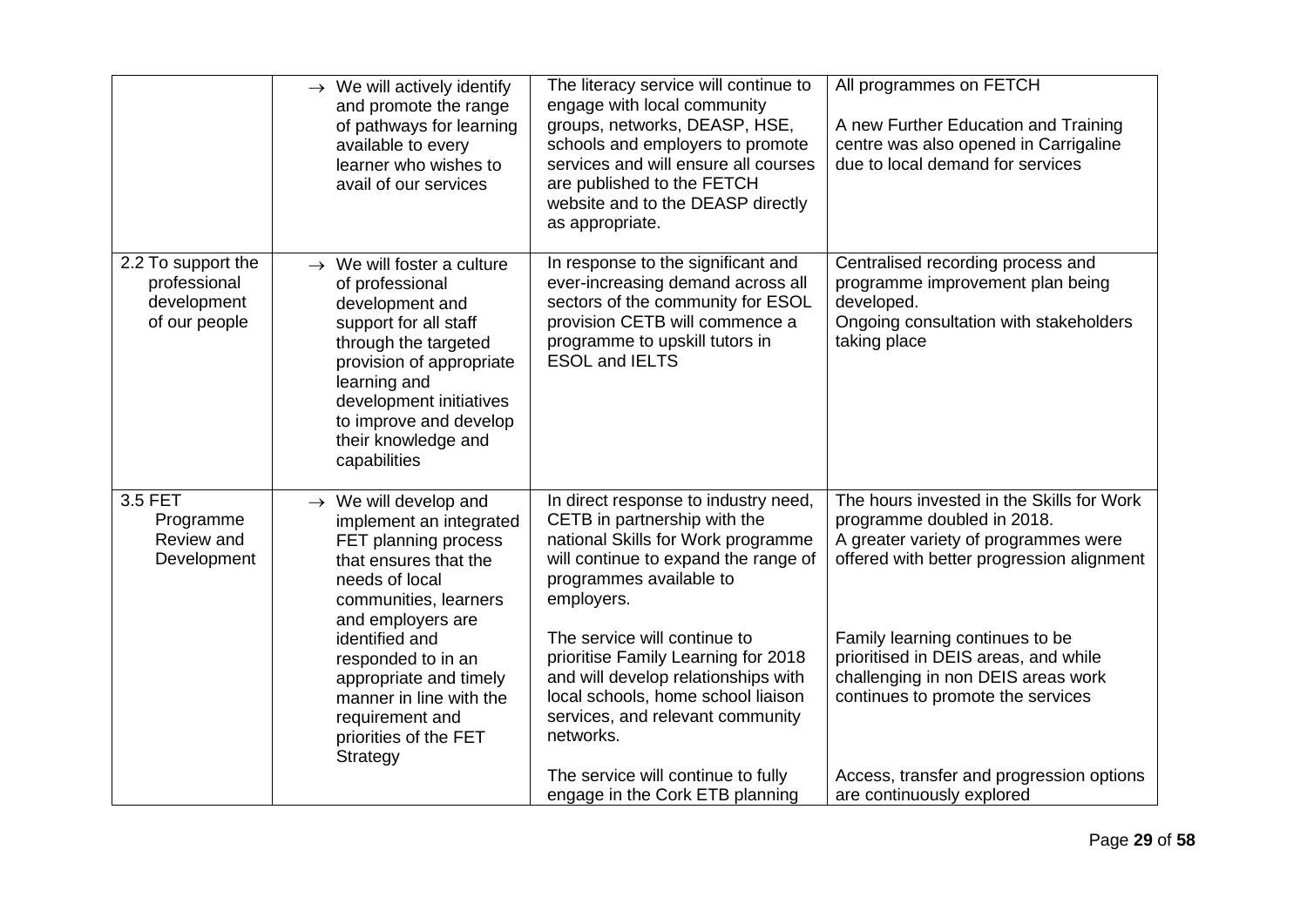|                                                                                |                                                                                                                                                                                                                                                              | process and will work closely with<br>all stakeholders to ensure ease of<br>access, transfer and progression<br>for learners. Through this process<br>course provision will be reviewed to<br>ensure it is relevant to the learners,<br>employers and wider community.                                                       |                                                                                                                                                                                                                               |
|--------------------------------------------------------------------------------|--------------------------------------------------------------------------------------------------------------------------------------------------------------------------------------------------------------------------------------------------------------|------------------------------------------------------------------------------------------------------------------------------------------------------------------------------------------------------------------------------------------------------------------------------------------------------------------------------|-------------------------------------------------------------------------------------------------------------------------------------------------------------------------------------------------------------------------------|
|                                                                                | $\rightarrow$ We will encourage high<br>levels of participation,<br>achievement and<br>accreditation by<br>learners through the<br>provision of courses that<br>enhance their<br>opportunities for<br>personal development,<br>progression and<br>employment | Group tuition will be continued to be<br>strongly promoted to new<br>applicants as the preferred option.<br>Learners who are availing of 1:1<br>literacy support will be encouraged<br>and supported to progress as<br>quickly as possible to the more<br>structured and beneficial learning<br>experience of group tuition. | All learners were encouraged to progress<br>to groups /start in a group as appropriate<br>to their needs.<br>Where 1:1 is required for support this is<br>provided with learners encouraged to<br>transition to group tuition |
|                                                                                |                                                                                                                                                                                                                                                              | The service will actively encourage<br>and facilitate learners to avail of<br>accreditation options from levels 1 -<br>3 as appropriate                                                                                                                                                                                      | Accredited programmes continue to be<br>promoted                                                                                                                                                                              |
|                                                                                |                                                                                                                                                                                                                                                              | Adult Guidance support will<br>continue to be made available to all<br>learners and groups.                                                                                                                                                                                                                                  | Adult Guidance support continues to be<br>provided                                                                                                                                                                            |
| 4.6 Strategic<br>networking<br>and<br>partnerships<br>with key<br>stakeholders | $\rightarrow$ We will continue to<br>develop relationships<br>with our stakeholders<br>based on mutual<br>respect and shared<br>professionalism in the<br>best interest of our<br>learners.                                                                  | The service will actively engage<br>with Community partnerships, local<br>networks and other agencies, to<br>develop relationships and the range<br>of programmes available to<br>respond to the needs of both<br>employers and learners                                                                                     | A number of programmes in partnership<br>with Community Groups and networks<br>were implemented including engagement<br>in LGMA Protocol                                                                                      |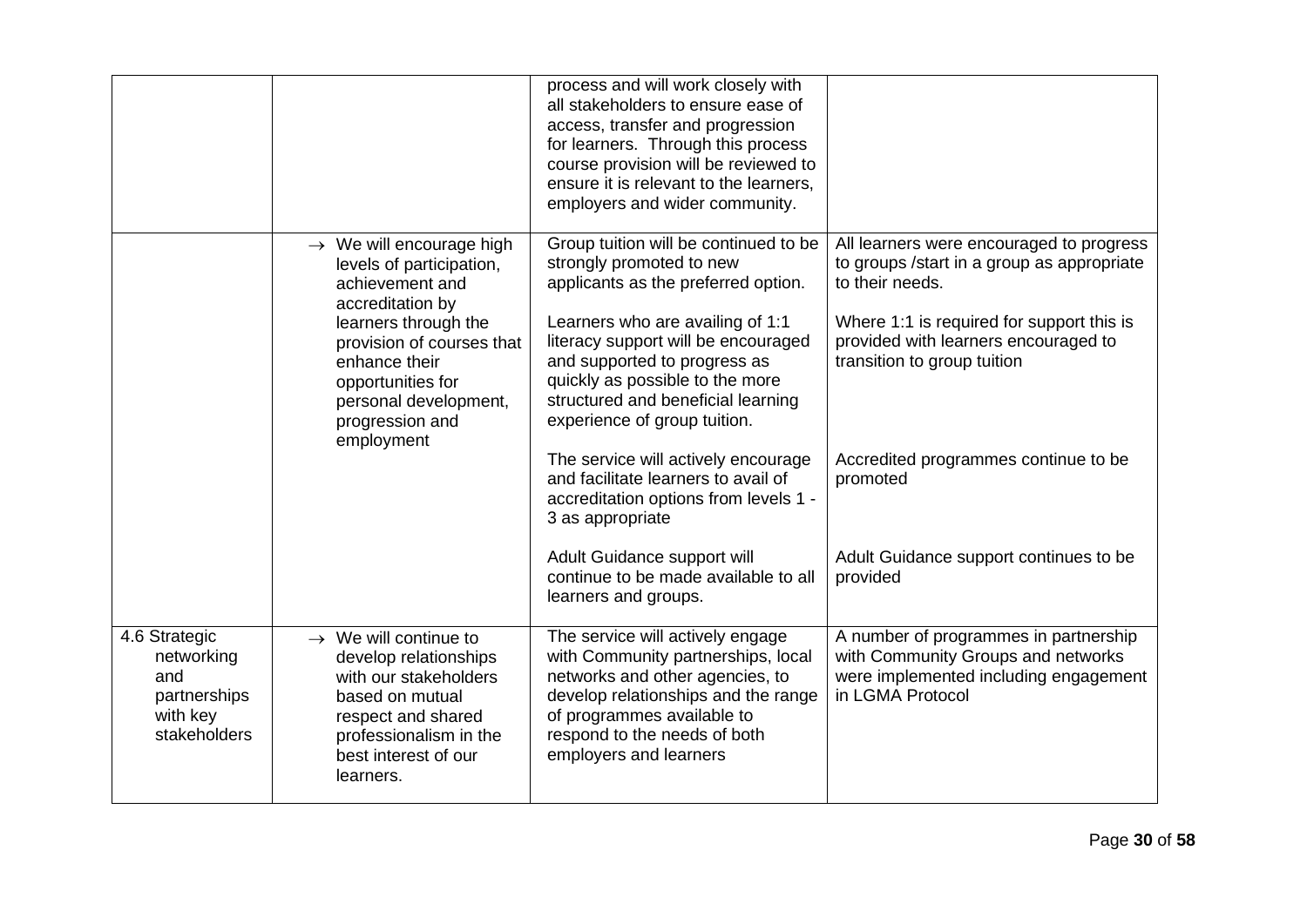### *Community Education*

<span id="page-30-0"></span>

| Priorities 2017 -<br>21<br>(Insert Priority<br><b>No.)</b>                                 | <b>Actions</b>                                                                                                                                  | <b>Expected outcomes from 2018</b><br><b>Service Plan (where services on</b><br>academic year list for 2017/2018)                                             | Outcomes delivered or commenced in<br>2018                                                                                                                         |
|--------------------------------------------------------------------------------------------|-------------------------------------------------------------------------------------------------------------------------------------------------|---------------------------------------------------------------------------------------------------------------------------------------------------------------|--------------------------------------------------------------------------------------------------------------------------------------------------------------------|
| $1.1$ To<br>provide a<br>positive<br>and<br>holistic learning<br>centred<br>experience for | $\rightarrow$ We will work to<br>promote and foster the<br>personal development<br>of all our learners to<br>enhance their wellbeing            | Offer programmes in outreach<br>areas to help combat effects of<br>rural isolation and to enable<br>learners to progress to other areas<br>of FET             | New centres in Carrigaline and<br>Mitchelstown were opened and provision<br>was increased in existing centres in order<br>to encourage and facilitate progression. |
| every learner                                                                              | as members of our<br>learning communities                                                                                                       | Continuing provision of courses in<br><b>Care Centres</b>                                                                                                     | Programmes in Care centres were<br>delivered as in previous years.                                                                                                 |
|                                                                                            |                                                                                                                                                 | Offer Personal development<br>courses through the medium of Arts<br>and Crafts                                                                                | We've expanded partnership with SUSHI<br>in Cork and the Uilinn Arts centre in WC<br>to increase provision.                                                        |
|                                                                                            |                                                                                                                                                 | Continuation of QQI Level 5<br><b>Community Development module</b><br>for members of voluntary<br>organisations in Beara                                      | This was completed in 2018                                                                                                                                         |
| 3.5 FET<br>Programme<br>Review and<br>Development                                          | $\rightarrow$ We will develop and<br>implement an<br>integrated FET<br>planning process that<br>ensures that the needs<br>of local communities, | Provide courses in CETB and<br>Outreach centres that provide<br>"Taster Programmes" for other<br>programmes and that offer the<br>learner progression options | "Taster Programmes" were introduced<br>and are continuously developed due to<br>their popularity                                                                   |
|                                                                                            | learners and employers<br>are identified and<br>responded to in an<br>appropriate and timely<br>manner in line with the                         | Continuing liaison with local<br>communities and community<br>organisations providing courses<br>that respond to local need                                   | Local Links continue to be developed.                                                                                                                              |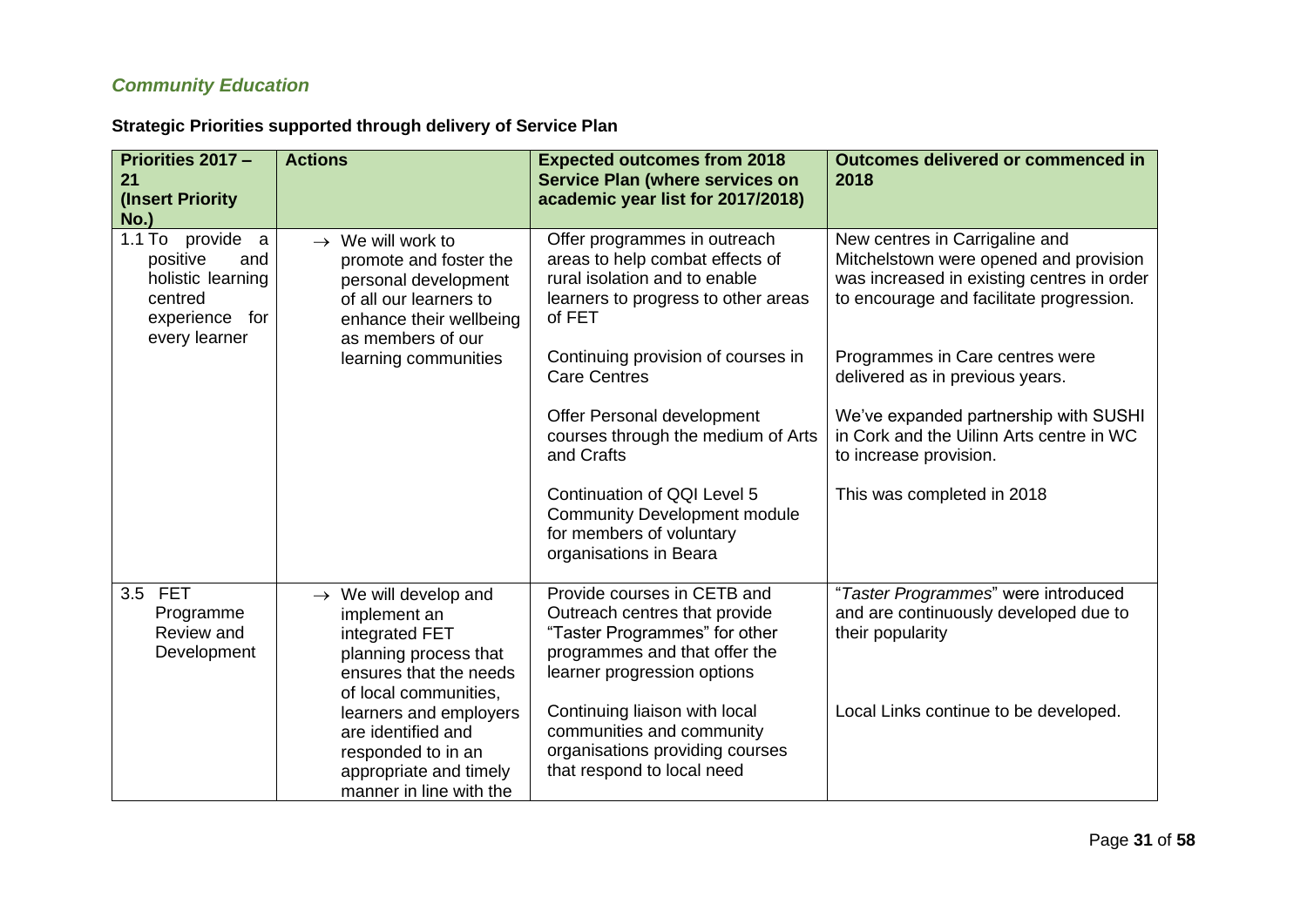| requirement and<br>priorities of the FET<br>Strategy | Intra and inter Agency planning to<br>ensure that plans are relevant to<br>other FET programmes |  |
|------------------------------------------------------|-------------------------------------------------------------------------------------------------|--|
|                                                      |                                                                                                 |  |

## *Back to Education Initiative (BTEI)*

<span id="page-31-0"></span>

| Priorities 2017 -<br>21<br>(Insert Priority<br>No.)                          | <b>Actions</b>                                                                                                                                           | <b>Expected outcomes from 2018</b><br><b>Service Plan (where services on</b><br>academic year list for 2017/2018)                                                              | Outcomes delivered or commenced in<br>2018                                                                                                            |
|------------------------------------------------------------------------------|----------------------------------------------------------------------------------------------------------------------------------------------------------|--------------------------------------------------------------------------------------------------------------------------------------------------------------------------------|-------------------------------------------------------------------------------------------------------------------------------------------------------|
| 1.2 Provide<br>excellent<br>teaching,<br>training and<br>learning for<br>all | $\rightarrow$ We will focus on the<br>development of quality<br>teaching and learning as<br>the core activity of Cork<br><b>ETB</b>                      | under BTEI will be carried out to<br>ensure programmes are delivering<br>services that are responsive to local<br>needs and/or offer a progression<br>option for our learners. | An appraisal of programmes offered Appraisal of programmes completed, and<br>programmes are matched to Cluster<br>Shortages (particularly around IT). |
|                                                                              |                                                                                                                                                          | All BTEI programmes will offer<br>certification and will adhere to the<br>QA procedures administered via<br>Cork ETB.                                                          | All programmes are certified with the<br>exception of "Taster Programmes"                                                                             |
|                                                                              |                                                                                                                                                          | Further integration of IT on BTEI<br>programmes.                                                                                                                               | IT was integrated on most BTEI<br>programmes and continues to be a work in<br>progress                                                                |
|                                                                              | $\rightarrow$ We will actively identify<br>and promote the range of<br>pathways for learning<br>available to every learner<br>who wishes to avail of our | Publicity of all courses through print<br>and social media and further<br>development of our social media<br>promotion.                                                        | Publicity of course provision was improved,<br>with particular emphasis on social media<br>promotion                                                  |
|                                                                              | services                                                                                                                                                 | Working in association with<br>Community Education to plan and run                                                                                                             | Programmes and events were expanded<br>under Lifelong Learning Festival (LLLF) in                                                                     |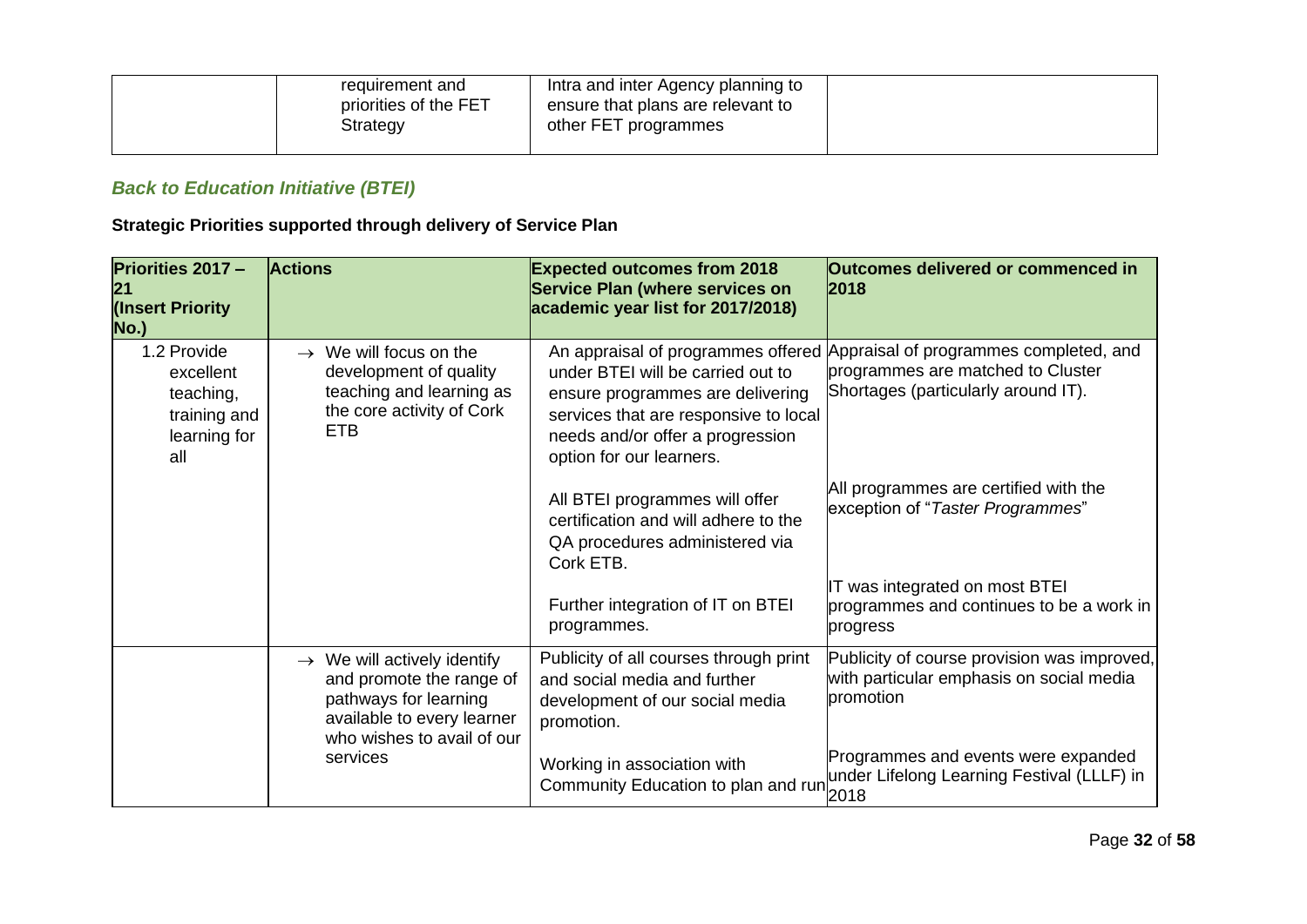|                                                                    |                                                                                                                                                                                                                                                                 | the events for Life Long Learning<br>Festivals and other events that will<br>attract learners into the centres and<br>allow progression to other FET<br>options.<br>Integrated Area planning focusing on<br>all areas of provision (PLCs Training<br>etc). Plans will incorporate a<br>progression option for each<br>programme. | Planning with an emphasis on progression<br>took place on a continuous basis                                                                |
|--------------------------------------------------------------------|-----------------------------------------------------------------------------------------------------------------------------------------------------------------------------------------------------------------------------------------------------------------|----------------------------------------------------------------------------------------------------------------------------------------------------------------------------------------------------------------------------------------------------------------------------------------------------------------------------------|---------------------------------------------------------------------------------------------------------------------------------------------|
| 2.3 To support the<br>professional<br>development of<br>our people | $\rightarrow$ We will foster a culture of<br>professional development<br>and support for all staff<br>through the targeted<br>provision of appropriate<br>learning and development<br>initiatives to improve and<br>develop their knowledge<br>and capabilities | Induction and training to be organised No new tutors recruited during 2018<br>for new tutors<br>The skillsets of tutors delivering<br>programmes will be analysed and<br>CPD recommendations made where<br>relevant.                                                                                                             | Further QA Training planned for 2018   A number of sessions were organized by<br>Cork ETB QA office.<br>All training is open to BTEI tutors |
|                                                                    | $\rightarrow$ Develop, within available<br>resources, a model of<br>support which allows for<br>the release of staff to<br>partake of relevant and<br>appropriate CPD<br>opportunities                                                                          | Following CETB Procedure for staff<br>attending CPD                                                                                                                                                                                                                                                                              | Attendance at PD events followed Cork<br><b>ETB</b> procedures                                                                              |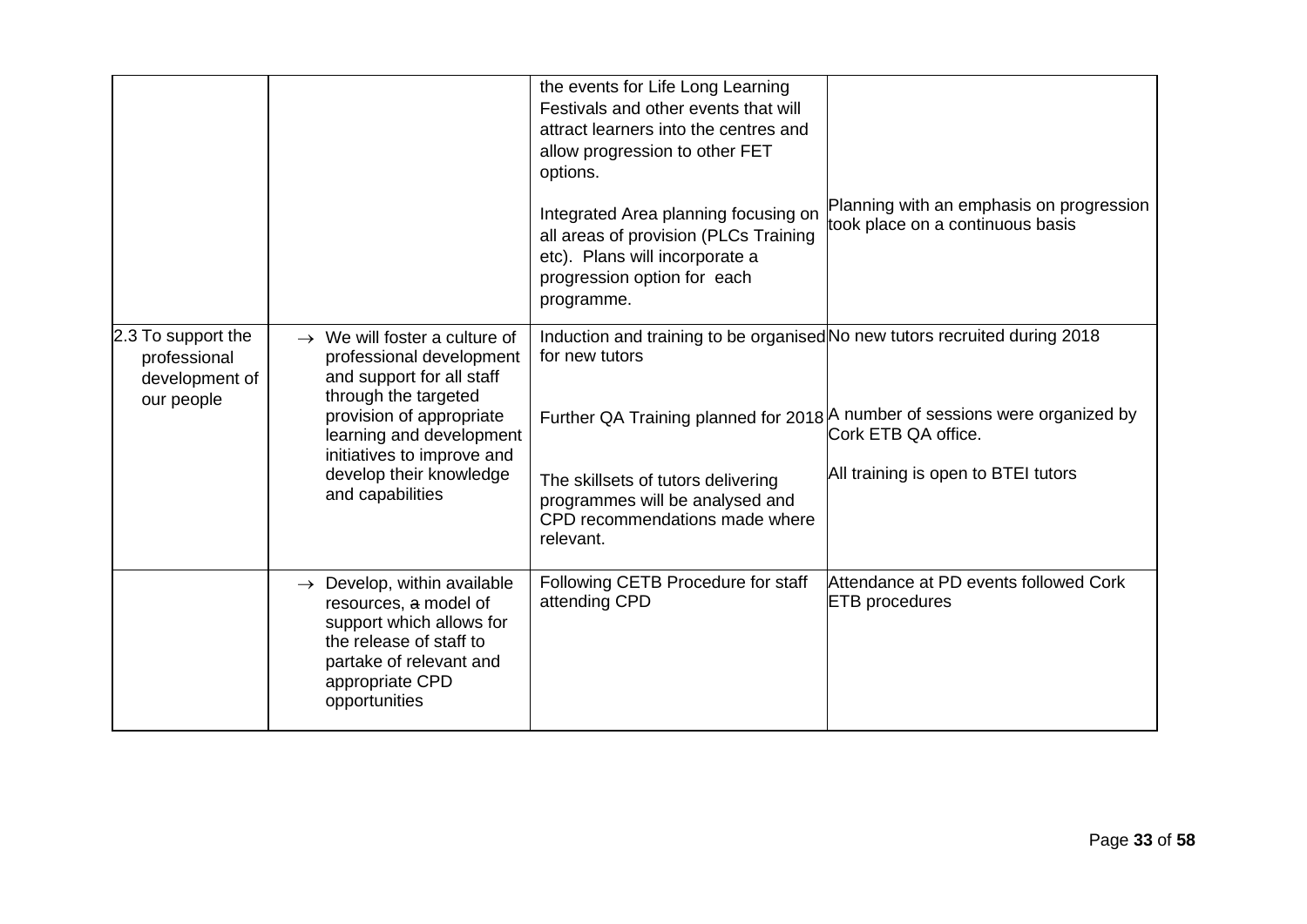| 3.5 FET<br>Programme<br>Review and<br>Development | $\rightarrow$ We will develop and<br>implement an integrated<br>FET planning process that<br>ensures that the needs of<br>local communities,<br>learners and employers<br>are identified and<br>responded to in an<br>appropriate and timely | 2018 Planning Meetings included<br>input from representatives within all<br>areas of FET. Current education and being a key objective<br>training programmes in the area were<br>reviewed and plans were made<br>offering a progression route for<br>learners. The same module will be<br>used for 2019 planning.                                                                                                     | Planning meetings attended by all<br>programmes Coordinators with progression                                                 |
|---------------------------------------------------|----------------------------------------------------------------------------------------------------------------------------------------------------------------------------------------------------------------------------------------------|-----------------------------------------------------------------------------------------------------------------------------------------------------------------------------------------------------------------------------------------------------------------------------------------------------------------------------------------------------------------------------------------------------------------------|-------------------------------------------------------------------------------------------------------------------------------|
|                                                   | manner in line with the<br>requirement and priorities<br>of the FET Strategy                                                                                                                                                                 | A number of external stakeholders<br>were consulted including DEASP,<br>local Partnership groups and other<br>Community Organisations.                                                                                                                                                                                                                                                                                | Good communication and networking with<br>Community Groups and organisations took<br>place to ensure an ethos of consultation |
|                                                   |                                                                                                                                                                                                                                              | Cork ETB will continue to run<br>programmes in cooperation with<br>community development<br>organisations. These organisations<br>have established relationships with<br>members of the community. This will<br>lead to more streamlined recruitment<br>of target groups. Programmes will<br>include Security, Metalwork, Retail<br>Skills, and Build on your Skills.                                                 | SECAD and Ballyhoura Programmes were<br>developed using this model                                                            |
|                                                   |                                                                                                                                                                                                                                              | In conjunction with our Employer<br>Liasion Officer we will undertake a<br>review of Employment opportunities<br>in Carrigaline, where CETB has<br>opened a new centre. Further liaison<br>will take place with employers in this<br>area (and will continue to be<br>developed in other areas) and<br>programmes will be provided in line<br>with Employers needs (dependant on<br>the needs identified these may be | Programmes being developed in<br>Carrigaline - including Employability<br>Programmes                                          |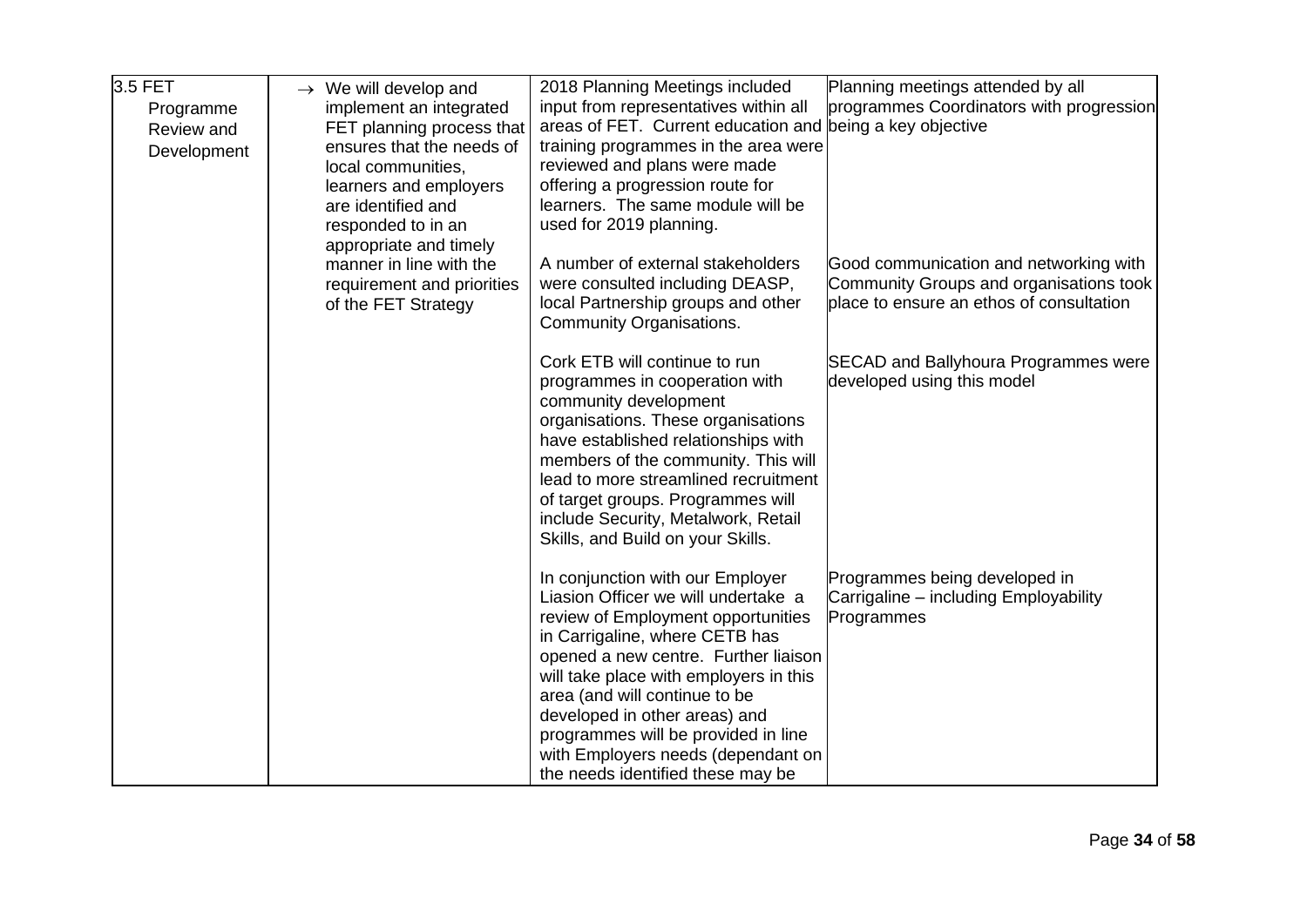|                                                                                                                                                                            | <b>BTEI</b> / Training / Other Programme<br>provision)                                                                                                                                                            |                                                                                                                                                            |
|----------------------------------------------------------------------------------------------------------------------------------------------------------------------------|-------------------------------------------------------------------------------------------------------------------------------------------------------------------------------------------------------------------|------------------------------------------------------------------------------------------------------------------------------------------------------------|
| $\rightarrow$ We will encourage high<br>levels of participation,<br>achievement and<br>accreditation by learners<br>through the provision of<br>courses that enhance their | All courses will offer Certification<br>confidence to go forward to<br>employment and to work<br>competently, safely and effectively                                                                              | All planned courses offer certification and<br>Courses prepare participants with the progression options, either to employment /<br>education and training |
| opportunities for personal<br>development, progression<br>and employment                                                                                                   | Provide specialist knowledge in the<br>lower skilled areas of employment -<br>such as courses planned in the areas<br>of Retail Skills and Hospitality                                                            | These programmes were offered in 2018                                                                                                                      |
|                                                                                                                                                                            | and interpersonal qualities necessary most programs<br>for employment                                                                                                                                             | Learners develop a range of personal Personal development is integrated into                                                                               |
|                                                                                                                                                                            | progress to further education. Where to be implemented<br>possible representatives from<br>Progression / Employment routes<br>meet with Groups in the last term of<br>the year. We plan to expand this in<br>2018 | BTEI courses offer the opportunity to This initiative was expanded and continues                                                                           |
|                                                                                                                                                                            | Guidance and Literacy support are<br>offered to a wide range of BTEI<br>groups                                                                                                                                    | Referred in and out – all groups received at<br>least one Guidance visit                                                                                   |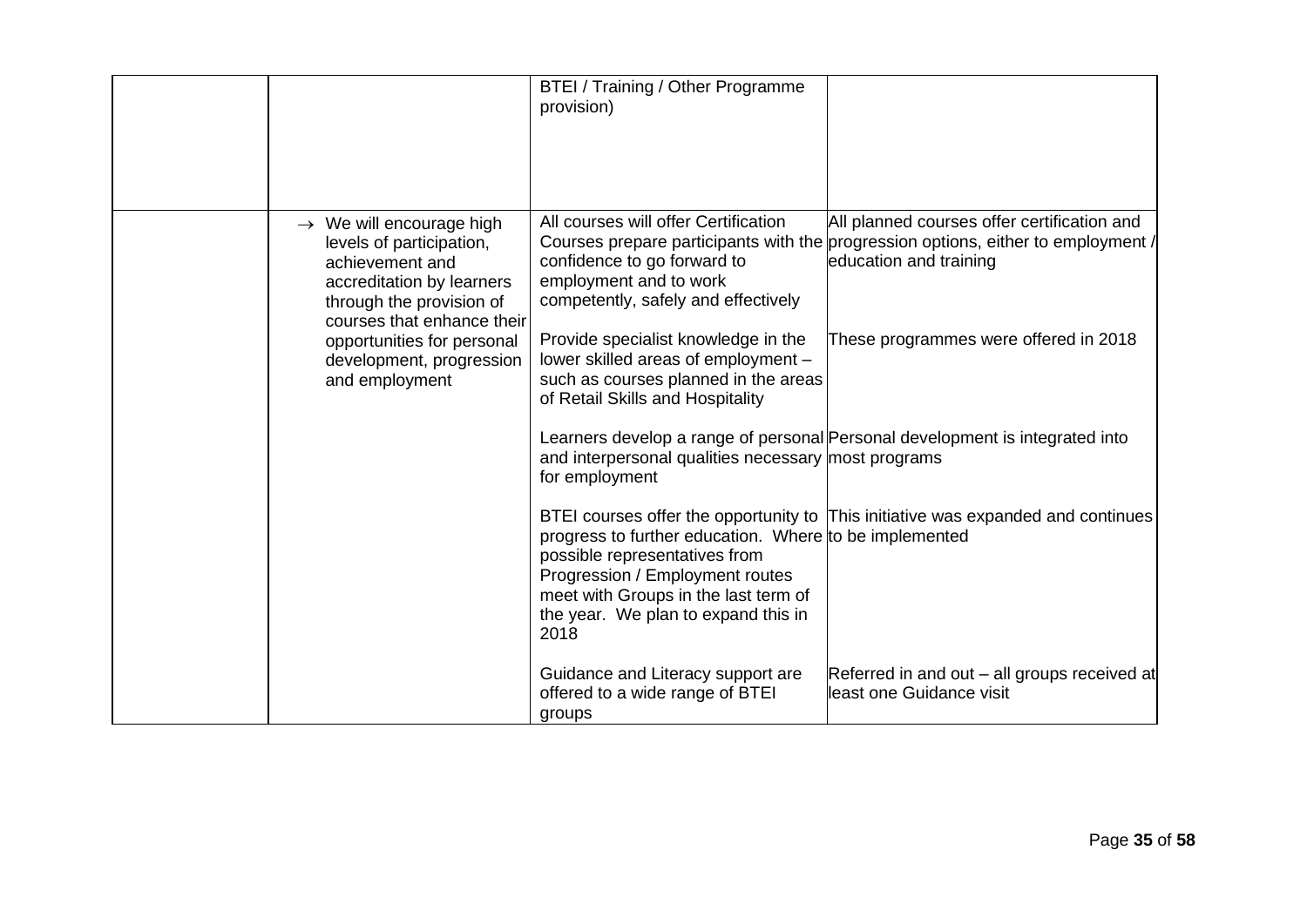### *Cork Guidance Service*

<span id="page-35-0"></span>

| Priorities 2017 -<br>21<br>(Insert Priority<br>No.)                                                 | <b>Actions</b>                                                                                                                                                       | <b>Expected outcomes from 2018</b><br>Service Plan (where services on<br>academic year list for 2017/2018)                                                                                                     | Outcomes delivered or commenced in<br>2018                                                                                                                                                                                                                                                                                                                                                                                                                                                                                                                                                                       |
|-----------------------------------------------------------------------------------------------------|----------------------------------------------------------------------------------------------------------------------------------------------------------------------|----------------------------------------------------------------------------------------------------------------------------------------------------------------------------------------------------------------|------------------------------------------------------------------------------------------------------------------------------------------------------------------------------------------------------------------------------------------------------------------------------------------------------------------------------------------------------------------------------------------------------------------------------------------------------------------------------------------------------------------------------------------------------------------------------------------------------------------|
| 1.1 To provide a<br>positive and<br>holistic learning<br>centred<br>experience for<br>every learner | $\rightarrow$ We will actively identify<br>and promote the range of<br>pathways for learning<br>available to every learner<br>who wishes to avail of our<br>services | Our Information officers research<br>and disseminate to individual clients<br>and to our Guidance Counsellors<br>Days in various settings                                                                      | Networked by attending internal and<br>existing and new progression options external events, including open days, to<br>gather specialist information with the<br>following: National Maritime College,<br><b>DEASP Employment Promotions Days,</b><br>Guidance Personnel will attend Open Jobs Week, Careers Events, Partnership<br>Events, Careers Days (UCC/CIT/)<br>European - - Options/apprenticeship<br>events. - Increased use of online tools<br>including Facebook and OneDrive                                                                                                                        |
|                                                                                                     |                                                                                                                                                                      | Guidance Counsellor give<br>"Progression Workshops" to BTEI /<br>AL / CE groups and outline the<br>opportunities for the learners. The<br>information is also given to learners<br>on one to one appointments. | Guidance related workshops were<br>delivered including My Future+, C.V. and<br>Interview Prep, Further and Higher Ed<br>Progression Options, CAO, Funding,<br>confidence building, NFQ, Tobar RPL,<br>LLLF, UNESCO Learning Cities<br>Organised internal and external speakers<br>from 3rd Level, PLC Colleges, DEASP,<br>Employers and past students<br>Regular linking with Resource Workers,<br>Area Co-ordinators, Tutors for learner<br>referrals and supports and planning class<br>visits.<br>Contributing to area forward planning<br>meetings to help identify learners needs<br>and gaps in provision. |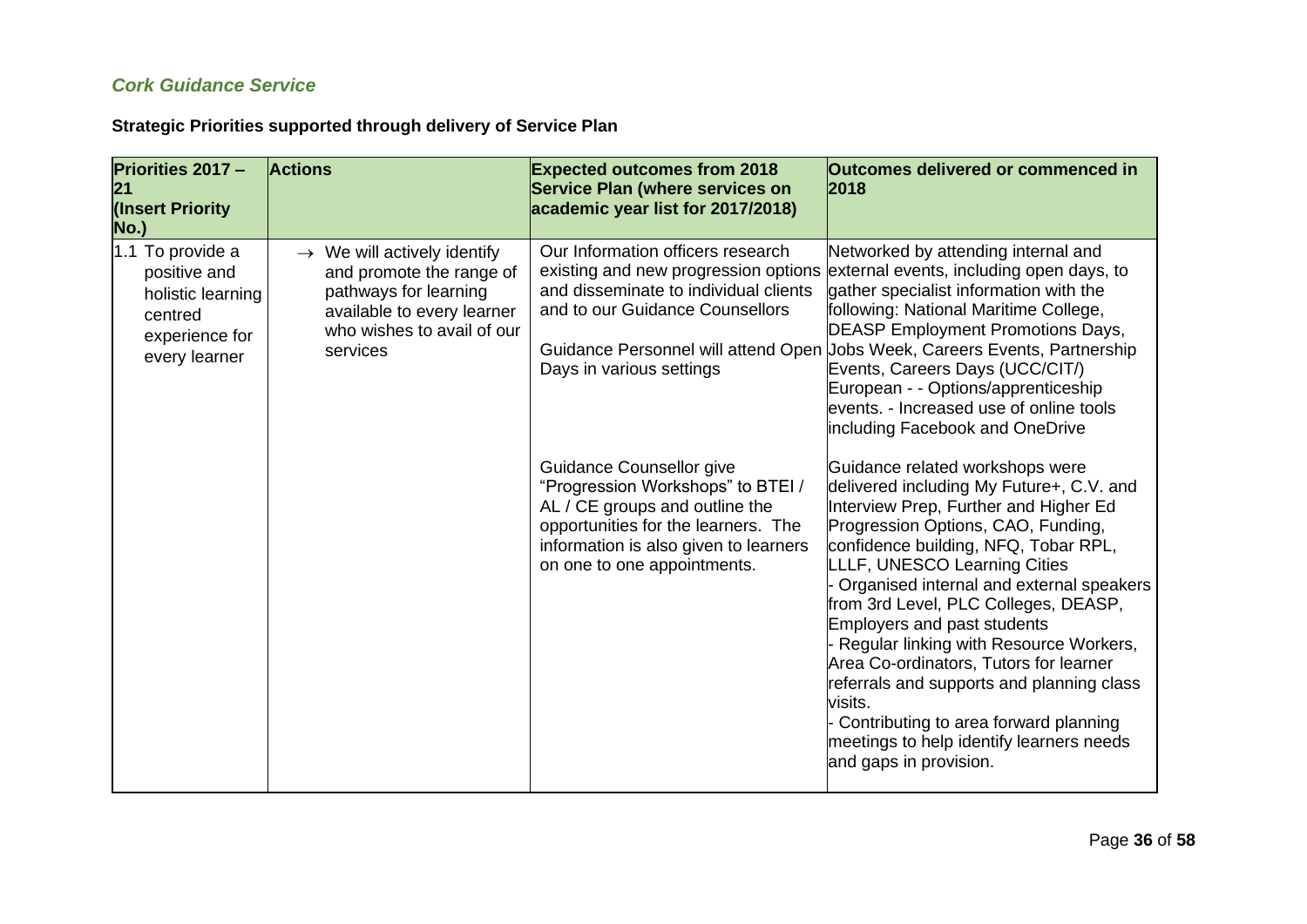| 2.2 To support the<br>professional<br>development of<br>our people | We will foster a culture of<br>$\rightarrow$<br>professional development<br>and support for all staff<br>through the targeted<br>provision of appropriate | Organising a workshop with Jigsaw<br>on Understanding Youth Mental<br>health for all Guidance Personnel (to place<br>take place in $1st$ half of 2017) | Presentation and engagement with<br>external training organized by Jigsaw took                                                                                                                                                                                                                                    |
|--------------------------------------------------------------------|-----------------------------------------------------------------------------------------------------------------------------------------------------------|--------------------------------------------------------------------------------------------------------------------------------------------------------|-------------------------------------------------------------------------------------------------------------------------------------------------------------------------------------------------------------------------------------------------------------------------------------------------------------------|
|                                                                    | learning and development<br>initiatives to improve and<br>develop their knowledge<br>and capabilities                                                     | Further CPD to be identified and<br>delivered where resources are<br>available                                                                         | Each Guidance Meeting we introduced<br>training / information session from an<br>external group Including DEASP and<br>Jigsaw, apprenticeship services, Youth                                                                                                                                                     |
|                                                                    |                                                                                                                                                           | All staff to engage with NCGE CPD<br>opportunities                                                                                                     | <b>Services</b>                                                                                                                                                                                                                                                                                                   |
|                                                                    |                                                                                                                                                           | <b>Guidance Counsellors will attend</b><br>monthly supervision                                                                                         | <b>CPD</b><br>~Dyslexia Adult Screening Test (DAST)<br>training.<br>~GDPR Training in house and with IGC<br>~NCGE Webinars<br>~Participated in My Future + Pilot on-line<br>career resource for adults.<br>~IGC Employer Site Visits<br>~Labour Market Training<br>-RPL Conference<br>-Mens Engagement Conference |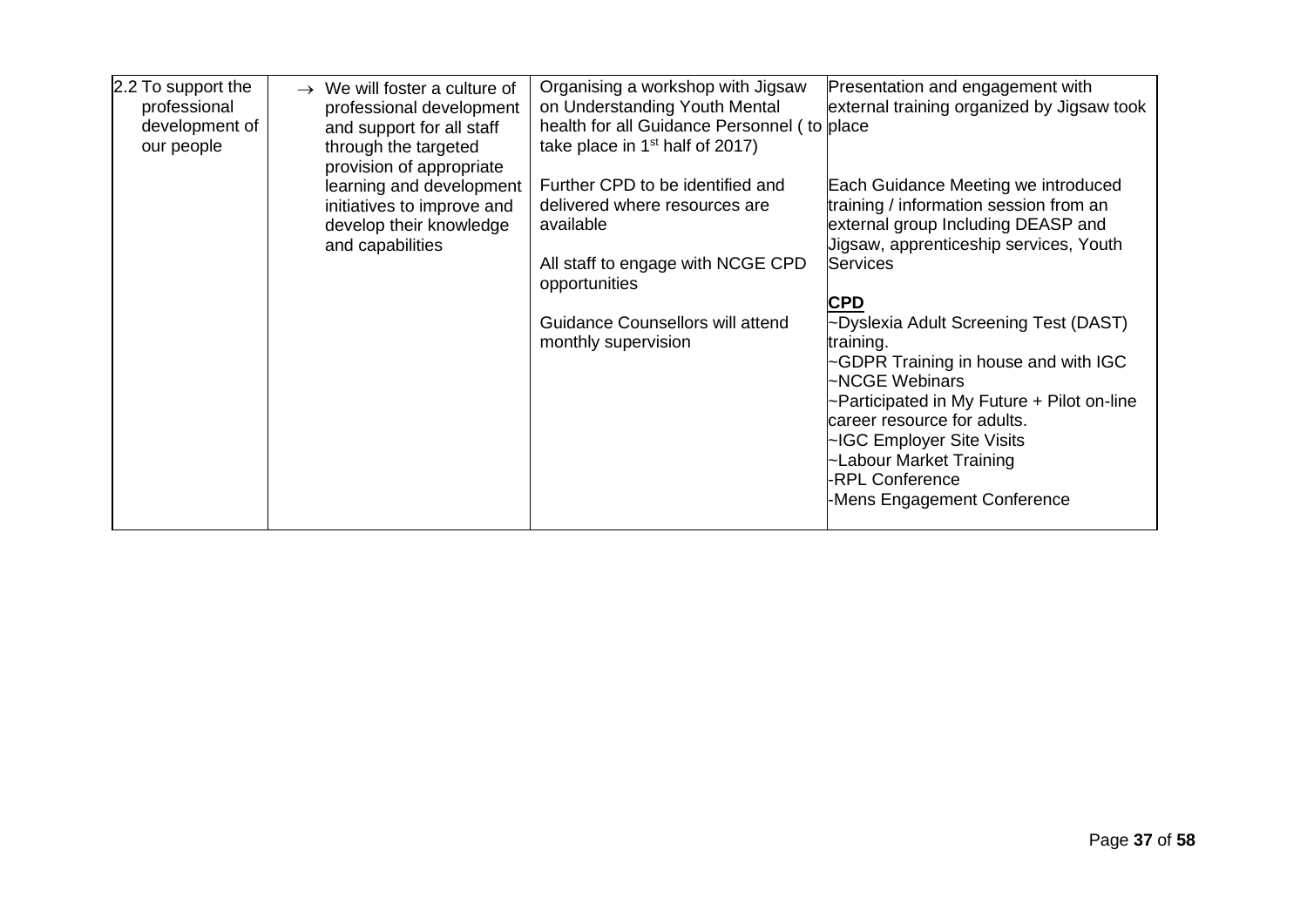# **Statement of Services – Organisational Support**

### Capital and Procurement

<span id="page-37-1"></span><span id="page-37-0"></span>

| <b>Priorities 2017 -</b><br>21 (Insert Priority<br>No.)                                                                | <b>Actions</b>                                                                                                                                                                                                              | <b>Expected outcomes from</b><br>2018 Service Plan (where<br>services on academic year<br>list for 2017/2018)                                                  | Outcomes delivered or commenced in<br>2018                                                                                       |
|------------------------------------------------------------------------------------------------------------------------|-----------------------------------------------------------------------------------------------------------------------------------------------------------------------------------------------------------------------------|----------------------------------------------------------------------------------------------------------------------------------------------------------------|----------------------------------------------------------------------------------------------------------------------------------|
| 4.1 To ensure an<br>appropriate<br>infrastructure is<br>developed to<br>make the best<br>use of available<br>resources | $\rightarrow$ To pursue approval for<br>further major capital<br>projects identified as part<br>of the Government's 2016<br>to 2021 Major Capital<br>Investment in School<br><b>Building</b>                                | • Carrignafoy Community College,<br>Cobh<br>• Colaiste Choilm, Ballincollig<br>Colaiste Ghobnatan, Baile Mhuirne commenced<br>$\bullet$<br>• Coachford College | The schools have been identified in the<br>DES five year programme of capital<br>investment in schools, site visits have         |
| 4.3 Support ethical<br>governance to<br>ensure<br>accountability<br>and value for<br>money                             | $\rightarrow$ Continue to develop and<br>enhance governance<br>structures across the<br>organisation in line with<br>the Code of Practice for<br>the Governance of ETBs<br>and in accordance with<br>best ethical standards | Adopt, roll out and implement<br><b>Purchasing and Procurement</b><br>Policies, Procedures and<br><b>Authorisation Levels</b>                                  | Procurement Policy implemented with an<br>appropriate authorisation levels set out for<br>the organisation                       |
|                                                                                                                        | $\rightarrow$ We will regularly review<br>Cork ETB's expenditure to<br>identify procurement<br>opportunities to ensure                                                                                                      | Identify areas of Aggregation,<br>where OGP Contracts or<br>Frameworks not in place and<br>progress competitive procurement<br>for CETB in these areas.        | Areas of aggregation have been identified<br>and work commenced on progressing a<br>tendering process in respect of bus services |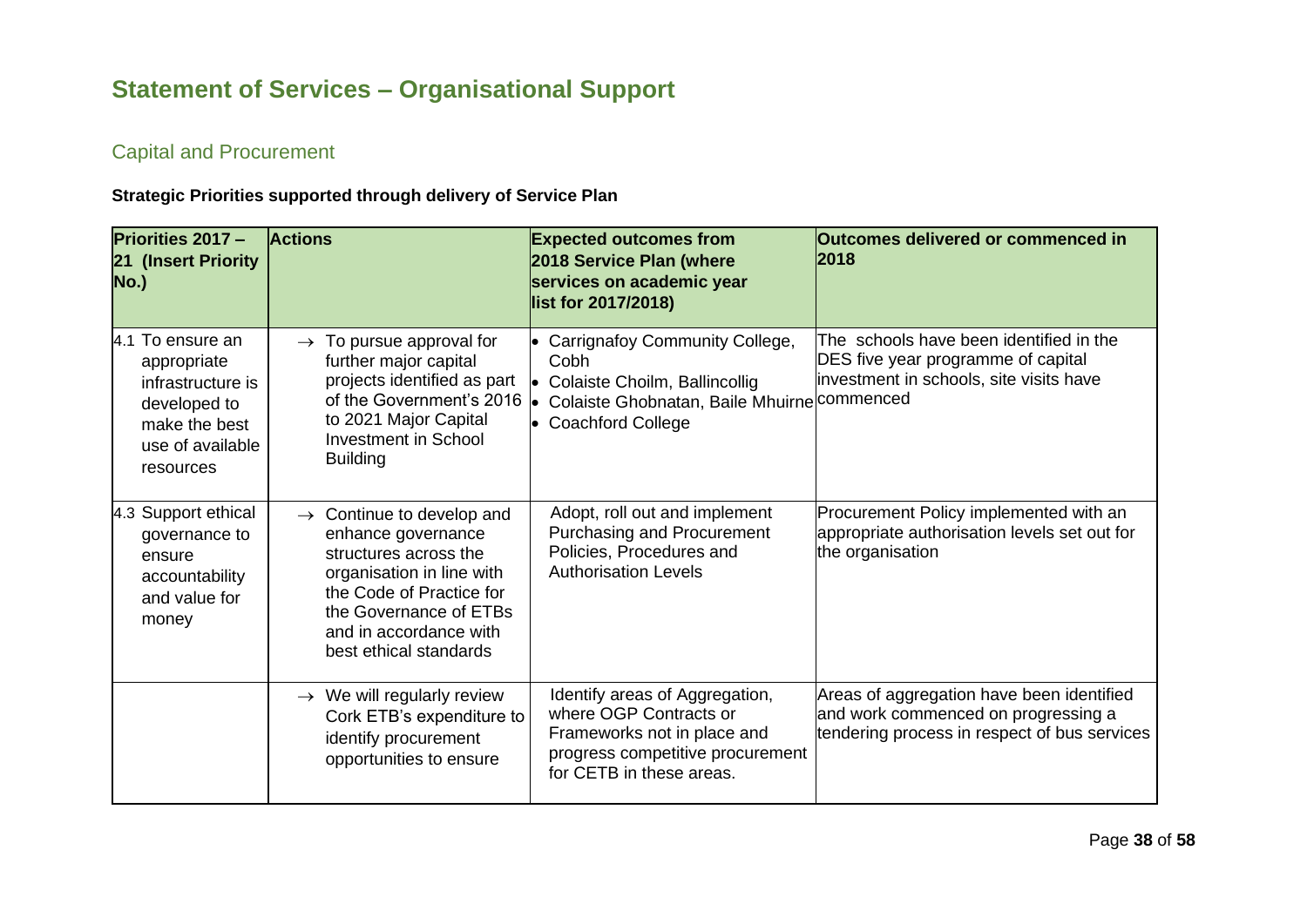| value for money across |  |
|------------------------|--|
| the organisation       |  |
|                        |  |

### Legal and Compliance (L&C)

Note: Due to non-replacement of retiring senior staff (APO level), this Department in November 2018 was merged into Corporate Services Department, therefore actions which were shared are now reported under one section

<span id="page-38-0"></span>

| Priorities 2017 -<br>21<br>(Insert Priority)<br><b>No.)</b>                                   | <b>Actions</b>                                                                                                                                                                                         | <b>Expected outcomes from 2018</b><br><b>Service Plan (where services on</b><br>academic year list for 2017/2018)                                                                                                                                                                                                                                                                                              | Outcomes delivered or commenced in<br>2018                                                                                                                                                                                                                                                                                                                                                               |
|-----------------------------------------------------------------------------------------------|--------------------------------------------------------------------------------------------------------------------------------------------------------------------------------------------------------|----------------------------------------------------------------------------------------------------------------------------------------------------------------------------------------------------------------------------------------------------------------------------------------------------------------------------------------------------------------------------------------------------------------|----------------------------------------------------------------------------------------------------------------------------------------------------------------------------------------------------------------------------------------------------------------------------------------------------------------------------------------------------------------------------------------------------------|
| 4.3 Support<br>ethical<br>governance<br>to ensure<br>accountability<br>and value for<br>money | $\rightarrow$ We will make the<br>necessary<br>arrangements to ensure<br>compliance with our<br>data protection<br>obligations including<br><b>General Data Protection</b><br><b>Regulation (GDPR)</b> | Plan and implement changes<br>required for compliance with the<br>new GDPR which takes effect on<br>25 <sup>th</sup> May, 2018. All policies,<br>processes and procedures around<br>the collection and processing of<br>personal data to be reviewed and<br>revised throughout the<br>organisation. Staff to be provided<br>with appropriate training to enable<br>them to comply with the new<br>requirements | Existing policies were reviewed and where<br>required new policies developed, to put in<br>place a full suite of policies (including<br>procedures) are available throughout the<br>organisation to ensure compliance with<br>GDPR. A GDPR working group was<br>established to continue to review<br>documentation for compliance.<br>On line training was made available<br>throughout the organisation |
|                                                                                               | $\rightarrow$ We will continue to<br>develop and monitor our<br>processes to ensure<br>compliance with<br>statutory and regulatory<br>requirements                                                     | Develop a strategy for the<br>management of Health and Safety<br>in all of our schools and centres.                                                                                                                                                                                                                                                                                                            | A national project commenced to put in<br>place appropriate templates for the<br>implementation of a Safety Management<br>System while taking cognisance of HSA<br>guidelines for schools                                                                                                                                                                                                                |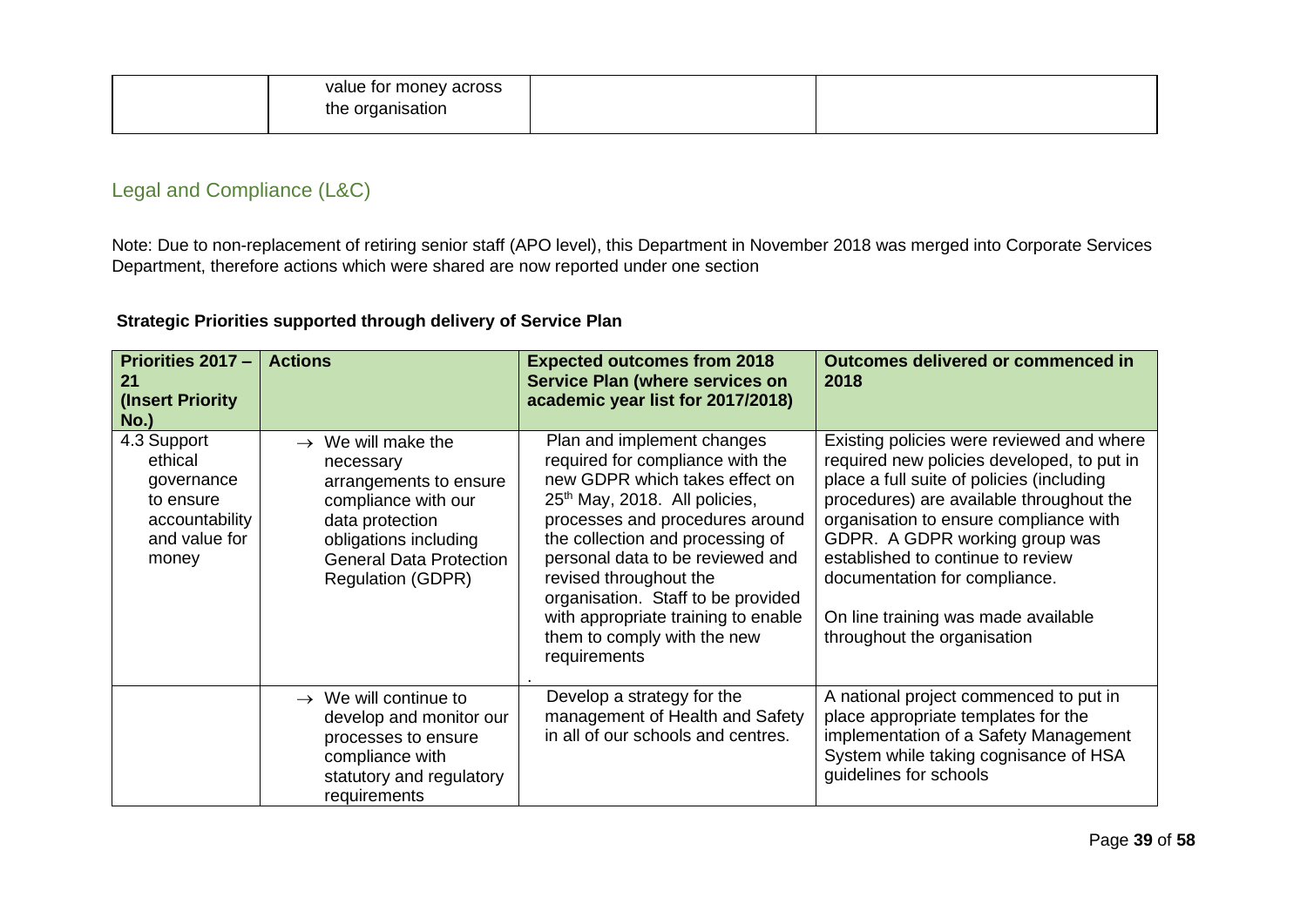|  | Develop templates for the<br>management of Service Level<br>Agreements (SLA's) and Data<br><b>Sharing / Processing Agreements</b><br>with Third Parties | New templates were developed and a co-<br>ordinated roll out was implemented |
|--|---------------------------------------------------------------------------------------------------------------------------------------------------------|------------------------------------------------------------------------------|
|  | Development of a monitoring<br>system to track and record<br>compliance with SLA's                                                                      | A Monitoring System has been put in<br>place to ensure compliance            |

## Corporate Services

<span id="page-39-0"></span>

| <b>Priorities 2017 -</b><br>21<br>(Insert Priority<br>No.)                                 | <b>Actions</b>                                                                                                                                                                                                                                      | <b>Expected outcomes from 2018</b><br>Service Plan (where services on<br>academic year list for 2017/2018)                                                                                                                                               | <b>Outcomes delivered or commenced in</b><br>2018                                                                                                                  |
|--------------------------------------------------------------------------------------------|-----------------------------------------------------------------------------------------------------------------------------------------------------------------------------------------------------------------------------------------------------|----------------------------------------------------------------------------------------------------------------------------------------------------------------------------------------------------------------------------------------------------------|--------------------------------------------------------------------------------------------------------------------------------------------------------------------|
| 4.3 Support ethical<br>governance to<br>ensure<br>accountability<br>and value for<br>money | $\rightarrow$ We will continue to<br>improve efficiencies so as<br>to ensure value for money<br>in the management of all<br>Cork ETB properties, in<br>keeping with the<br><b>Government's Property</b><br><b>Asset Management</b><br>Delivery Plan | Appropriate procedures and<br>processes, including a central lease<br>register, for the management of<br>leases due for renewal / to expire to<br>be established in 2018                                                                                 | A central lease register was established<br>with revised processes put in place for the<br>management of same                                                      |
|                                                                                            | $\rightarrow$ We will make the<br>necessary arrangements<br>to ensure compliance with<br>our data protection<br>obligations including                                                                                                               | Plan and implement changes<br>required for compliance with the<br>new GDPR which takes effect on<br>25 <sup>th</sup> May, 2018. All policies,<br>processes and procedures around<br>the collection and processing of<br>personal data to be reviewed and | Policies and procedures updated with the<br>review and reclassification of archived<br>documentation in accordance with ETB<br><b>Retention Schedule commenced</b> |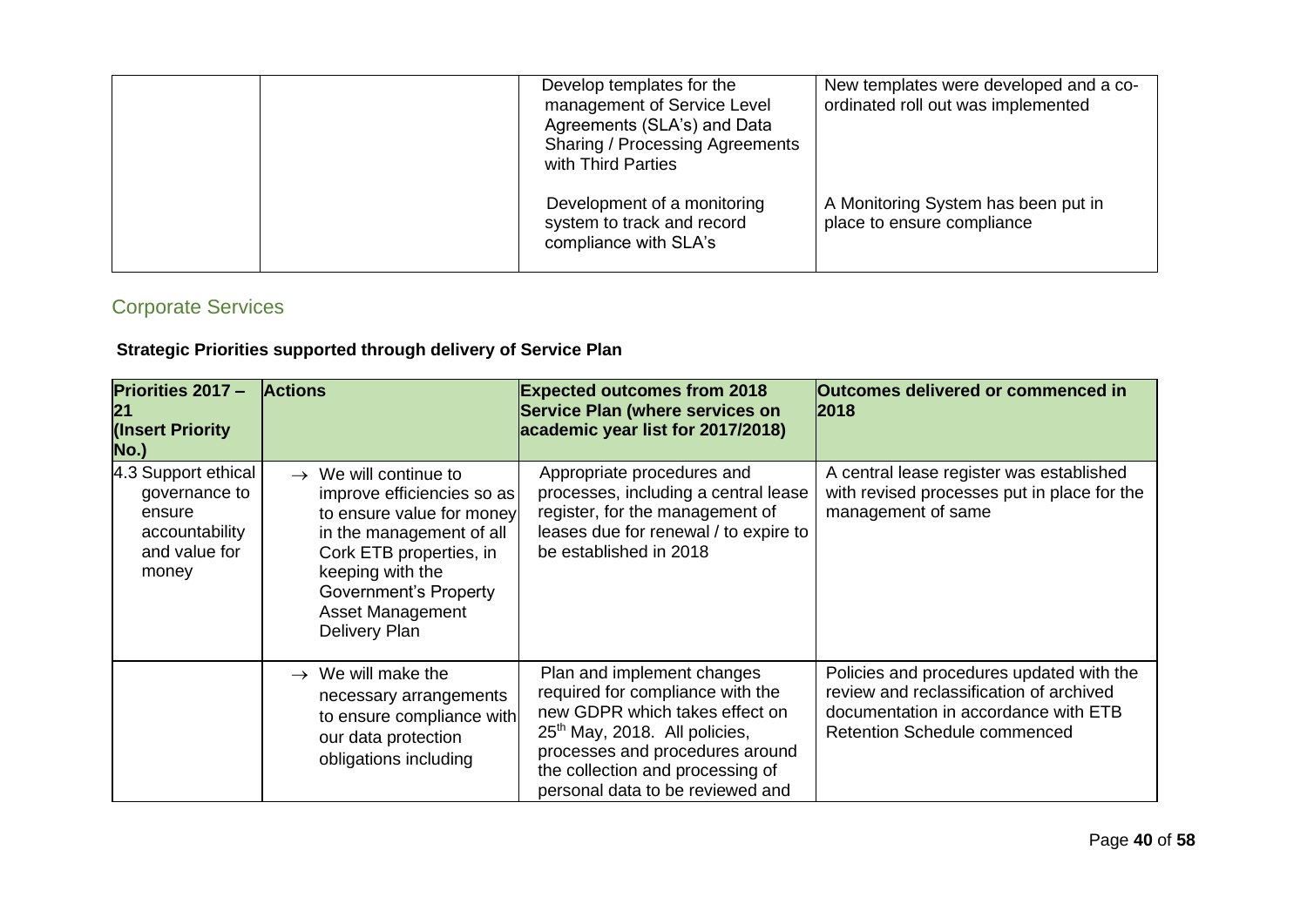|                                                                        | <b>General Data Protection</b><br><b>Regulation (GDPR)</b>                                                                                                                                           | revised throughout the organisation.<br>Staff to be provided with appropriate<br>training<br>A review and reclassification of<br>archived documentation will<br>commence in 2018, it is expected<br>that this project will take a<br>substantial period of time and will<br>require ongoing assessment                                               |                                                                                            |
|------------------------------------------------------------------------|------------------------------------------------------------------------------------------------------------------------------------------------------------------------------------------------------|------------------------------------------------------------------------------------------------------------------------------------------------------------------------------------------------------------------------------------------------------------------------------------------------------------------------------------------------------|--------------------------------------------------------------------------------------------|
|                                                                        | $\rightarrow$ We will continue to<br>develop and monitor our<br>processes to ensure<br>compliance with statutory<br>and regulatory<br>requirements                                                   | Develop a strategy for the<br>management of Health and Safety<br>in all of our schools and centres.<br>Develop templates for the<br>management of Service Level<br>Agreements (SLA's) and Data<br><b>Sharing / Processing Agreements</b><br>with Third Parties<br>Development of a monitoring<br>system to track and record<br>compliance with SLA's | Initial strategy scoped pending the outcome<br>of the national project<br>See above        |
| 4.4 To develop a<br>strong<br>recognisable<br>Cork ETB<br><b>Brand</b> | $\rightarrow$ Develop and implement a<br>co-ordinated marketing<br>and branding campaign to<br>raise awareness of Cork<br>ETB as an organisation<br>and all the services it<br>provides and delivers | By the end of 2018 a co-ordinated<br>marketing campaign will be<br>managed centrally for all PLC<br>Colleges                                                                                                                                                                                                                                         | Centrally managed marketing campaign<br>identified and implemented for roll out in<br>2019 |
|                                                                        | $\rightarrow$ We will recognise and<br>celebrate the                                                                                                                                                 | By the end of 2018 the<br>achievements of students and                                                                                                                                                                                                                                                                                               | Every opportunity was taken to taken ensure<br>all achievements including academic are     |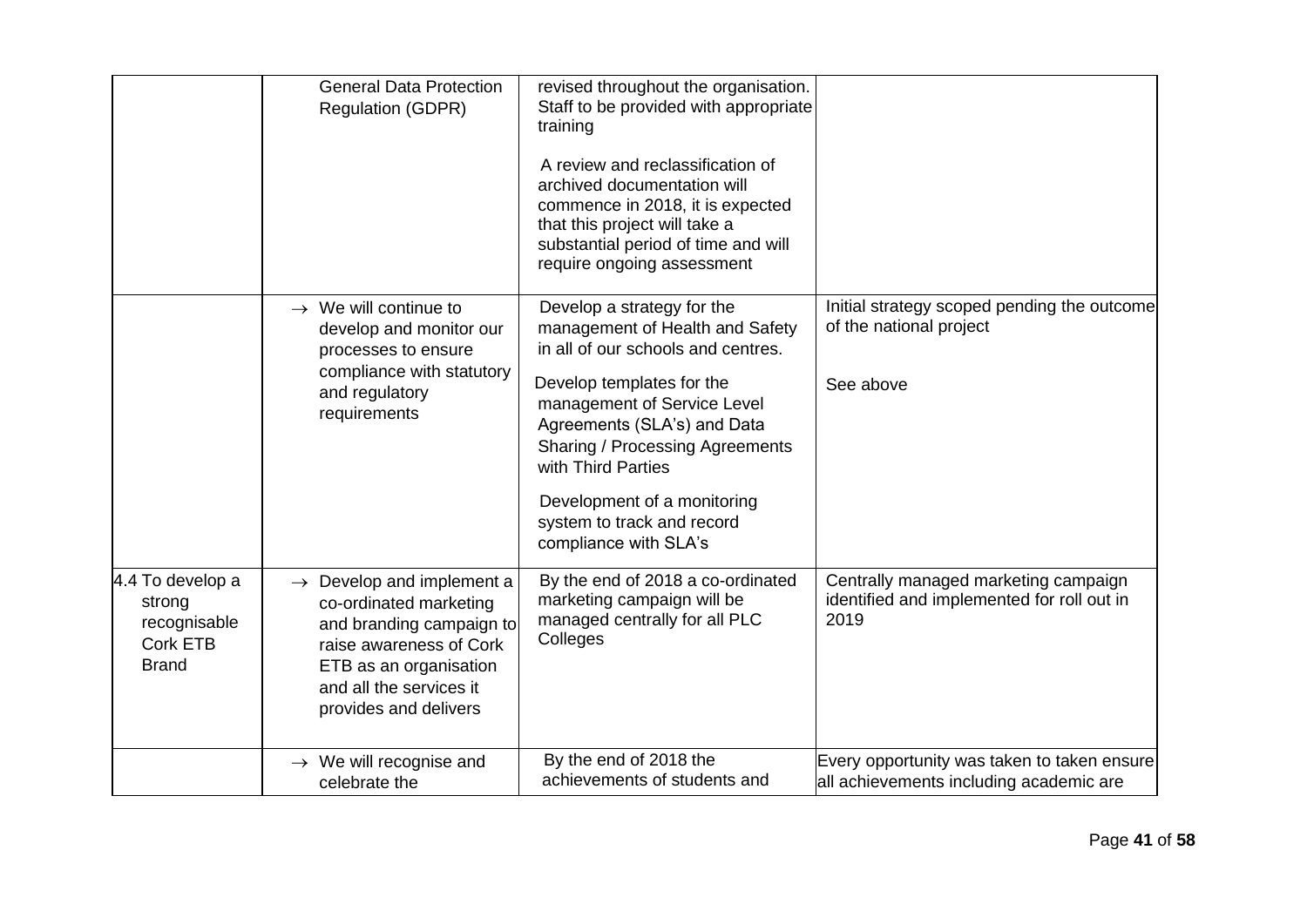|                                                                                    | achievements of our<br>learners and staff as a<br>means of supporting and<br>fostering a culture of<br>excellence                                   | learners will have been showcased<br>at a number of ETB events                                                                                                                                                                                                      | acknowledged and celebrated through<br>school-based ceremonies, ETB events and<br>through social media<br>The annual Cork ETB Awards Ceremony to<br>acknowledge the achievements of our<br>students in the Leaving Certificate and<br>Leaving Certificate Applied Programmes<br>was held |
|------------------------------------------------------------------------------------|-----------------------------------------------------------------------------------------------------------------------------------------------------|---------------------------------------------------------------------------------------------------------------------------------------------------------------------------------------------------------------------------------------------------------------------|------------------------------------------------------------------------------------------------------------------------------------------------------------------------------------------------------------------------------------------------------------------------------------------|
|                                                                                    |                                                                                                                                                     |                                                                                                                                                                                                                                                                     | Schools, FET Colleges, Training Centres<br>and FET Services were invited to showcase<br>student projects, portfolios at the launch of<br>Cork ETB Strategy Statement                                                                                                                     |
|                                                                                    |                                                                                                                                                     |                                                                                                                                                                                                                                                                     | The winner of the BT Young Scientist<br><b>Exhibition from Colaiste Choilm was</b><br>presented to the Board of CETB                                                                                                                                                                     |
| 4.5 Develop and<br>enhance<br>internal and<br>external<br>communication<br>systems | $\rightarrow$ Commitments given in<br>Scéim na dTeangacha<br>Gaeilge Oifigiúla will be<br>delivered within the<br>lifetime of the current<br>scheme | By the end of 2018 all<br>documentation will be available as<br>gaeilge on the staff intranet. Email<br>address signatures will be set<br>automatically in Head Office with<br>appropriate out of office responses<br>to reflect our commitments under<br>the Scéim | Work commenced and continueing on the<br>translating of documentation to ensure that<br>resources are available through the medium<br>of the Irish language                                                                                                                              |
|                                                                                    | $\rightarrow$ We will positively and<br>proactively utilise social<br>media for the promotion<br>of Cork ETB and its<br>services                    | All College / Centre activity will be<br>social media pages                                                                                                                                                                                                         | Work continues to actively promote and<br>actively promoted through Cork ETB share all College / Centre activity through<br>Cork ETB social media pages                                                                                                                                  |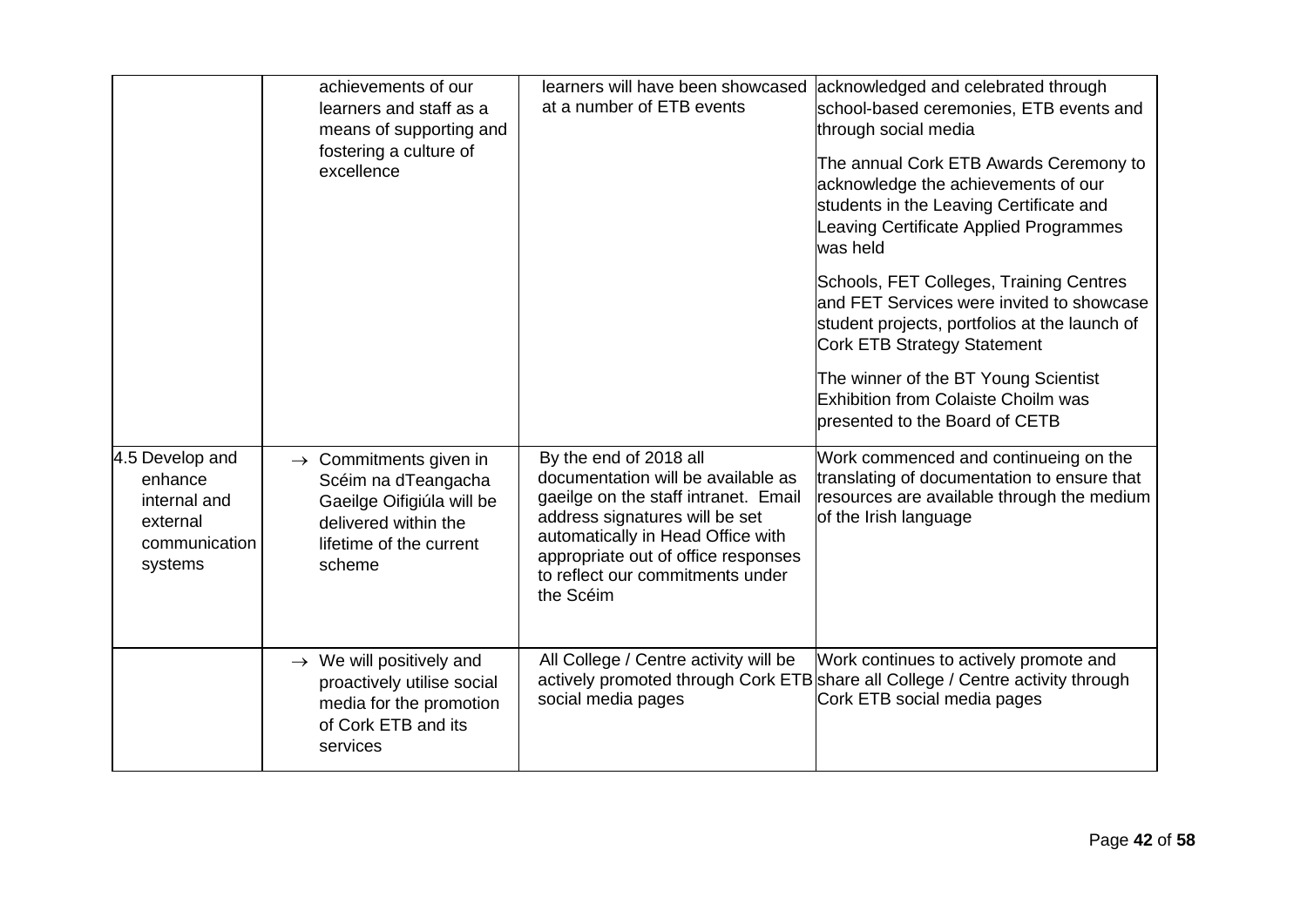### Human Resources

<span id="page-42-0"></span>

| <b>Priorities 2017 -</b><br>21<br>(Insert Priority<br>No.)               | <b>Actions</b>                                                                                                                                                                               | <b>Expected outcomes from 2018</b><br><b>Service Plan (where services on</b><br>academic year list for 2017/2018)                                                                                                                                              | Outcomes delivered or commenced in<br>2018                                                                                                   |
|--------------------------------------------------------------------------|----------------------------------------------------------------------------------------------------------------------------------------------------------------------------------------------|----------------------------------------------------------------------------------------------------------------------------------------------------------------------------------------------------------------------------------------------------------------|----------------------------------------------------------------------------------------------------------------------------------------------|
| 2.1 To attract and<br>recruit the best<br>people for the<br>organisation | $\rightarrow$ We will continue to review<br>and develop our<br>recruitment processes                                                                                                         | <b>Provision of Core eRecruitment</b><br>Portal through Irish language to meet Core eRecruitment Portal<br>needs of Gaelcholáistí                                                                                                                              | Worked commenced on the translation of                                                                                                       |
|                                                                          | and practices to ensure<br>they are flexible and<br>attuned to the needs of<br>the organisation                                                                                              | Improved vacancy and contract<br>request systems to improve<br>efficiencies for school users                                                                                                                                                                   | Work was undertaken with IT provider to<br>enhance the efficiencies for school users                                                         |
|                                                                          |                                                                                                                                                                                              | Implementation of new protocols to<br>commence recruitment of primary<br>school teachers to support<br>Community National School in their<br>recruitment processes                                                                                             | Work commenced on the development of<br>protocols                                                                                            |
|                                                                          | $\rightarrow$ We will further develop<br>our short-term staff cover<br>systems to ensure the<br>right people are available<br>when required for the<br>continued delivery of our<br>services | Improved Pool of Candidates and<br>increased numbers of applications<br>from NQTs for teaching posts to help<br>address teacher supply issues<br>Increased interaction with university<br>career guidance services to promote<br>Cork ETB career opportunities | Work commenced with the participation of<br>Cork ETB at teacher recruitment fairs held in<br>Universities which provide teacher<br>graduates |
| 2.3 To provide a<br>positive,<br>professional<br>and supportive          | $\rightarrow$ We will ensure all staff<br>have access to an<br><b>Employment Assistance</b><br>Programme                                                                                     | Increased awareness of Employee<br>Assistance Progamme through<br>promotion of the services available                                                                                                                                                          | The Employee Assistance Programme was<br>promoted throughout the organisation                                                                |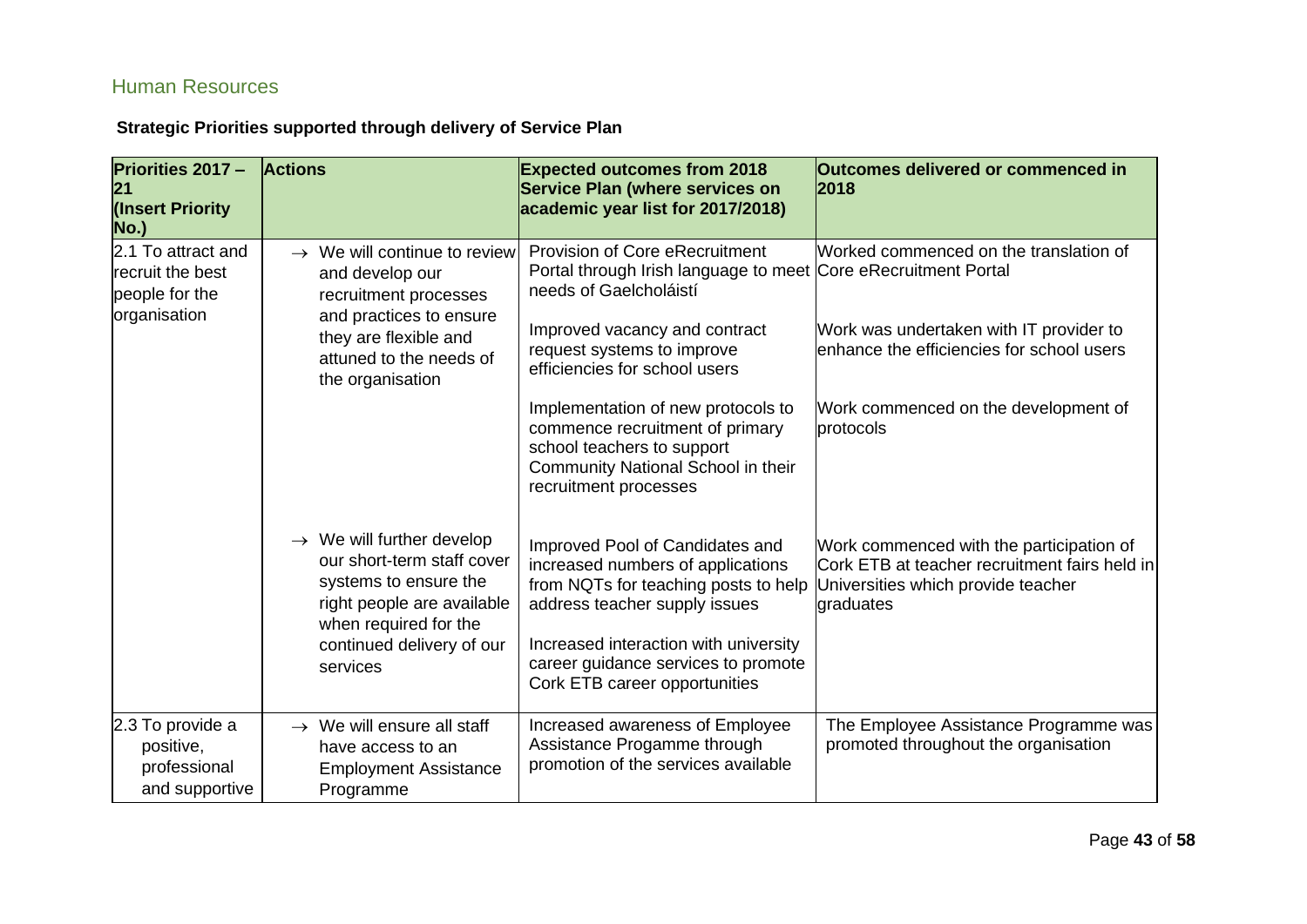| work<br>environment for<br>all staff |                                                                                                                                                                            | Utilisation by Management of advice<br>and guidance available through the<br>EAP where appropriate                                                                                                                                             | Supports available to Managers was<br>promoted at management events |
|--------------------------------------|----------------------------------------------------------------------------------------------------------------------------------------------------------------------------|------------------------------------------------------------------------------------------------------------------------------------------------------------------------------------------------------------------------------------------------|---------------------------------------------------------------------|
|                                      | $\rightarrow$ We will develop an<br>intranet system for all<br>staff to ensure access to<br>information by all staff                                                       | Staff intranet will be populated with<br>targeted and relevant information for<br>the HR department, addressing<br>frequently asked questions and<br>providing a "first call" for employees<br>with queries in relation to their<br>employment | Work continued on the development of the<br><b>HR</b> section       |
|                                      | $\rightarrow$ We will target specific<br>initiatives to promote staff<br>wellbeing and encourage<br>the positive engagement<br>of our staff throughout the<br>organisation | Implementation of "Wok Positive"<br>through the HSA on a piloted basis                                                                                                                                                                         | Cork ETB registered for the HSA pilot                               |
|                                      |                                                                                                                                                                            |                                                                                                                                                                                                                                                |                                                                     |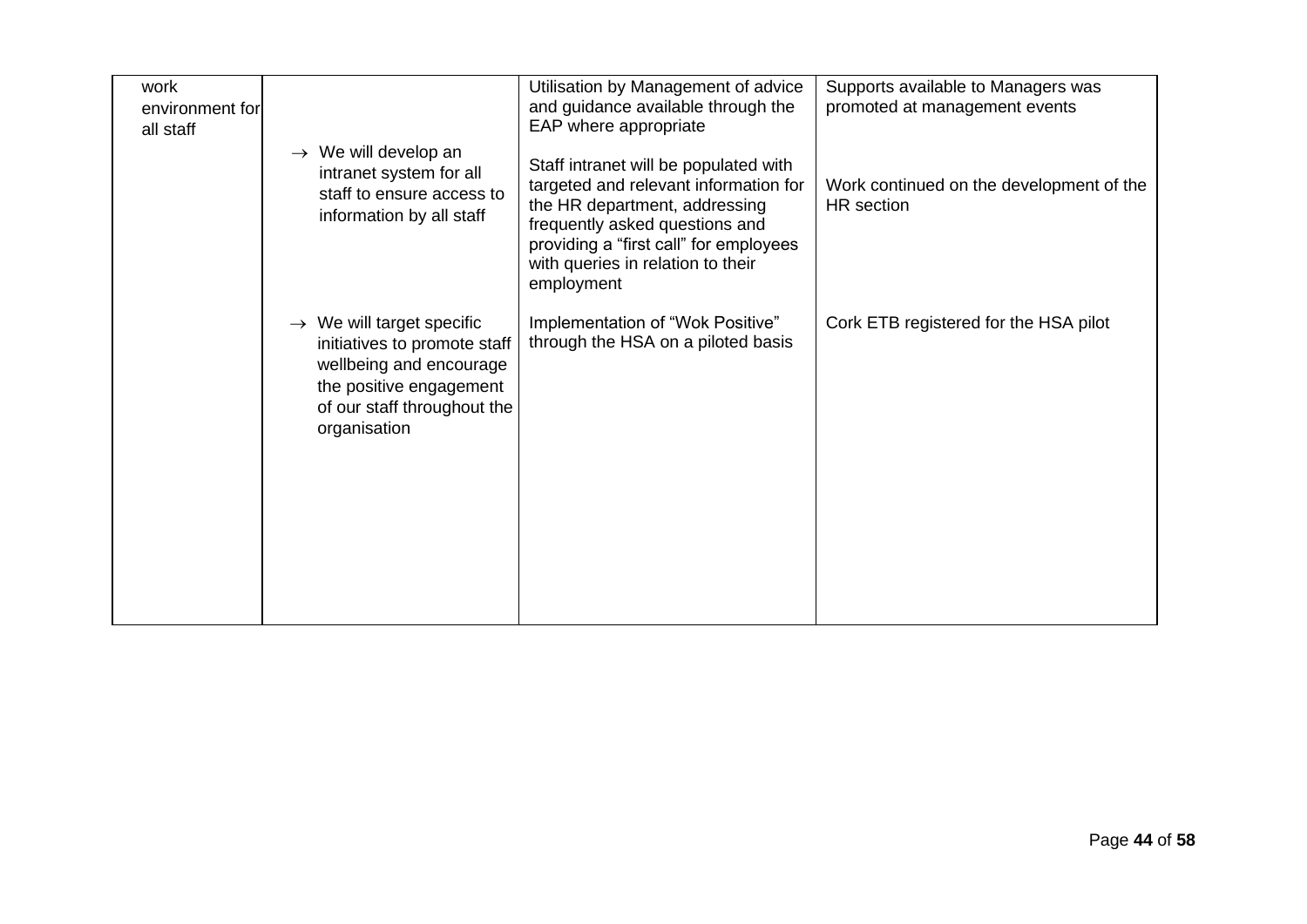## Information Communications Technology

<span id="page-44-0"></span>

| <b>Priorities 2017 -</b><br>21<br>(Insert Priority<br><b>No.)</b>                                                      | <b>Actions</b>                                                                                                                                                                                                                                                                                                                        | <b>Expected outcomes from 2018</b><br><b>Service Plan (where services on</b><br>academic year list for 2017/2018)                                                                                                                                                                                                                                                                                                                                                                                                                                                                                                   | Outcomes delivered or commenced in<br>2018                                                                                                                                                                                     |
|------------------------------------------------------------------------------------------------------------------------|---------------------------------------------------------------------------------------------------------------------------------------------------------------------------------------------------------------------------------------------------------------------------------------------------------------------------------------|---------------------------------------------------------------------------------------------------------------------------------------------------------------------------------------------------------------------------------------------------------------------------------------------------------------------------------------------------------------------------------------------------------------------------------------------------------------------------------------------------------------------------------------------------------------------------------------------------------------------|--------------------------------------------------------------------------------------------------------------------------------------------------------------------------------------------------------------------------------|
| 1.4 Commitment to<br>technology-<br>enhanced<br>learning to<br>support<br>independent and<br>collaborative<br>learning | We will develop and<br>$\rightarrow$<br>commence<br>implementation of an<br>ICT Strategic Plan for all<br>our Centres. This will<br>take account of National<br><b>ICT Strategies for</b><br>Education and Training,<br>including the Technology<br><b>Enhanced Learning</b><br>strategy for Further<br><b>Education and Training</b> | Development and adoption of an<br><b>ICT Strategy reflecting National ICT</b><br>Strategies for Education and<br>Training including the Technology<br><b>Enhanced Learning Strategy for</b><br>Further Education and Training, the<br>Digital Strategy for Schools 2015-<br>2020, the ETBI ICT Strategy for<br>ETB's and the overarching<br>Government strategies of cloud-first<br>and shared services.<br>Each school will develop a<br><b>Technology Enhanced Learning</b><br>Strategy in line with national<br>guidelines<br>Future ICT investment in schools<br>will be based on implementing this<br>strategy | Work commenced on the development of a<br>corporate ICT Strategy<br>Each school has developed a Digital<br>Learning Strategy which is reviewed to<br>ensure appropriate investment takes place<br>to promote enhanced learning |
|                                                                                                                        | $\rightarrow$ We will develop specific<br>strategies to build the<br>capacity of our schools<br>and colleges in the use<br>of ICT as a teaching and<br>learning tool                                                                                                                                                                  | Review of ICT infrastructure in our<br>Schools and Centres in tandem with<br>the development of digital<br>strategies/e-learning plans in<br>schools to ensure we have secure<br>and reliable ICT Infrastructure in<br>place to support the continued                                                                                                                                                                                                                                                                                                                                                               | Work was undertaken in respect of<br>developing our ICT infrastructure in<br>accordance with Digital Learning Strategies<br>and the FET TEL Strategy                                                                           |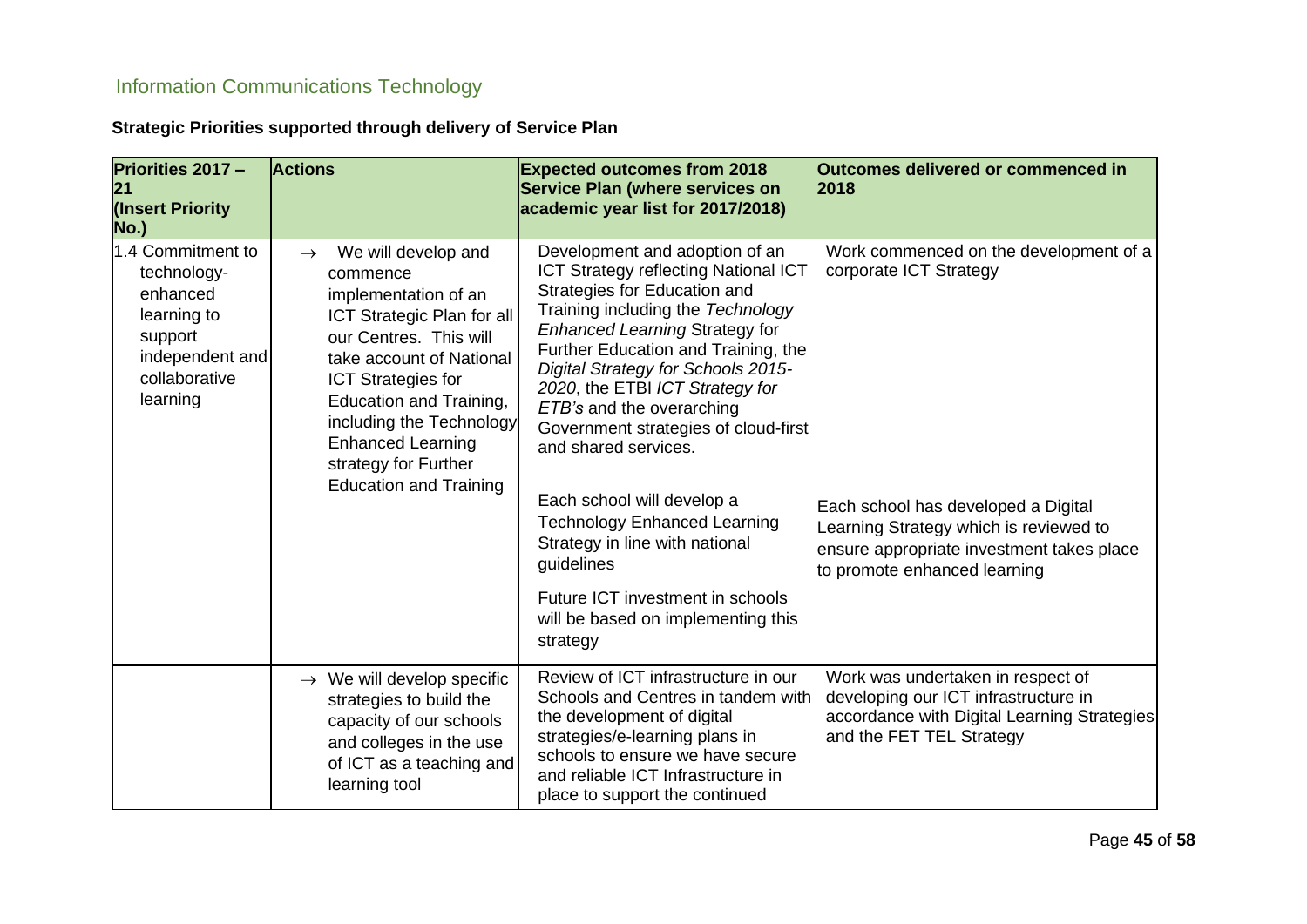|                                                                                                      |                                                                                                        | embedding of ICT in administration,<br>teaching, learning and assessment.                                                    |                                                          |
|------------------------------------------------------------------------------------------------------|--------------------------------------------------------------------------------------------------------|------------------------------------------------------------------------------------------------------------------------------|----------------------------------------------------------|
| 2.4 To provide a<br>positive,<br>professional and<br>supportive work<br>environment for<br>all staff | We will develop an<br>intranet system for all<br>staff to ensure access to<br>information by all staff | Go live with an intranet to facilitate<br>effective communication and access<br>to information for all staff and<br>centres. | Work continued on the development of an<br>Intranet site |

### Finance

<span id="page-45-0"></span>

| Priorities 2017 -<br>21<br>(Insert Priority)<br>$No.$ )            | <b>Actions</b>                                                                                                                                                                                                                                                           | <b>Expected outcomes from 2018</b><br><b>Service Plan (where services on</b><br>academic year list for 2017/2018) | Outcomes delivered or commenced in<br>2018                                                              |
|--------------------------------------------------------------------|--------------------------------------------------------------------------------------------------------------------------------------------------------------------------------------------------------------------------------------------------------------------------|-------------------------------------------------------------------------------------------------------------------|---------------------------------------------------------------------------------------------------------|
| 2.2 To support the<br>professional<br>development<br>of our people | $\rightarrow$ We will foster a culture<br>of professional<br>development and<br>support for all staff<br>through the targeted<br>provision of<br>appropriate learning<br>and development<br>initiatives to improve<br>and develop their<br>knowledge and<br>capabilities | Reconciliation and Management<br>of PLC Fees including Staff<br>Training                                          | Process for reconciliation and<br>management of fees drawn up and<br>implemented                        |
| 4.1 To ensure an<br>appropriate<br>infrastructure                  | $\rightarrow$ We will continue to<br>review ICT systems to<br>ensure that they are                                                                                                                                                                                       | Implement Learner Payment<br>System                                                                               | National RFT developed to procure a fit<br>for purpose Learner Payment System,<br>with DES for approval |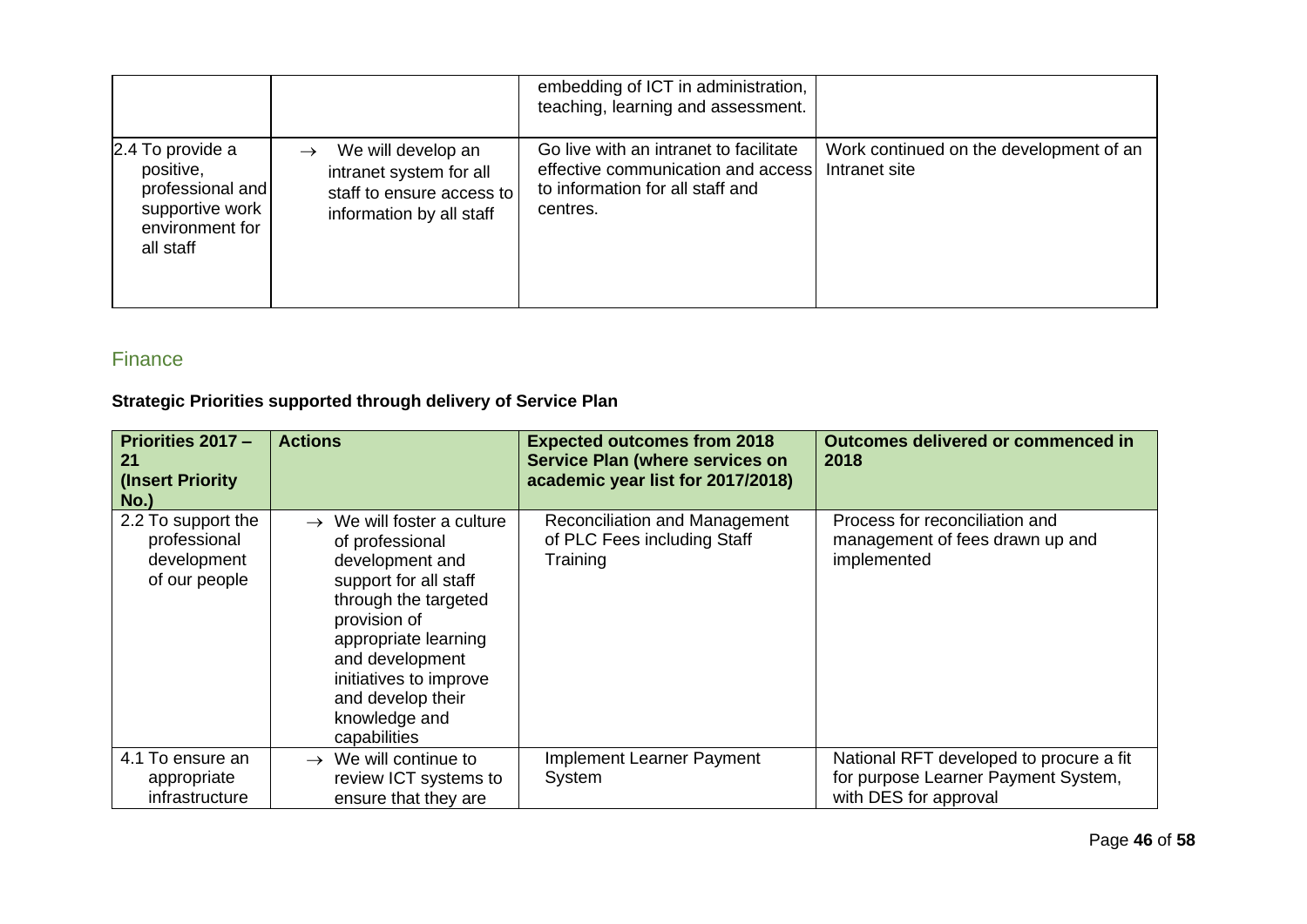| is developed<br>to make the<br>best use of<br>available<br>resources                          | appropriate, fit for<br>purpose, secure and<br>deliver efficiencies for<br>all users                                                                                    | Implementation of IT Booking and<br>Payment solutions for Outdoor<br><b>Education Centres</b>           | Electronic payment system identified,<br>and testing commenced        |
|-----------------------------------------------------------------------------------------------|-------------------------------------------------------------------------------------------------------------------------------------------------------------------------|---------------------------------------------------------------------------------------------------------|-----------------------------------------------------------------------|
|                                                                                               |                                                                                                                                                                         | Reconciliation and Management<br>of PLC Fees - Enhancement of IT<br><b>Systems and Staff Training</b>   | IT systems under review                                               |
| 4.3 Support<br>ethical<br>governance to<br>ensure<br>accountability<br>and value for<br>money | Enhance management<br>$\rightarrow$<br>accounting and<br>financial reporting<br>systems to support<br>improved decision<br>making in Education<br>and Training Services | Review of School Bank Accounts,<br>and solution for day to day Petty<br>Cash/Debit Card/Purchasing Card | Review was undertaken with action plan<br>drawn up for implementation |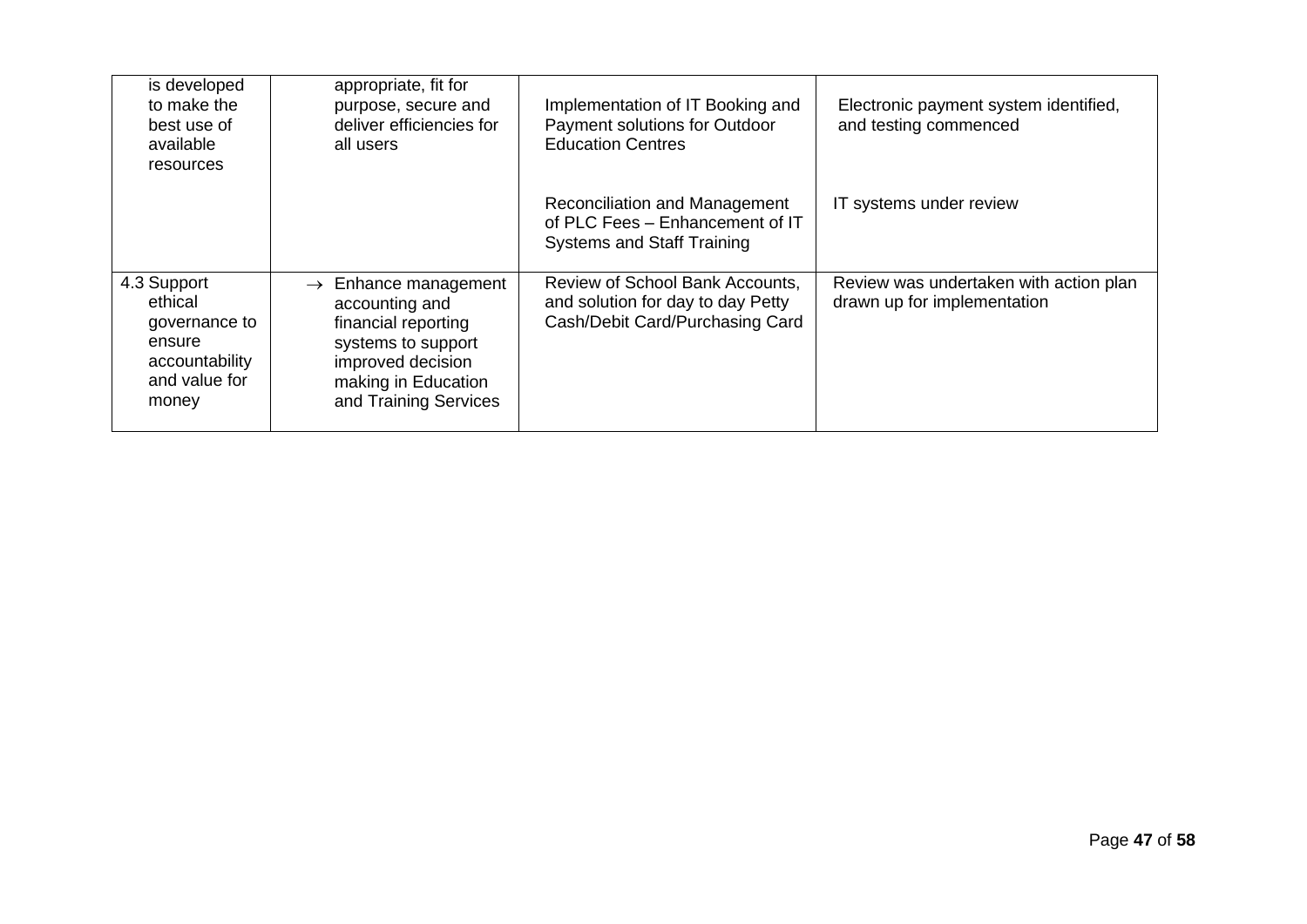## <span id="page-47-0"></span>**4. Overview of Services Delivered 2018**

### <span id="page-47-1"></span>*SCHOOLS*

#### <span id="page-47-2"></span>Primary Schools

Cork ETB is patron of 2 Community National Schools (CNS). For Cork ETB, our involvement in primary education in Ireland marks a new chapter for the Board.

Cork ETB continued to provide educational, financial, human resource and building advice and support to each of these schools in addition to support for their overall governance and management. Boards of Management were also been established and training has been provided to enable them to fulfil their functions.

### <span id="page-47-3"></span>Primary Schools Reconfiguration

The Department of Education and Skills (DES) has established a Schools Reconfiguration for Diversity Process to address the 2016 Programme for Government commitment to increase the number of multi-denominational and non-denominational schools with a view to reaching 400 by 2030.

ETB's, as statutory authorities, have responsibilities under the Education and Training Boards Act 2013 to plan, provide, coordinate and review the provision of education in their functional areas. During 2018 Cork ETB completed the initial identification phase for the Kinsale area. From this exercise a report was forwarded to the DES for publication.

### <span id="page-47-4"></span>Post Primary Schools

Cork ETB is patron to 28 post primary schools and colleges. This includes four Post Leaving Certificate Colleges which are reported under the Further Education and Training section. Twelve of the post primary schools are designated Community colleges where there is an agreement with the local Catholic bishop on diocesan involvement in the governance of the college. Cork ETB provides a range of services to all our schools and colleges including financial, human resource, building, ICT, governance support as well as educational planning support.

Cork ETB is also co-patron with a diocese or religious order for 12 community and comprehensive schools in Cork.

In 2018 there was an increase of 295 student enrolments across our recognised post primary schools (as indicated by October Returns data). This is a significant increase which brought its own challenges at school level.

In addition, Cork ETB provides several educational settings of a post primary nature in collaboration with the HSE, to support students who are not able to participate in main stream provision. These settings are in the form of special care, high support and residential care units, including Ard Alainn at St. Stephens Hospital, Glanmire and Eist Linn at Bessboro Blackrock.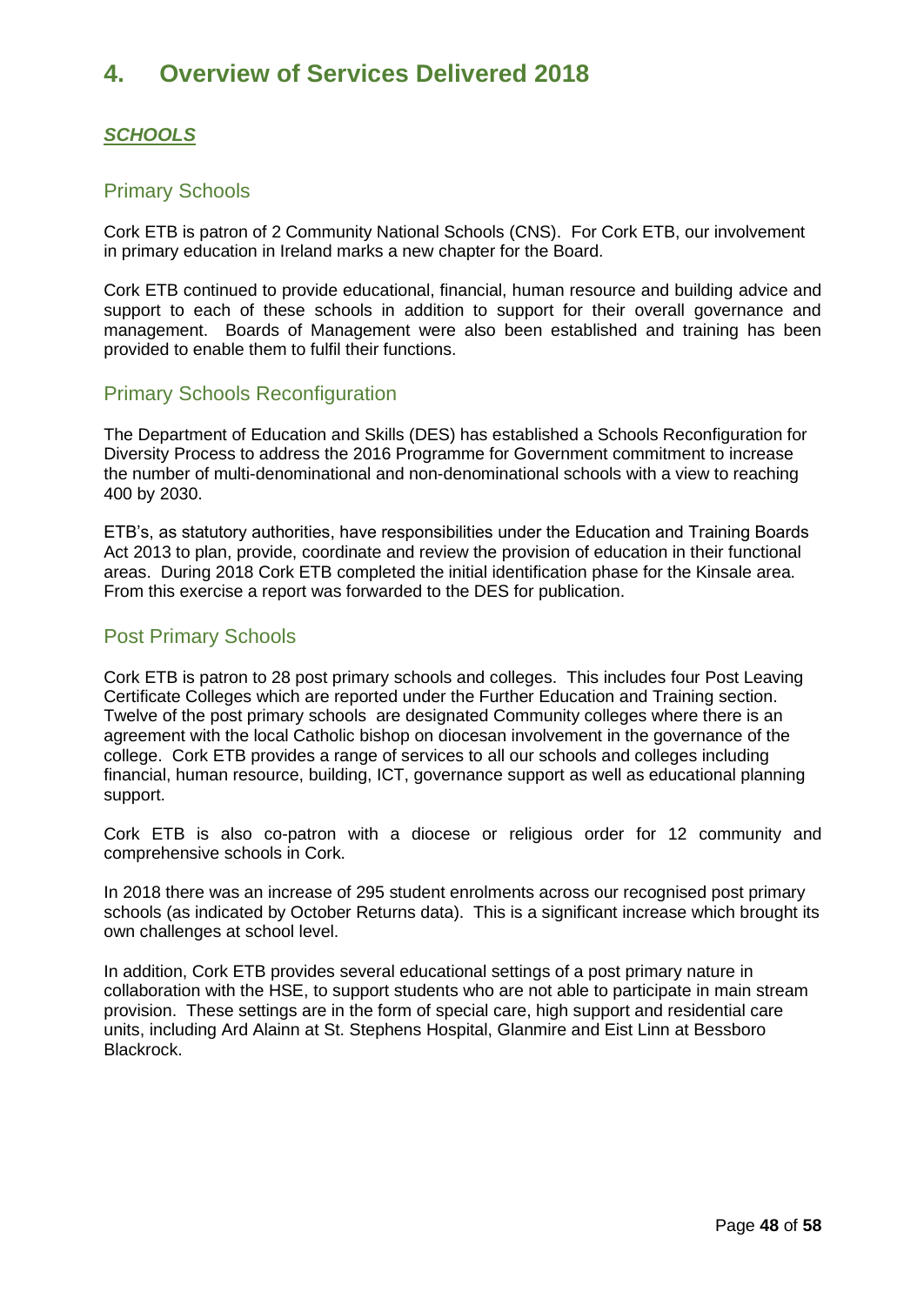### <span id="page-48-0"></span>*FURTHER EDUCATION and TRAINING*

### Strategic Performance Agreement with SOLAS

Following a consultative dialogue process with SOLAS a Strategic Performance agreement between SOLAS and Cork Education and Training Board was finalised in 2018. The agreement sets out the context, strategic priorities and CETB contributions to achievement of key national further education and training (FET) sector targets over the period 2018-20. It also articulates CETB's commitment to supporting the implementation of a range of national policies and strategies relevant to FET provision and identifies the key risks and challenges which must be mitigated and addressed in order to ensure successful delivery of this agreement. The agreement was the product of extensive dialogue and engagement between SOLAS and Cork ETB, with independent input and validation from a panel of experts with an understanding of Irish and international good practice in further education and training systems.

### <span id="page-48-1"></span>Colleges of Further Education (PLC)

CETB's Colleges of Further Education continued to deliver a range and profile of Post Leaving Certificate courses similar to those delivered in the previous year. While colleges did, wherever possible, adapt and modify courses to meet local labour market and learner needs, the capacity within the ETB to provide for the development and introduction of completely new course was significantly restricted, due to an overall lack of flexibility created by falling enrolments and reductions in the total teacher allocation occasioned by the previous year's fall in enrolments. This is a national trend that has been ongoing for some years

Enrolments across all colleges and centers offering PLC courses fell in by 544 in 2018 (as indicated by the October Returns). The changing economic situation, and the continuing policy adopted by the Higher Education sector to increase enrolments and reduce the CAO points requirements for a large number of course impacted significantly on enrolments into courses.

The PLC sector continues to engage with the introduction of Apprenticeships and Traineeships and have successfully engaged in introducing same into the Colleges. This is an area that will continue to be explored for growth as links with industry also grows to ensure a better alignment of PLC courses with the world of work

### <span id="page-48-2"></span>Cork Training Centre (Training Services)

Cork Training Centre, located on Rossa Avenue, Bishopstown, is the operational centre and hub for all training services provided by CETB under FET. While the centre is the delivery location for a range of apprenticeship including off the job training (Phase 2), the centre also accommodates a range of specialist training programmes and acts as the coordinating and administrative centre for training provision, with a range of CETB FET support offices, including Quality Assurance, Guidance and Youth Services being located there.

In line with national FET planning parameters and requirements, CETB's training services continued to seek to increase the volume of apprenticeship training capacity that can be delivered through the centre, through reconfiguration of existing training spaces and investment in additional capacity external to the centre such as Westside Centre. The Training Centre placed particular focus and emphasis on the development and delivery of additional training for people in employment in line with SOLAS polices as they are issued.

The CETB Training function provided programmes to skill, re-skill or up-skill unemployed persons as well as other job seekers to find a job and/or progress to higher/ further education and training that will equip them to compete in the labour market. These programmes were delivered through full time day courses, evenings or on-line courses. The volume of activity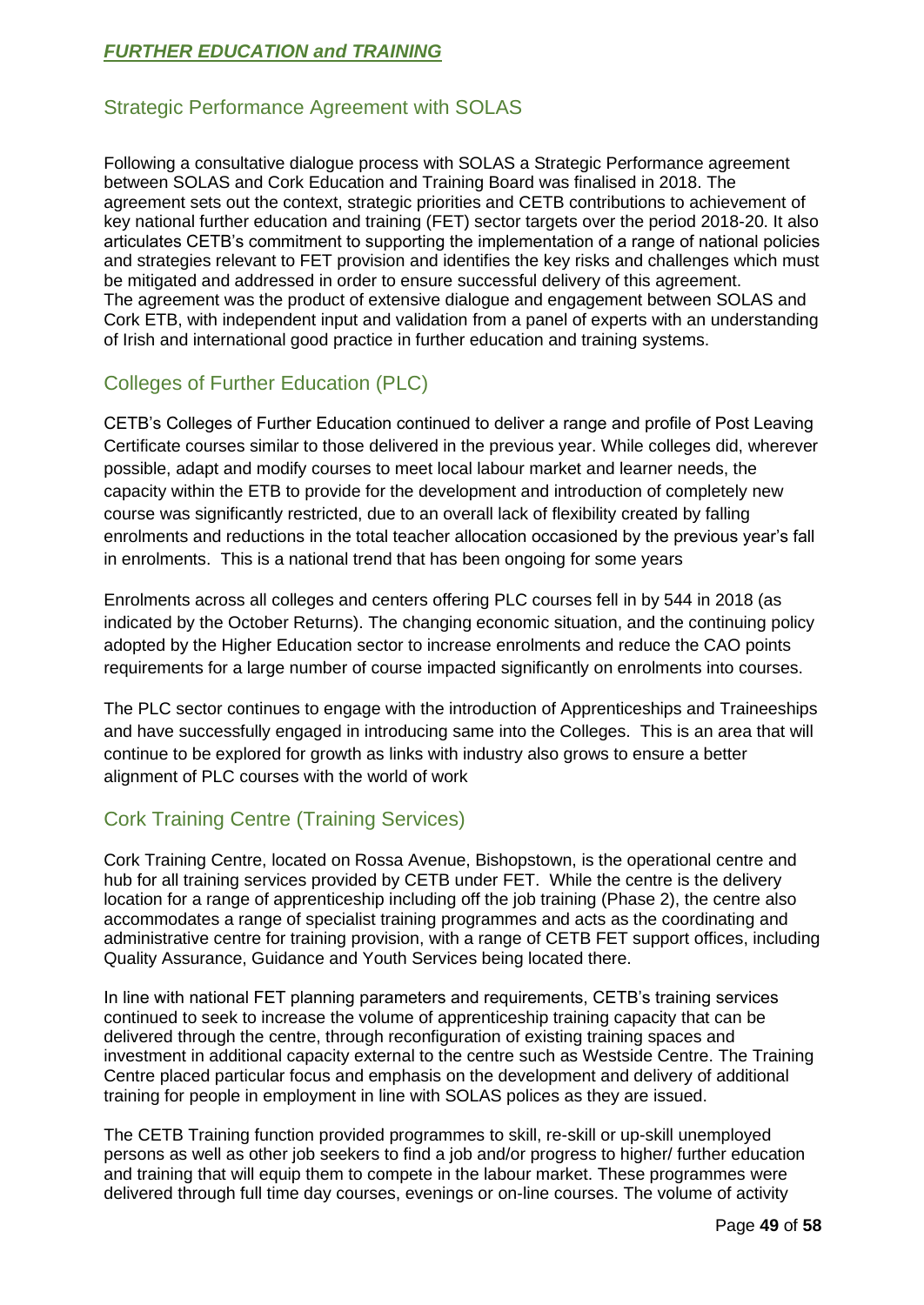reduced in targeted provision for the unemployed in line with the live register. The training activity volume is reflected in the annual training budget.

#### <span id="page-49-0"></span>Youth Services

Cork ETB, through a number of funded Youth Service providers, delivered a range of youth services to young people across the region under a variety of Youth programmes funded by the Department of Children and Youth Affairs. With an annual Youth funding allocation of in excess of €4 million, Cork ETB's Youth Service provided youth engagement activities outside of the formal education setting to encourage and support young people to become active within their communities, as citizens, role models and peer leaders. This is an invaluable but largely unseen activity of the ETB.

Cork ETB, through its Youth Services Unit engages with a number of Youth organisations to deliver Youth Services on its behalf, including:

- YMCA
- Foróige
- Youthwork Ireland Cork
- Cobh Youth Services
- Cork Simon
- **Meitheal Mara**
- Good Shepherd Services
- Churchfield Trust.

Cork ETB has responsibility for administering funding to over 35 youth projects and services across Cork City and County.

Their work and delivery are supported and monitored by Cork ETB's Youth Officer and is overseen by a Cork ETB sub-committee which is responsible for strategic planning and monitoring.

#### <span id="page-49-1"></span>Youthreach

In line with the CETB strategic plan, we delivered quality education and training that reflects the realities of the modern world and increase the progression opportunities of learners into employment and/or further education.

Youthreach is an educational and training programme for young people age 15- 20 years, whom need an alternative from the formal education setting. The Youthreach programme focuses equally on academic, vocational and soft skills development with opportunities for learners to acquire certification at Levels 3 and 4. The programme facilitates their access, transfer and progression to further education, training and employment.

Following a review of the Youthreach programme, a revised curriculum was developed in consultation with all centres which resulted in the Work Placement component of the programme being developed and enhanced to ensure its relevance to learners and employers; this has resulted in a more meaningful and engaging learning opportunity for participants and employers. The revised Youthreach Curriculum increasingly utilised a blended approach of learning combining classroom activity, personal development in a planned and structured fashion.

#### <span id="page-49-2"></span>Adult Literacy

Cork Education and Training Board focuses on offering an integrated Adult Literacy Education Service, with accreditation from Levels 1-6, on the National Framework of Qualifications. Within this remit CETB Literacy Service delivered a wide variety of programmes aimed at improving reading, writing, numeracy and ICT skills for adults who wish to improve their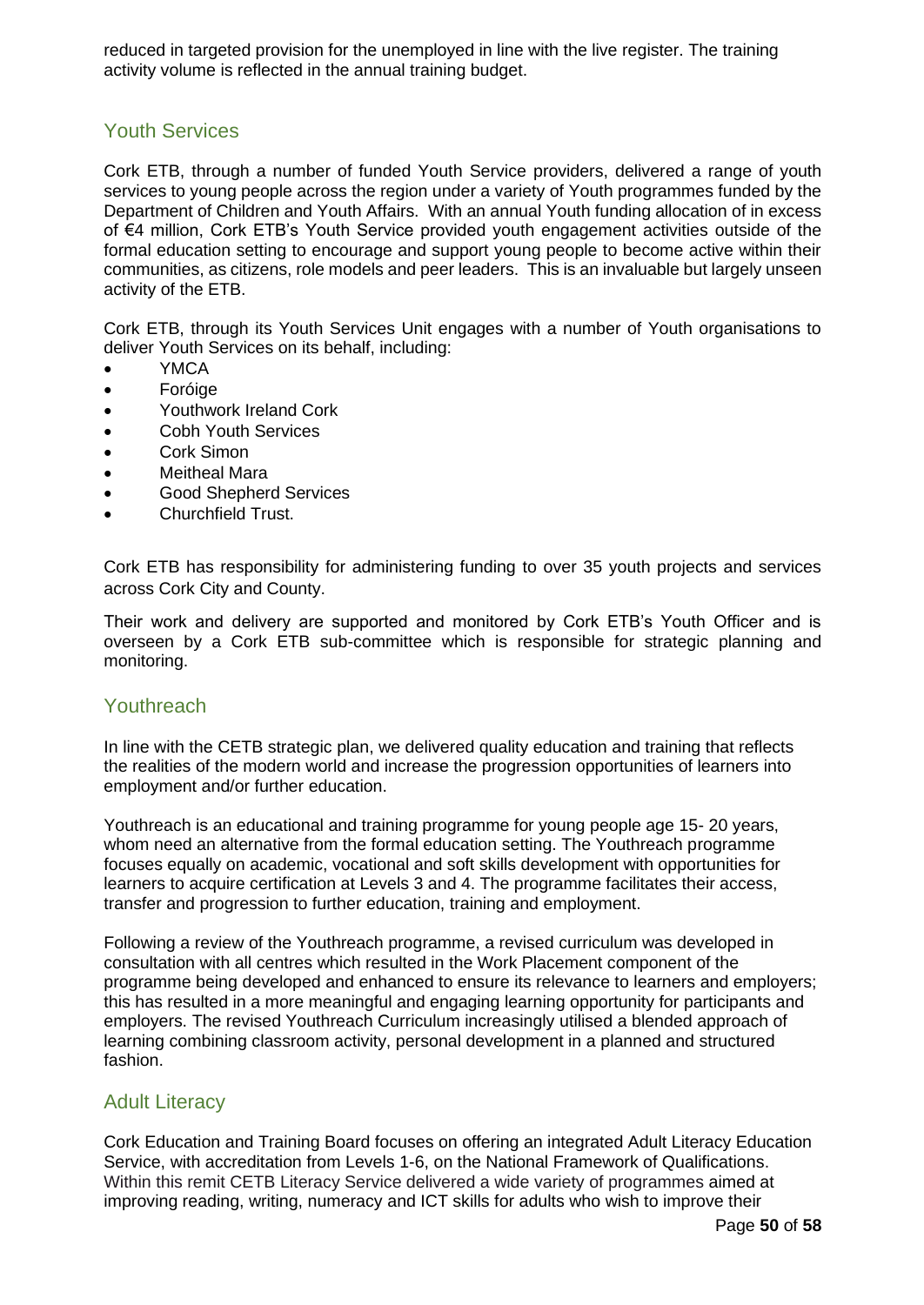competencies and enhance their functional participation in personal, social, community and economic life. Programmes offered are varied and flexible and range from 1:1 Volunteer support to intensive group tuition and certification. Focus is on learning outcomes at NFQ levels 1-3.

During the year the service worked closely with the wider Adult Education Service to provide learner progression options specific to the needs of learners, employers and the geographical area. Liaising with colleagues during the planning process ensure delivery of appropriate feeder programmes at Level 3 with clear progression routes to Level 4 and 5 programmes.

Through the Skills for Work programme the literacy service engaged with employers to deliver programmes aimed at raising the competency levels of employees with low levels of educational qualifications, enhance essential IT skills enabling employees to cope with frequent and ongoing changes in work practices. ESOL tuition was provided up to NFQ Level 3 and priority was given to asylum seekers and low-income EU immigrant or migrant workers. The Family Learning programme provided vital supports to parents whose own education has been limited, helping to break down barriers between learning in different contexts.

### <span id="page-50-0"></span>Community Education

Community Education is delivered in partnership with community organisations to provide locally based learning opportunities. The aim is to build on the capacity of local communities to engage in developing responses to educational and structural disadvantage.

Cork ETB's Adult and Community Education services are managed and co-ordinated on a subregional basis, with four planning and delivery areas aligned to the Local Community Development Committee (LCDC) areas, Cork North, Cork South, Cork West and Cork City.

While the majority of the courses offered under these programmes are part-time, they are structured in a manner which facilitates access, transfer and progression onto full-time programmes, if the participants so desire. They offer a mixture of accredited/certified programmes, generally at Levels 2 to 4 of the NFQ, with some unaccredited capacity development programmes aimed at learners who have not completed formal education. Work progressed during the year to expand areas of service while ensuring local engagement.

### <span id="page-50-1"></span>Back to Education Initiative (BTEI)

The overall aim of the BTEI programme is to increase the participation of young people and adults with less than upper second level education in a range of part-time accredited learning opportunities leading to awards on the National Framework of Qualifications (NFQ) to facilitate their access, transfer and progression to other education or employment pathways.

Cork Education and Training Board focuses on offering an integrated Adult Education Service, with accreditation from Levels 1-6, on the National Framework of Qualifications. As part of this service, BTEI works closely with Adult Basic Education, VTOS and the Adult Education Service to provide learner progression options specific to the needs of the geographical area and the learners. BTEI liaise with PLCs, Training Provision and Youthreach Co-ordinators to ensure delivery of feeder programmes at Level 4 onto Level 5 PLC programmes.

BTEI focuses primarily on delivering QQI Level 4 courses with Levels 3 and 5 being delivered at a lesser level. These courses provide a progression route from lower level courses and also progression onto PLC and Training Centre courses.

During the year focus remained on reviewing delivery to ensure progression routes while raising awareness of service to expand areas of delivery.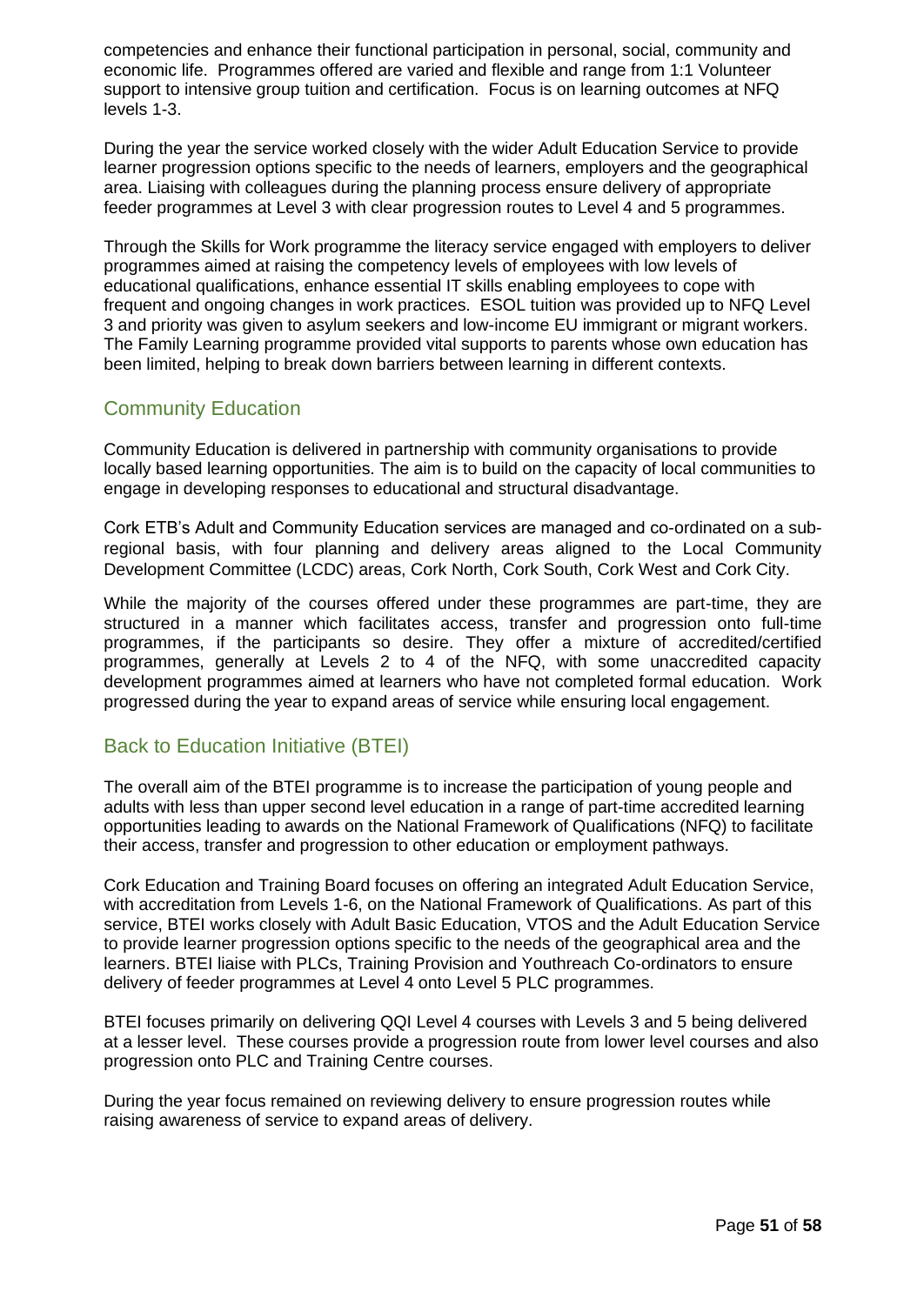### <span id="page-51-0"></span>Cork Guidance Services

Cork ETB Guidance Service offers a free, impartial and confidential service which is available to current adult learners and unemployed adults with less than QQI Level 6 qualification(s). Our Guidance Personnel help learners to explore their interests and abilities and to identify the best course options.

The service continued to ensure that it remained relevant with up to date knowledge of various options and provided assistance to adult learners in FET provision.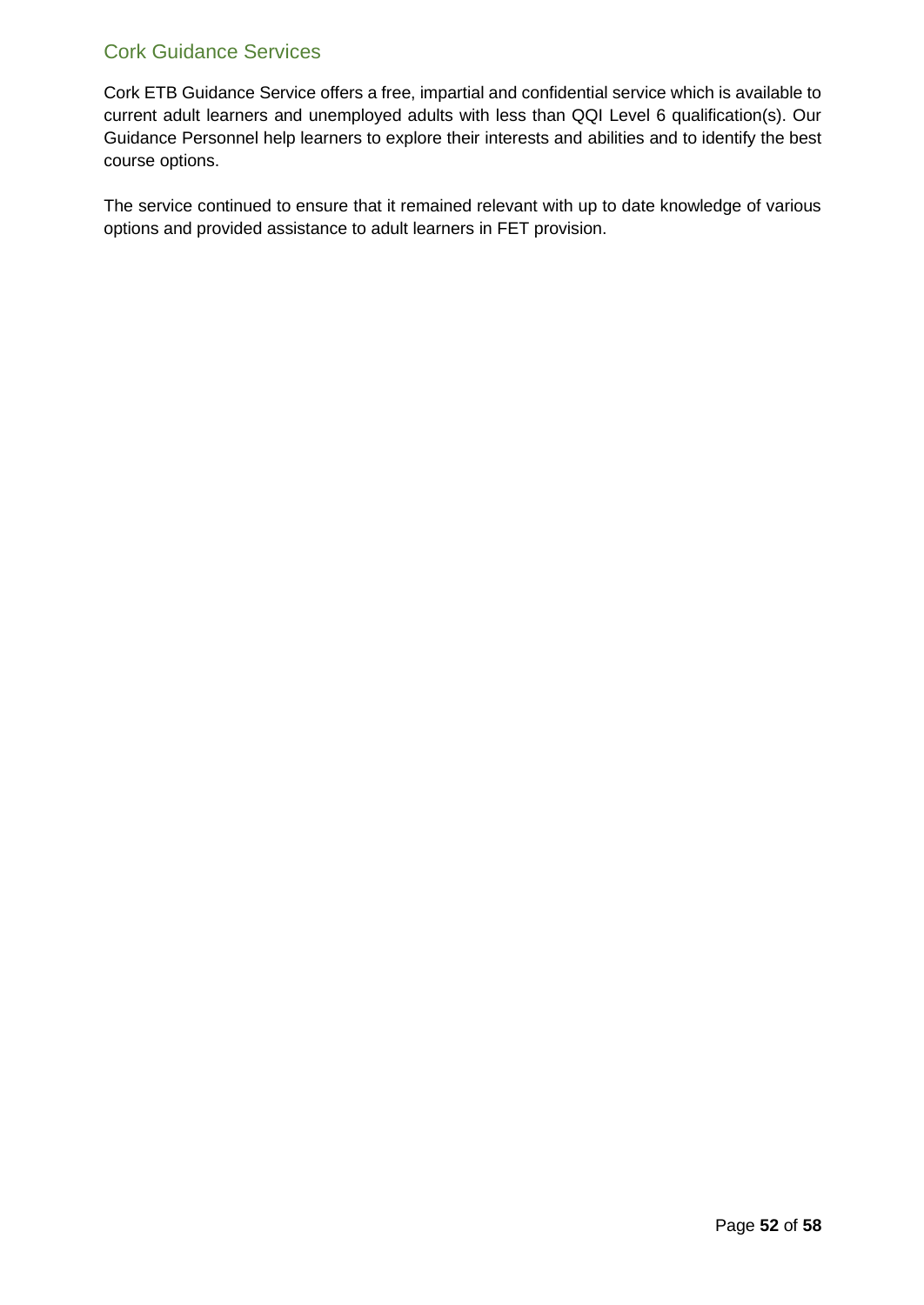### <span id="page-52-0"></span>*ORGANISATIONAL SUPPORT*

The services delivered by organisational support are focused on the delivery of non-learning services which are essential to assist educators and trainers to focus on the delivery of direct services to learners to ensure they have a high-quality learning experience and that Cork ETB remains innovative, reactive and to the forefront of education and training provision.

Cork ETB has since its establishment reviewed and implemented changes to how non-learning services are structured and delivered by Head Office to all area of learning provision.

These services were reviewed during 2018 in response to staff retirement and while at the commencement of 2018 there were six distinct departments identified, the Legal and Compliance Department was brought under the overarching umbrella of Corporate Services .

While organisational design is a continuous process of evolvement, there are a number of sectoral projects being undertaken by the DES on a national basis. These projects and in particular shared services in both payroll and finances may impact how we are structured as an organisation, our ability to continue to deliver current services as well as our ability to expand services in response to internal and external pressures such as delivery of services to non-ETB schools.

Cork ETB continued to engage positively in national projects.

### <span id="page-52-1"></span>Capital and Procurement

The Capital and Procurement Department provides a range of services to support Colleges and Centres in respect of building programmes and procurement requirements. The two areas are very distinct, and the range of services provided are;

#### **Buildings**

- ETB Building Capital Projects for new schools, extensions, temporary accommodation etc
- Application for required planning permission and appeals
- School Summer Works Scheme
- **Emergency Works Scheme**
- ETB self-funded building matters
- Facilities Management organising of HO maintenance, CETB energy efficiency etc
- Assistance to non-ETB schools when requested by DES Building Unit Capital Projects

Under these services there are a substantial number of building projects underway, both major and minor. The Board of Cork ETB was updated at each meeting of developments in respect of capital works.

#### Procurement

- Development and monitoring of CETB procedures (HO and wider ETB) to ensure compliance with best practice and CandAG requirements
- Procurement of goods / services in accordance with policies and procedures
- Head Office orders / payments)
- Liaise with OGP, ETBI, procurement forums etc.
- Maintain contracts register and renewals

Substantial progress was made in developing and publishing Procurement Procedures incorporating authorisation levels for the organisation.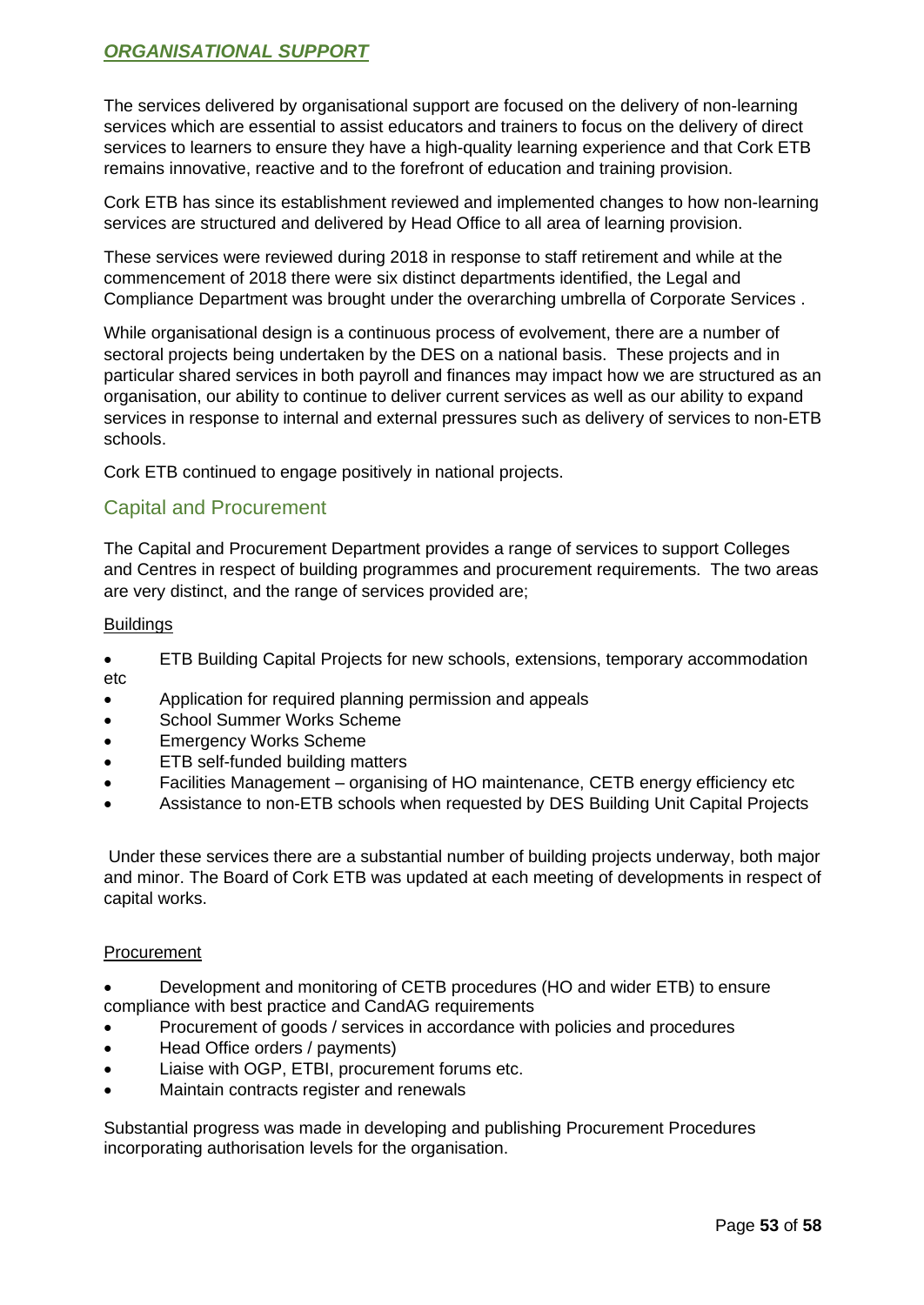### <span id="page-53-0"></span>Corporate Services (incorporating former Legal and Compliance)

The primary function of Corporate Services is to ensure that governance structures are in place and that compliance with legislative and circular requirements is being built upon by the review of systems and work practices and the enhancement of the internal control environment. Some of the specific areas under the remit of the department are;

- Corporate Governance
- Data Protection
- Health, Safety and Welfare at Work
- Property and Lease Management
- Marketing
- Management of Service Level Agreements
- Scéim na dTeangacha Gaeilge Oificiúla
- Administration Support Services to Board and Executive

The introduction of GDPR in May 2018, reviewing of SLA's, lease arrangements aligned with restructuring of the two departments brought a significant amount of change for staff. There was also substantial progress made in developing policies, procedures and templates for the organisation.

Cork ETB Service Plan and Annual Reports were submitted and approved by the Board of Cork ETB in accordance with legislative deadlines.

### <span id="page-53-1"></span>Human Resources

The Human Resource Department provides a range of services that support Cork ETB Managers and staff. The services cover all aspects of employment from the "hiring to retiring" of a staff member to ensure that Cork ETB and its Managers are compliant with employment legislation and circular letters. Some of the services provided are;

- Recruitment
- Garda Vetting
- **Staff Allocation and Utilisation**
- Payroll Administration
- Leave Administration
- Occupational health
- Implementation of national agreements and/or systems
- **Staff Relations**
- **Staff Training and Development**
- **Superannuation**

During the year HR continued to deliver a fit for purpose service with a focus on improving and developing ICT solutions to improve the experience the end user. Staff also actively engaged with a number of national projects, particularly Shared Payroll.

### <span id="page-53-2"></span>Information Communications Technology

The role of ICT continues to evolve across all facets of Cork ETB's services. Its importance in underpinning administration and governance along with teaching and learning has grown significantly. As a Department the range of services and supports to Colleges/Centres are;

- Project Management of new systems including upgrades
- Infrastructure development and management of same
- Identification of appropriate software systems and upgrades for same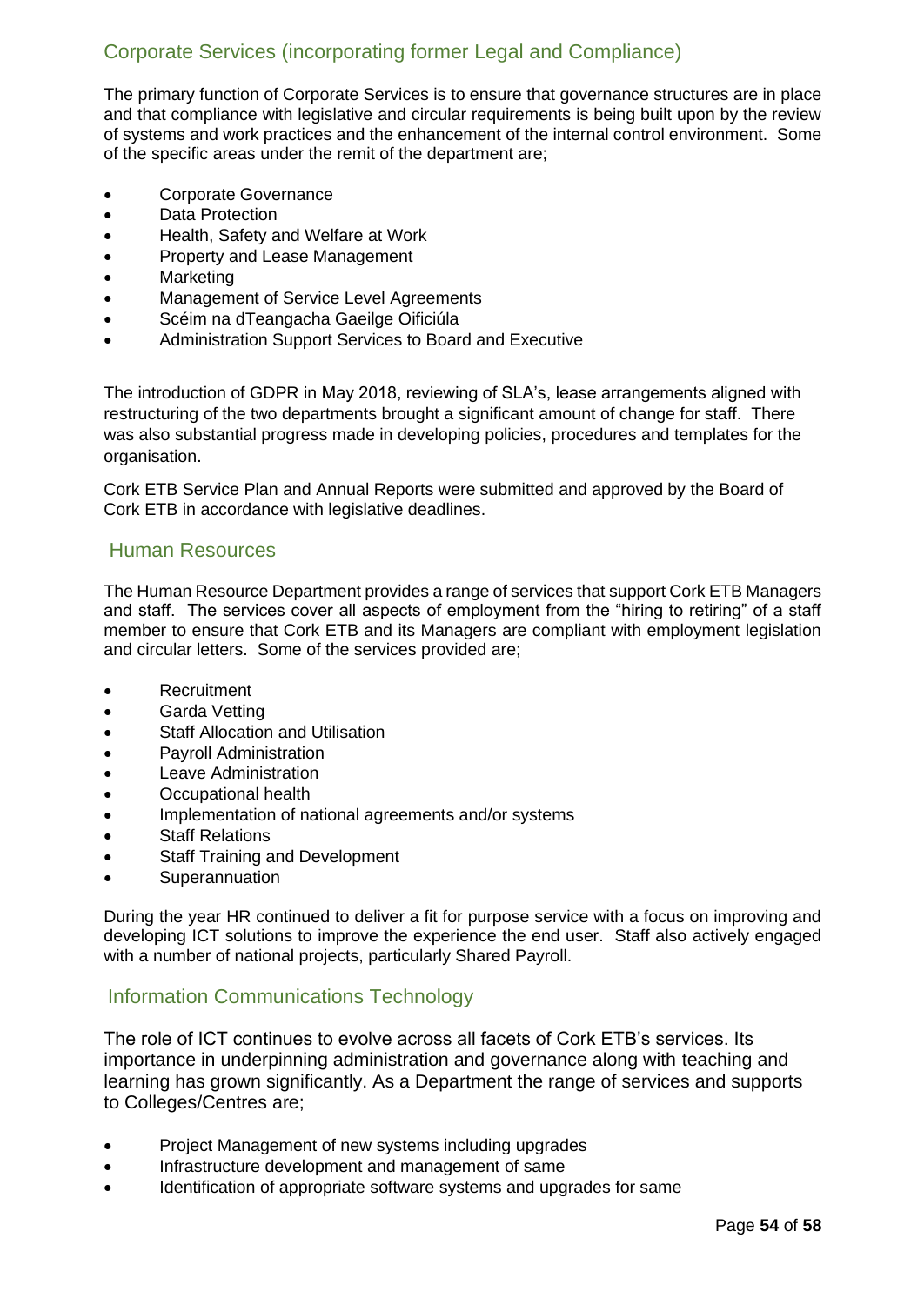- Development and maintenance of communication systems
- Technical Support
- Management of Contractors
- Advisory service to procurement
- Disaster Recovery Plans
- IT Data Protection and Security

ICT continued to be an area where the provision of appropriate infrastructure and systems is key for all service provision. The Department provided support and assistance in all ICT related areas even within limited in house resources.

#### <span id="page-54-0"></span>**Finance**

Cork ETB's Finance Department provides manages Cork ETB accounts while providing financial oversight and advise to ensure compliance with legislation and circular letters. Some of the services provided are;

- Payments and associated procedures, approvals, controls and compliance
- Banking
- Financial transaction reporting and reconciliation
- Preparation of Annual Financial Statements
- Budgeting and projections
- Management of ESF Claims
- Manage funding streams
- Co-ordination of CandAG and ESF Audits

Cork ETB Financial Accounts for 2017 were submitted and approved by the Board of Cork ETB in accordance with legislative deadlines. During the year Cork ETB also was one of five ETB's selected by the CandAG for involvement in a Financial Management Maturity Model which commenced in Q4 of 2018.

#### Financial Summary

Cork ETB is funded primarily by the Department of Education and Skills (DES) for the delivery of its second level and SOLAS and DES for Further Education and Training programmes. In 2018, funding for particular projects was also provided by other Government Departments and Agencies including:

- Department of Community, Equality and Gaeltacht Affairs
- Department of Social and Family Affairs
- Office of the Minister for Children and Youth Affairs
- Department of Enterprise, Trade and Innovation
- European Union.

Funds are also raised through charges for services such as tuition fees, rent of rooms and activities at local level. The Board's receipts for 2018 were €189,439,841. Cork ETB is audited annually by the Comptroller and Auditor General (CandAG) who presents a report on the Board's financial stewardship to the Oireachtas. Of the total receipts in 2018, €8,482,799 was in respect of the Capital programme.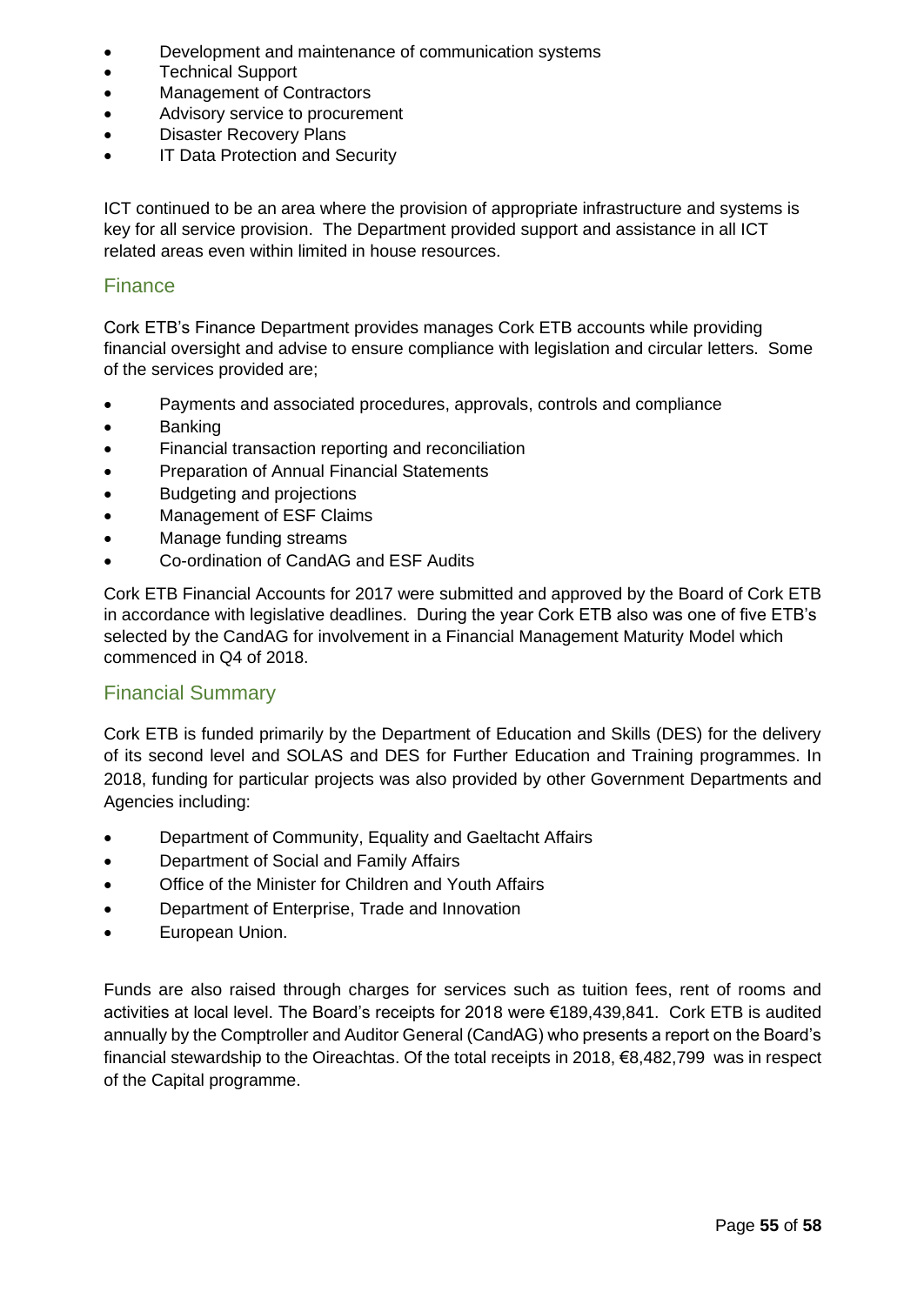## **Reserved Functions of Board Members**

### *The Principal Act*

1. Education and Training Boards operate in accordance with the Education and Training Boards Act 2013 (the Act).

2. The functions of the board are either executive or reserved. Executive functions are carried out by the Chief Executive and reserved functions are carried out by the Board.

3. Reserved functions are set out in Section 12 (2) of the Act and are summarised as follows:

|                | <b>Function</b>                                                                                                                           | <b>Section of the Act</b> | <b>Ministerial consent</b><br>required                    |
|----------------|-------------------------------------------------------------------------------------------------------------------------------------------|---------------------------|-----------------------------------------------------------|
| $\mathbf{1}$   | A request to the Minister for<br>a name by which the board<br>may describe itself for<br>operational purposes                             | 9(3)                      | Yes                                                       |
| $\overline{2}$ | The appointment of a chief<br>executive                                                                                                   | 14                        | Yes                                                       |
| $\overline{3}$ | The suspension of a chief<br>executive                                                                                                    | 17                        | Yes                                                       |
| 4              | The establishment of a<br>scholarship                                                                                                     | 24                        | Yes                                                       |
| 5              | The giving of an opinion as<br>to persons with whom the<br>Chief Executive must consult<br>in the preparation of a<br>strategy statement. | 27(4)(h)                  | No                                                        |
| 6              | The adoption of a strategy<br>statement                                                                                                   | 27(6)                     | <b>No</b>                                                 |
| $\overline{7}$ | The adoption of an annual<br>report                                                                                                       | 28                        | <b>No</b>                                                 |
| 8              | The acceptance of gifts or<br>being constituted as a<br>trustee                                                                           | 29                        | Yes                                                       |
| 9              | A decision to authorise the<br>attendance by a member at<br>a conference, seminar,<br>meeting or event                                    | 38                        | No, but subject to<br>regulations made by<br>the Minister |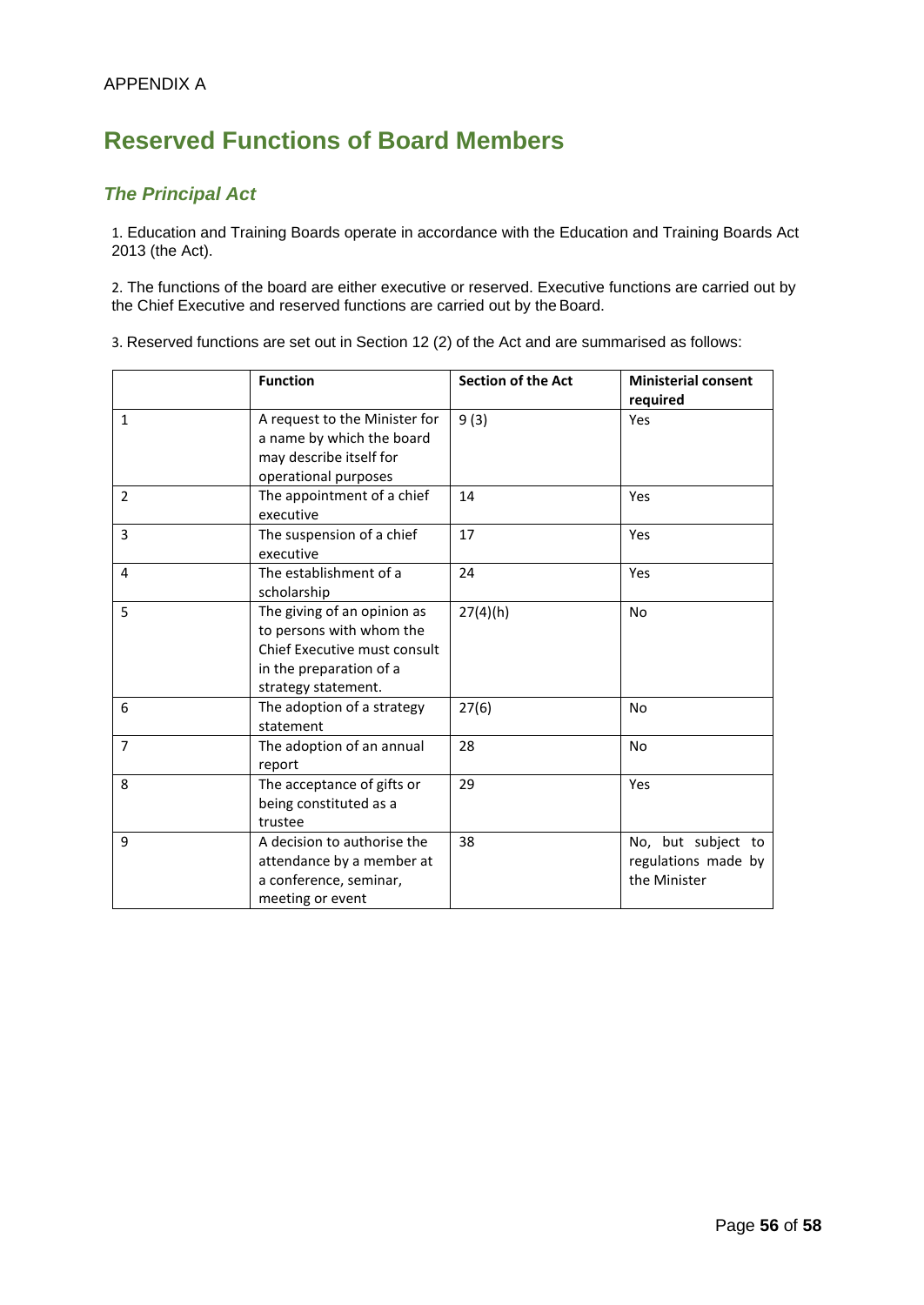| 10 | In relation to an ETB<br>committee<br>(i) the establishment or                                                         | 44 | but<br>be<br>No,<br>may<br>subject to Ministerial<br>direction. |
|----|------------------------------------------------------------------------------------------------------------------------|----|-----------------------------------------------------------------|
|    | dissolution of the<br>Committee                                                                                        |    |                                                                 |
|    | (ii) the determination of the<br>terms of reference and the<br>regulation of the procedures<br>of the Committee        |    |                                                                 |
|    | (iii) the appointment or<br>removal from office of a<br>member (including the<br>chairperson) of the<br>Committee, and |    |                                                                 |